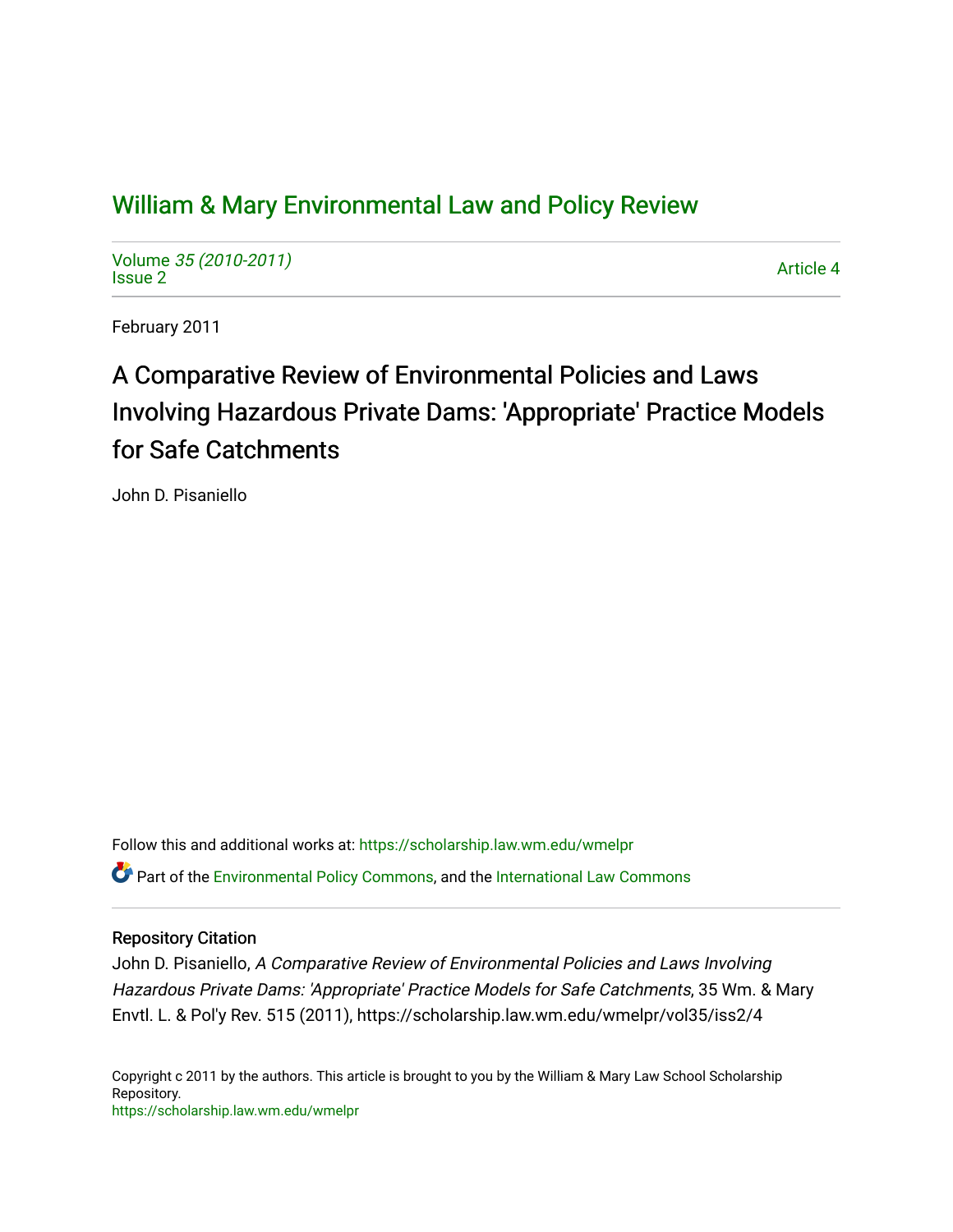# **A COMPARATIVE REVIEW OF ENVIRONMENTAL PROTECTION POLICIES AND LAWS INVOLVING HAZARDOUS PRIVATE DAMS: 'APPROPRIATE' PRACTICE MODELS FOR SAFE CATCHMENTS**

JOHN D. PISANIELLO\*

#### ABSTRACT

Generally, the world's largest dams have been erected and managed by governments, while individual owners have been responsible for private dams. Both kinds of dams have experienced technical failures that have resulted in tragic losses of life as well as disastrous damage to property and environment, and this has generated serious concerns regarding dams' safety worldwide. In Australia, despite the fact that attention has been focused on the physical and technical integrity of medium- to largescale dams, the smaller private dams have been virtually ignored with regard to their serious potential and actual problems. Specifically, private dams pose threats to downstream communities and environment in larger catchments due to these dams having potential cumulative safety dangers. This paper establishes the significance of this problem. The main issues and concerns surrounding the (lack of) implementation of private dam safety assurance and environmental protection laws have been identified and illustrated with Australian case studies. An international comparative review of private dam safety assurance policies, laws, and management practices has been conducted in order to provide a basis for addressing these issues. The practices analyzed comprise Australia (including New South Wales, Victoria, and Tasmania), the United States

<sup>\*</sup> The author wishes to acknowledge the Department of Primary Industries and Water of Tasmania, and especially Sam Ditchfield, Ludovic Schmidt, and Dr. Alan Harradine for providing information on the Tasmanian Dams Safety Policy and its progress. The author also wishes to acknowledge the Australian Research Council ("ARC") for their ongoing support of research into private dam safety and for the Discovery Project funding awarded from 2009–2011 to further research the novel topic of cumulative catchment threats which have been alerted in this paper.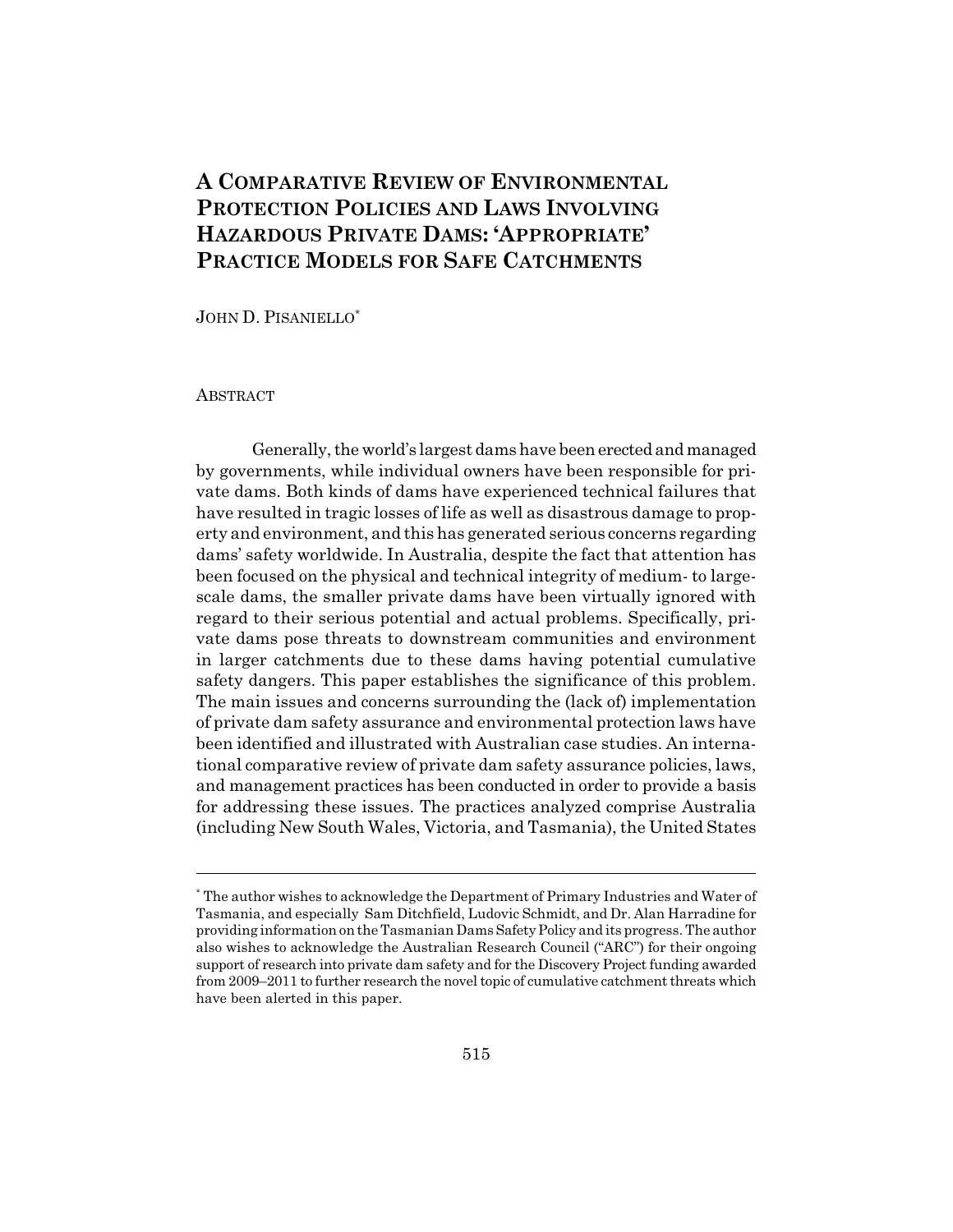(including Michigan and Washington), Canada (including Alberta), the United Kingdom, South Africa, and Finland. The review/analysis has identified benchmarks for and elements of "best" and "minimum" practice that can and do exist successfully to control the safety management of private dams and minimize both individual and cumulative dam safety threats within catchments. These elements have led to the development of models of "best" and "minimum" practice and guidelines for selecting "appropriate" practice suitable for varying jurisdictional circumstances; their application is illustrated with an Australian case study. The models and associated comparative guidance provided here enable appropriate law and policy arrangements for private dam safety assurance to be determined and/or checked for any jurisdiction worldwide.

#### INTRODUCTION<sup>1</sup>

Serious concern over private dam safety was first evident in Ancient Babylon nearly 3800 years ago.<sup>2</sup> King Hammurabi (c.1800 B.C.), the greatest king of Babylon, created a legal code containing rules and regulations relating to many aspects of the operation of dams.<sup>3</sup> Failure to conform with the code attracted severe penalties.<sup>4</sup>

During the twentieth century, many communities throughout the world came to rely on dams because they provided many benefits to people, such as regular farm irrigation and municipal water supplies.<sup>5</sup> However,

<sup>&</sup>lt;sup>1</sup> Portions of the Introduction are derived from John D. Pisaniello & Jennifer M. McKay, *International Best Practice Safety Assurance Policy and Cost-Effective Spillway Design/ Review for Small Dams: Protecting Downstream Communities, in* NEW TRENDS IN WATER AND ENVIRONMENTAL ENGINEERING FOR SAFETY AND LIFE 89 (Ugo Maione et al. eds., 2000) [hereinafter Pisaniello & McKay, *International Best Practice*]; John D. Pisaniello & Jennifer M. McKay, *Cost-Effective Private Dam Safety Assurance Policy and Spillway Design/Review*, 15 WATER RES. DEV. 261 (1999) [hereinafter Pisaniello & McKay, *Cost-Effective*]; John D. Pisaniello, Wu Zhifang & Jennifer M. McKay, *Small Dams Safety Issues—Engineering/Policy Models and Community Responses from Australia*, 8 WATER POL'Y 81 (2006); John D. Pisaniello & Jennifer M. McKay, *The Need for Private Dam Safety Assurance Policy—Demonstrative Case Studies Ten Years Later*, AUSTL.J. OF EMERGENCY MGMT., Aug. 2005, at 15 [hereinafter Pisaniello & McKay, *Private Dam Safety*].

<sup>2</sup> *See* NORMAN SMITH, A HISTORY OF DAMS 9 (1st Am. ed., Citadel Press 1972) (1971). <sup>3</sup> *Id.*

 $^4$   $\mathit{Id}.$ 

<sup>5</sup> *See id.* at 219.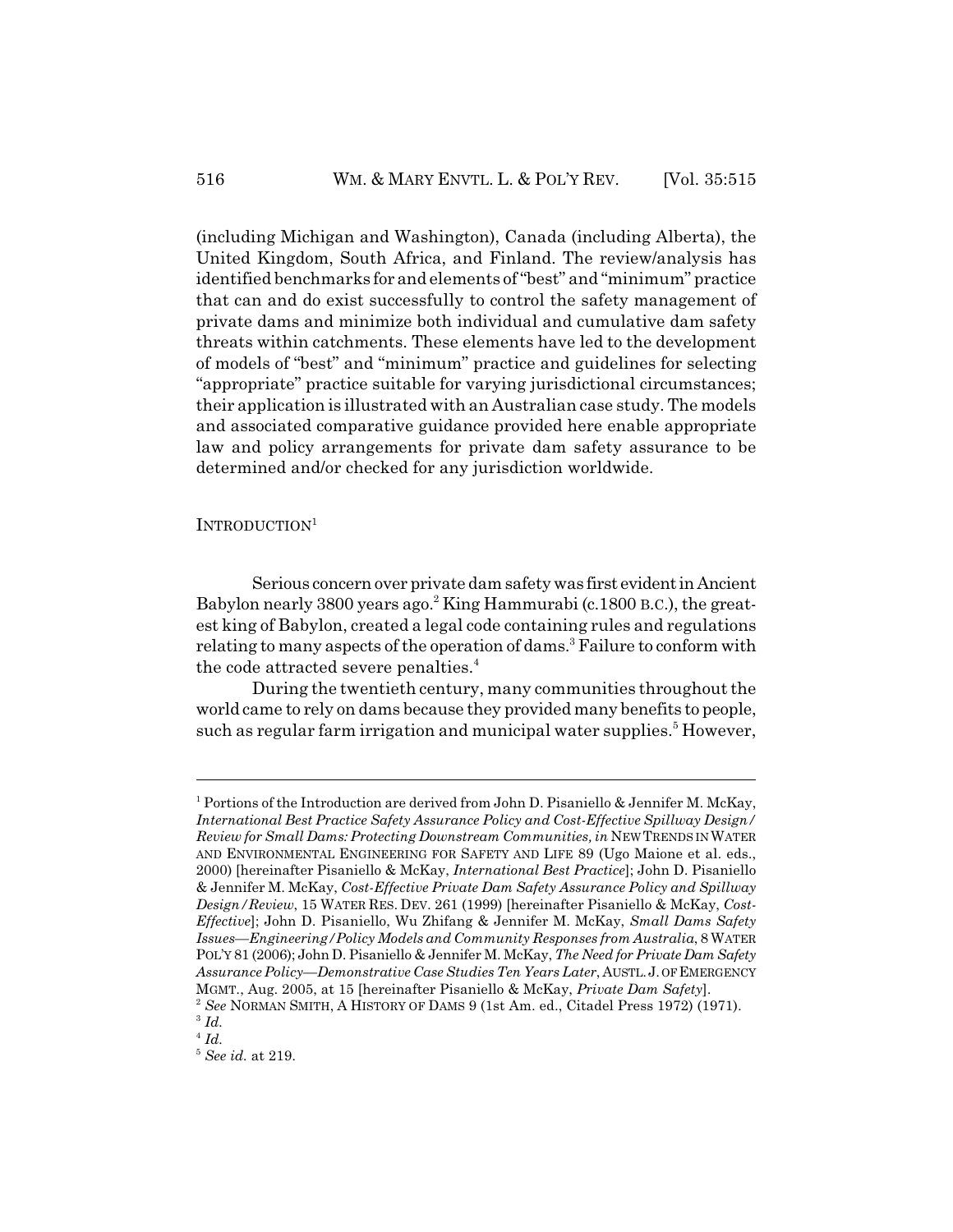this increase has coincided with a number of horrific failures worldwide and triggered serious concerns over dam safety.<sup>6</sup> It is true that large dams' failures are more spectacular and receive more "newsworthy" attention than those of smaller dams.<sup>7</sup> However, small dam failures and in particular those that are privately-owned are far more frequent in their occurrence; consequently, small dams' total annual costs can be much higher than the rare (if admittedly more spectacular) failures of large dams.<sup>8</sup> Also, past events have occurred where failures of relatively small dams have caused disastrous consequences. For example: Skelmorlie Dam (United Kingdom), five meters high with only twenty-four megaliters of water, failed in 1925 and caused five deaths;<sup>9</sup> the Shimantan and Banquia dams (China) failed in 1975 due to the cumulative failure of sixty smaller upstream dams and resulted in 230,000 deaths;<sup>10</sup> Kelly Barnes Dam (United States), only 11.6 meters high, failed in 1977 and killed thirtynine people;<sup>11</sup> Lawn Lake Dam (Colorado), eight meters high, failed in 1982, drowned three people, and caused US  $$31$  million in damages;<sup>12</sup> the Stava Tailings Dam (Italy) failed in 1985 and released only 180 megaliters of tailings material but killed 268 people and caused a serious environmental impact; $^{13}$  the Evans and Lockwood dams (United States), around five meters high with eighty-nine and thirty-nine megaliters of water respectively, overtopped and failed in a cascade manner in 1989 and

<sup>6</sup> *See generally* Patrick McCully, *And the Walls Come Tumbling Down*, WORLD RIVERS REV., June 2005, at 1, *available at* http://www.internationalrivers.org/files/WRR.V20.N3.pdf. 7 Barry Lewis & James Harrison, *Risk and Consequences of Farm Dam Failure*, 27 AUSTL. INST. OF ENGINEERS HYDROLOGY &WATER RES. SYMP. (2002).

<sup>8</sup> *See id.*; *see, e.g.*, O. G. Ingles, *A Short Study of Dam Failures in Australia, 1857–1983*, 1 CIVIL ENG'G SYS. 190, 190–94 (1984) (showing tables of dam failures in Australia by size and dam use along with their costs).

<sup>9</sup> MARK MORRIS, HENRY HEWLETT & CRAIG ELLIOT, RISK AND RESERVOIRS IN THE UK 5 (2000), *available at* http://www.environment.fi/download.asp?contentid=16869&lan=EN. <sup>10</sup> *See* DAI QING, THE RIVER DRAGON HAS COME! THE THREE GORGES DAM AND THE FATE OF CHINA'S YANGTZE RIVER AND ITS PEOPLE 23 (John G. Thibodeau & Philip B. Williams eds., Yi Ming trans., 1998).

<sup>&</sup>lt;sup>11</sup> ROBERT L. CRISP ET AL., FEDERAL INVESTIGATIVE BOARD, THE 1977 TOCCOA FLOOD, REPORT OF FAILURE OF KELLY BARNES DAM FLOOD AND FINDINGS, §§ Authority, Purpose (1977), *available at* http://ga.water.usgs.gov/publications/ToccoaFIBReport/.

 $^{12}$ KATIE KELLERLYNN, U.S. NAT'L PARK SERV., ROCKY MOUNTAIN NAT'L PARK GEOLOGIC RES.EVALUATION REPORT 6 (2004), *available at* http://www.nature.nps.gov/geology/parks/ romo/romo\_gre\_rpt\_view\_low.pdf.

<sup>13</sup> Jonathan Engels & Darron Dixon-Hardy, *Stava Tailings Dam Failure Near Trento, Italy,* TAILINGS.INFO, http://www.tailings.info/stava.htm (last visited Jan. 24, 2011).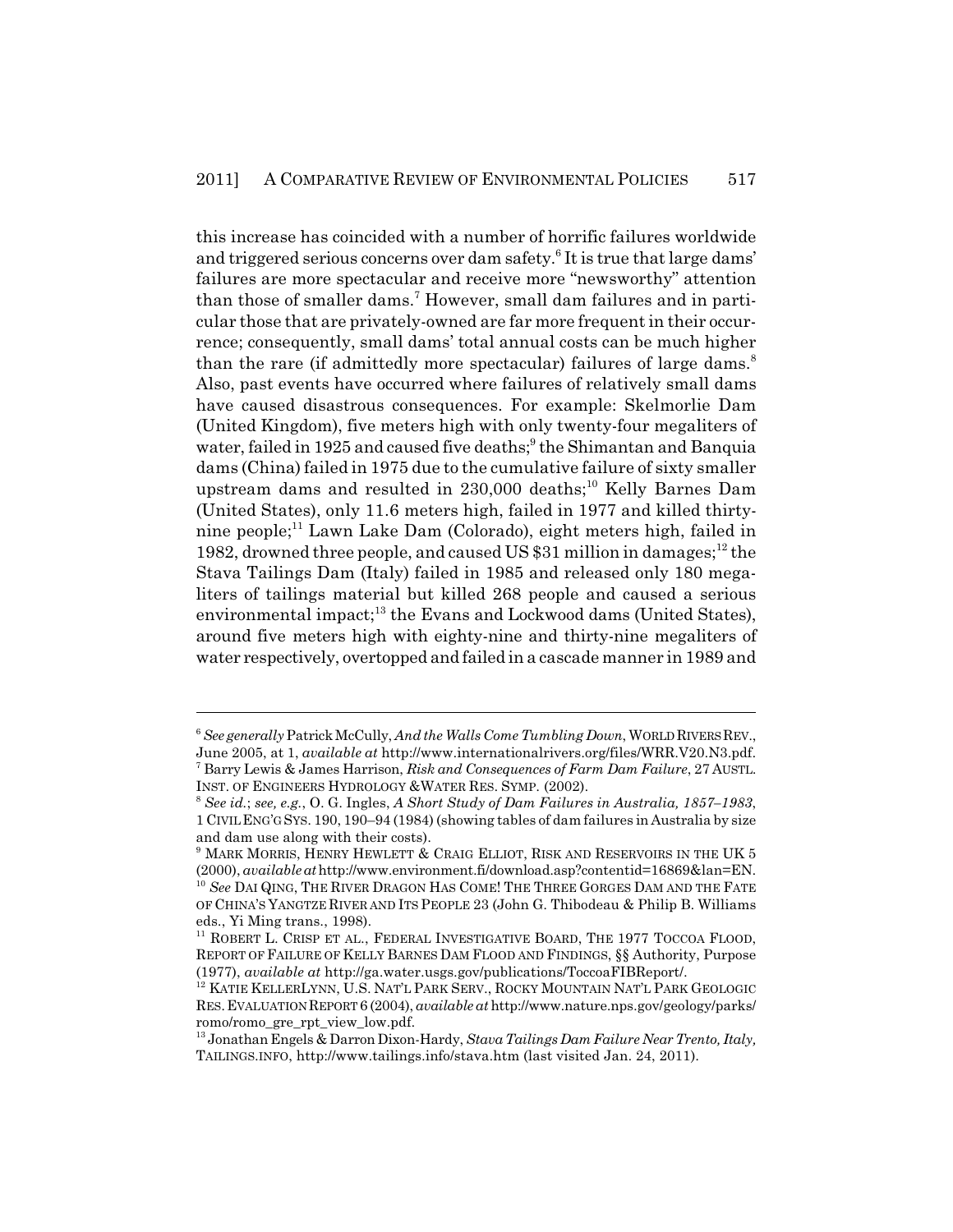killed two people;<sup>14</sup> and most recently, the twelve meters high earthen Ka Loko Dam (Hawaii) overtopped and failed due to a blocked spillway in 2006 and resulted in the death of seven people and widespread environmental damage,<sup>15</sup> followed by Situ Gintung dam (Indonesia), only ten meters high, which overtopped and burst in 2009 and killed around 100 people in addition to causing widespread damage near Jakarta.<sup>16</sup>

Wayne Graham studied dam failures in the United States resulting in fatalities from 1960 to 1998 and found that the failure of dams less than fifteen meters high (the typical height range of smaller dams) caused eighty-eight percent of deaths.17 The failure of small dams less than six meters high caused two percent of deaths.<sup>18</sup> These past events show that without appropriate design, construction, maintenance, and surveillance, poorly managed small dams pose significant individual and cumulative threats that can cause considerable human, property, and environmental losses to the community. Hence, ensuring adequate management of these structures is critical and is the focus of this article.

There are many factors in dam design that have changed over time—including population distributions, infrastructure patterns, meteorological information, engineering methods, and design standards—and when combined with the condition of the dams, serious doubts about dam adequacy are raised.<sup>19</sup> Unfortunately, no dam can be made one-hundred percent safe as there is an incomplete understanding of the uncertainties associated with natural and human factors, materials behavior, and construction processes.<sup>20</sup> Therefore, there is a risk of failure at every dam.<sup>21</sup> The adverse consequences at some dams are such that risks need to be periodically checked by professional engineers and, if necessary, reduced

<sup>&</sup>lt;sup>14</sup> WAYNE J. GRAHAM, BUREAU OF RECLAMATION, U.S. DEP'T OF THE INTERIOR, DSO-99-06, A PROCEDURE FOR ESTIMATING LOSS OF LIFE CAUSED BY DAM FAILURE 8 (1999), *available at* www.usbr.gov/ssle/damsafety/Risk/Estimating%20life%20loss.pdf.

<sup>&</sup>lt;sup>15</sup> ROBERT C. GODBEY, REPORT OF THE INDEPENDENT CIVIL INVESTIGATION OF THE MARCH 14, 2006,BREACH OF KA LOKO DAM 14–15, 84 (2007), *available at* http://the.honoluluadvertiser .com/pdf/kaloko/Kaloko-Report.pdf.

<sup>16</sup> *Death Toll Rises to 96 in Indonesia Dam Failure*, ASSOC. PRESS, Mar. 29, 2009, *available at* http://www.msnbc.msn.com/id/29937788/; *Indonesia Dam Burst Kills Dozens*, BBC NEWS (Mar. 27, 2009), http://news.bbc.co.uk/2/hi/7967205.stm.

<sup>17</sup> GRAHAM, *supra* note 14, at 9.

<sup>18</sup> *Id.*

<sup>19</sup> *See* McCully, *supra* note 6, at 1, 8.

<sup>20</sup> *Id.* at 8.

 $21$  *Id.* at 8-9.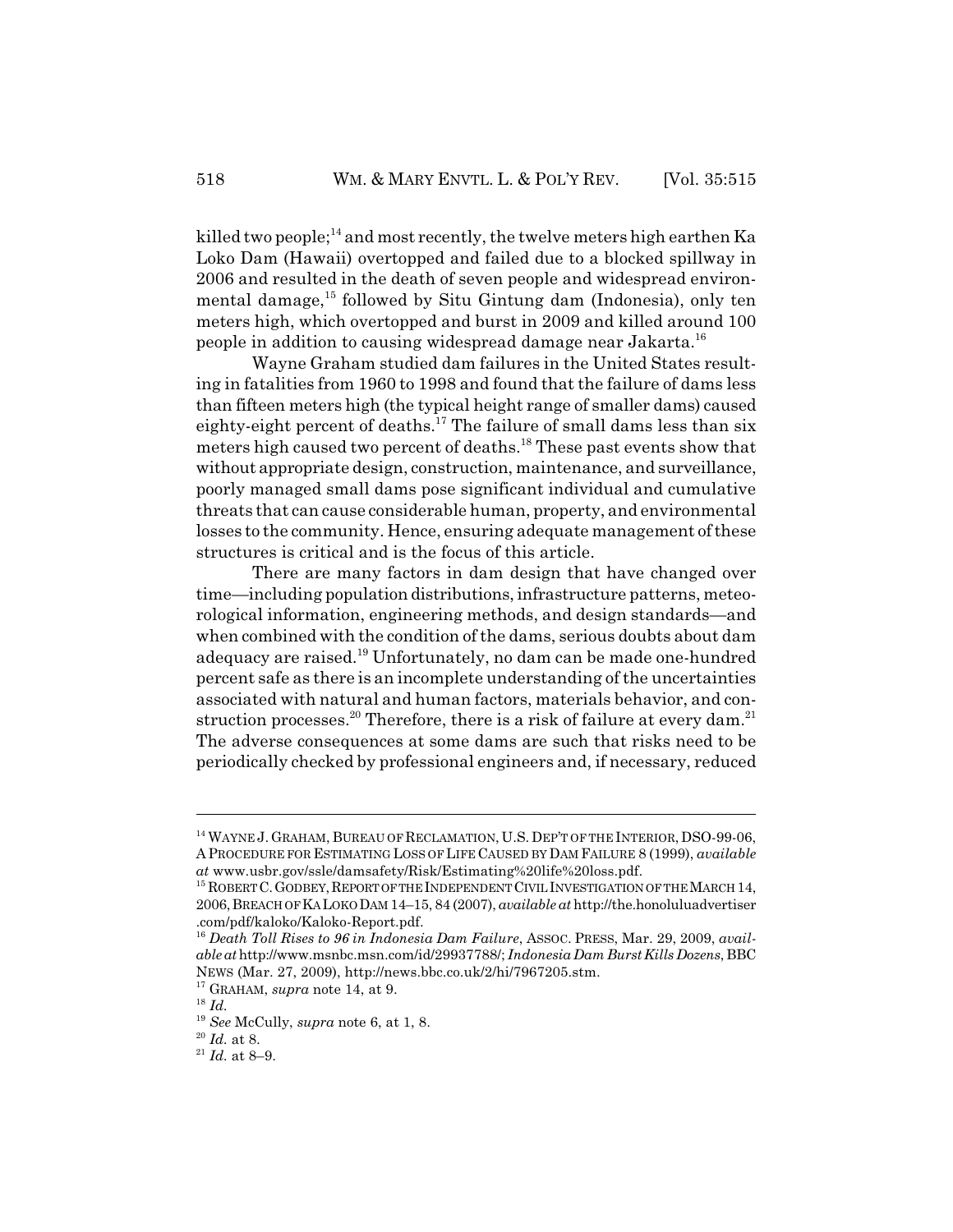to modern acceptable standards. $^{22}$  Also, owners must continually maintain dams. $23$ 

Since it is the role of governments to protect their countries, communities, and their natural environment, governments must also implement appropriate policies, laws, and regulations, which assure the community of owner participation, and protect people from dangerous or compromised practices involving the management of dam safety. Many countries have attempted to meet these needs in various ways, acknowledging the value of downstream life, property, and the environment.<sup>24</sup> This to some extent includes Australia, but certainly not South Australia ("SA").<sup>25</sup> Policy and law benchmarks, models, and guidelines will be developed here for best meeting these needs based on a comparative analysis of selected leading international dam safety assurance practices. SA provides an illustrative case study of how to use the derived law and policy models and guidelines to determine "appropriate" practice for any jurisdiction.<sup>26</sup>

The article proceeds as follows: Part I considers dam safety in Australia and the main concerns associated with private dams, including an outline of the *policy deficient* state of SA. Part II reviews, in detail, the dam safety assurance practices of selected Australian and international jurisdictions. Part III establishes general minimum and best practice

<sup>&</sup>lt;sup>22</sup> The potential danger posed by dams is commonly categorized by a hazard rating of either high, significant, or low. *See, e.g.*, FED. EMERGENCY MGMT. AGENCY, U.S. DEP'T OF HOMELAND SEC., FEDERAL GUIDELINES FOR DAM SAFETY: HAZARD POTENTIAL CLASSIFI-CATION SYSTEM FOR DAMS 5–6 (2004), *available at* http://www.ferc.gov/industries/hydro power/safety/guidelines/fema-333.pdf; AUSTL.NAT'L COMM. ON LARGE DAMS,GUIDELINES ON DAM SAFETY MANAGEMENT (2003) [hereinafter ANCOLDMANAGEMENT GUIDELINES]. These categories vary only slightly in definition in the different countries reviewed in this paper. For example, the Canadian province of British Columbia uses the hazard ratings very high, high, low, and very low. British Columbia Dam Safety Regulation, R.S.B.C. 44/2000 (Can.). The Australian National Committee on Large Dams ("ANCOLD") classifies dam hazard as either very low, low, significant, high C, high B, high A, or extreme. AUSTL. NAT'L COMM. ON LARGE DAMS, GUIDELINES ON ASSESSMENT OF CONSEQUENCES OF DAM FAILURE 13 tbl.3 (2000) [hereinafter ANCOLD,CONSEQUENCES OF DAM FAILURE]. For the purposes of this paper, the ratings can be generally summarized as follows: "high hazard" failure *will* endanger many lives in a downstream community and *will* cause extensive damage to property and/or environment; "significant hazard"—failure *may* endanger some lives and *will* cause extensive damage to property and/or environment; "low hazard" failure poses negligible risk to life and will cause limited damage.

<sup>23</sup> *See, e.g.*, British Columbia Dam Safety Regulation, R.S.B.C. 44/2000 § 3 (Can.) (detailing a dam owner's maintenance responsibilities); ANCOLDMANAGEMENT GUIDELINES,*supra* note 22.

<sup>24</sup> *See infra* Parts II.A–II.F.

<sup>25</sup> *See infra* Part I.B.

<sup>26</sup> *See infra* Part I.B.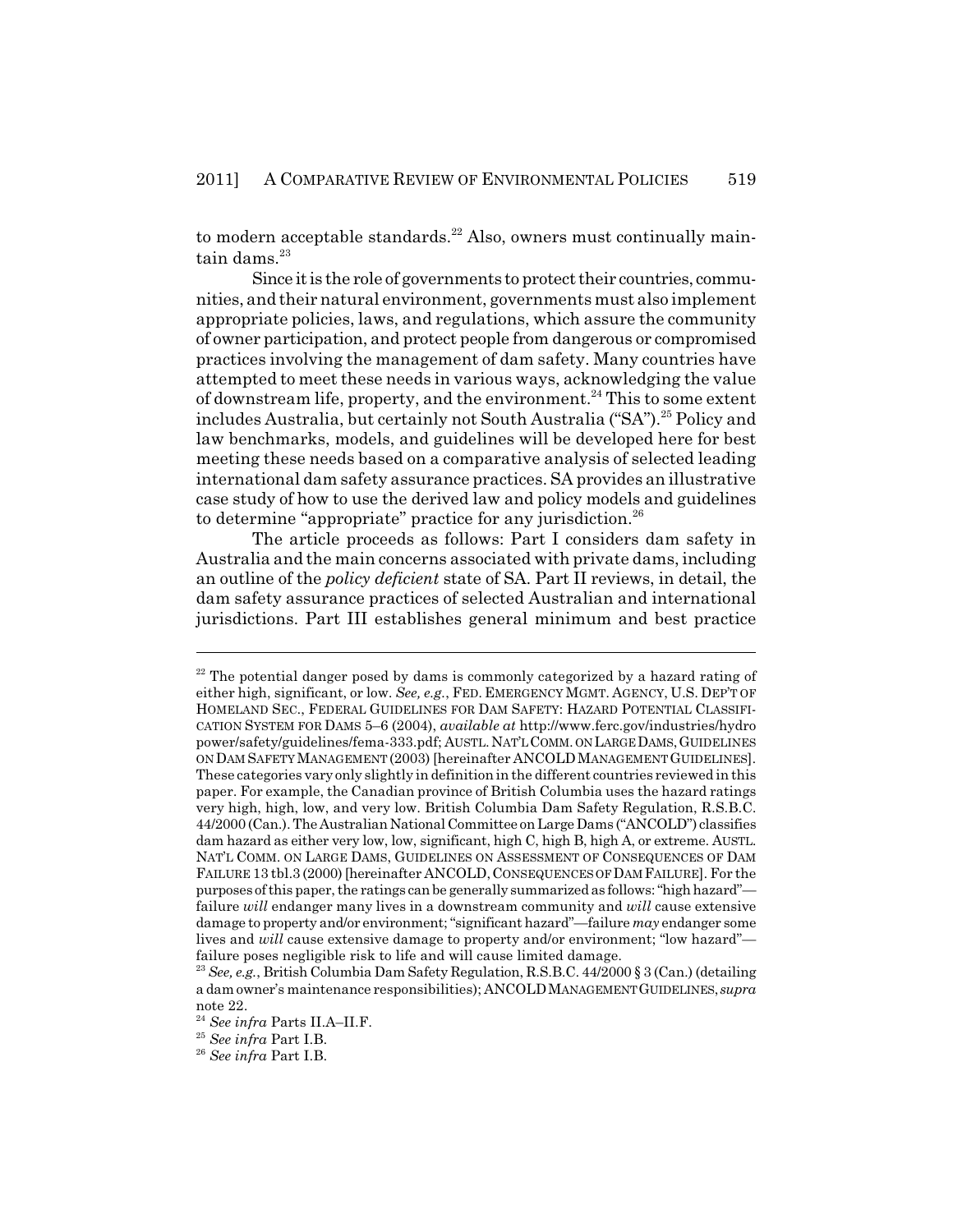benchmarks in private dam safety assurance policy. Part IV then provides a comparative analysis of each of the reviewed practices in order to identify elements of better practice, which together form a model of "best practice." Part V similarly identifies the key elements necessary to establish a model of "minimum practice." Guidelines for selecting the "appropriate" private dam safety assurance policy from the developed models are then derived in Part VI. A summary of lessons and implications, including an example application of the policy guidelines, as well as conclusions, are provided in the final parts.

#### I. DAM SAFETY IN AUSTRALIA<sup>27</sup>

In Australia, like most common law countries, owner obligation exists under the common law of negligence to take reasonable care of dams according to current prevailing standards.28 In the case of *Burnie Port Authority*, the High Court of Australia concluded, "Under those [negligence] principles, a person [taking] advantage of [the] control of premises to introduce a dangerous substance . . . [or] to carry on a dangerous activity . . . owes a duty of reasonable care to avoid a reasonably foreseeable risk of injury or damage to the person or property of another."29 It is inevitable that any significant private dam will attract the issue of duty of care because there will be proximity between the dam owner and the assets of the plaintiff damaged when such a failure occurs.<sup>30</sup>

The responsibility of evaluating public dams in terms of following current guidelines has been assumed by most Australian government damowning agencies. These agencies have the task of implementing appropriate action, costing much money, to reduce the risks of dam failure so that modern acceptable standards are attained.<sup>31</sup> For example, in New South

<sup>27</sup> Portions of Part I are derived from John D. Pisaniello, *How to Manage the Cumulative Flood Safety of Catchment Dams*, 35 WATER SA 361 (2009) [hereinafter Pisaniello, *How to Manage*]; John D. Pisaniello, Analysis and Modelling of Private Dam Safety Assurance Policy and Flood Capability Design/Review Procedures (Aug. 1997) (unpublished Ph.D. thesis, University of South Australia) [hereinafter Pisaniello, Ph.D. Thesis]; Pisaniello & McKay, *Cost-Effective*, *supra* note 1; Pisaniello & McKay, *Private Dam Safety*, *supra* note 1. <sup>28</sup> *See* Robert Wensley, *Legal Constraints in the Use of Risk Assessment*, *in* ACCEPTABLE RISKS FOR MAJOR INFRASTRUCTURE 23, 27 (Paul Heinrichs & Robin Fell eds., 1995); Jennifer M. McKay & John D. Pisaniello, *What Must the Reasonable Private Dam Owner Foresee?*, MACEDON DIGEST, Summer 1995, at 27, 27.

<sup>29</sup> *Burnie Port Auth. v. Gen. Jones Pty. Ltd.* (1994), 179 CLR 520, 556–57 (Austl.) (per five of the seven judges in joint judgment).

<sup>30</sup> McKay & Pisaniello, *supra* note 28, at 27.

<sup>31</sup> N.S.W. DAMS SAFETY COMM., ANNUAL REPORT 2002/2003, at 6 (2003), *available at* http:// www.damsafety.nsw.gov.au/DSC/Download/Annual\_Reports\_PDF/AR%202002\_03.pdf.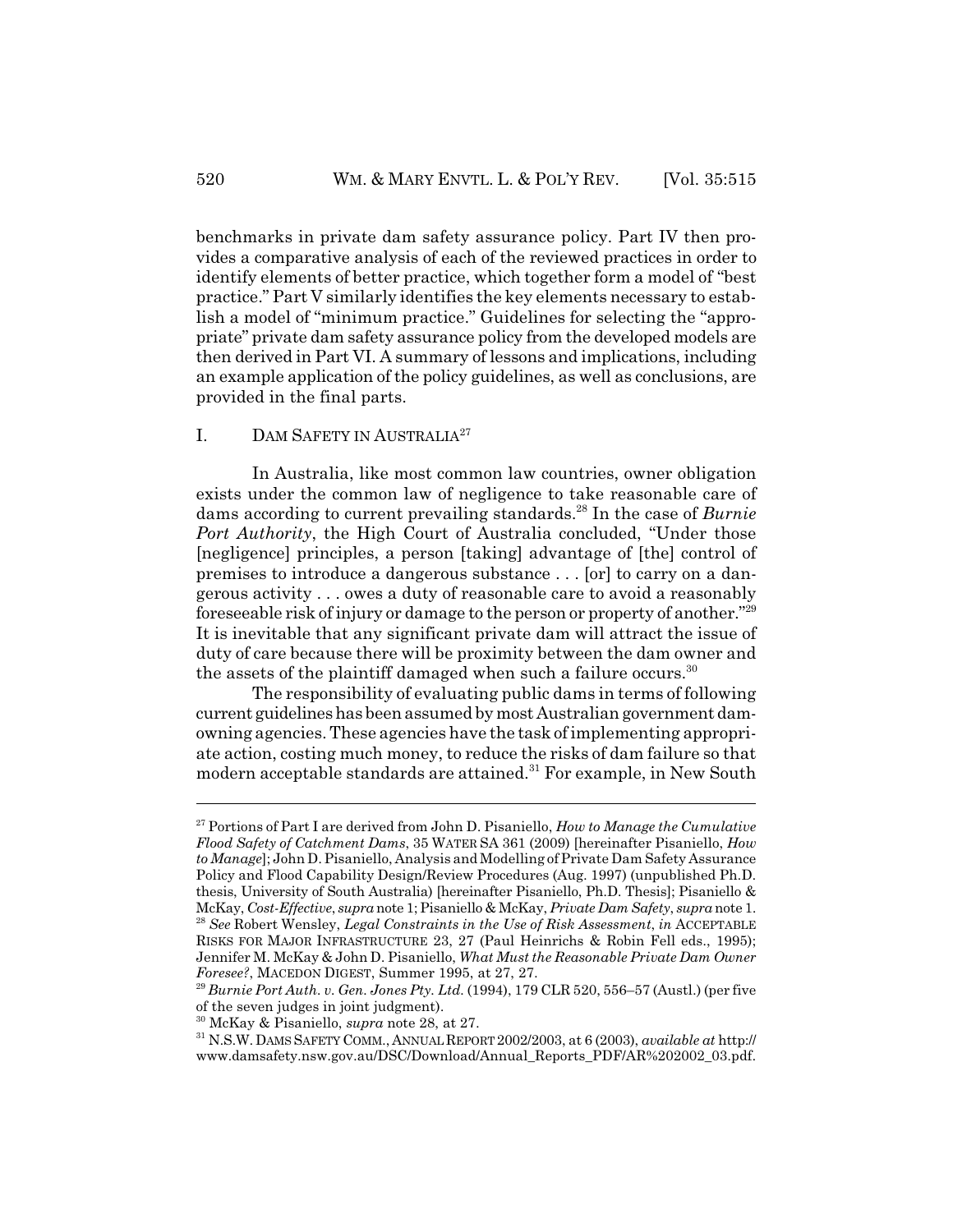Wales ("NSW") safety upgrades on the Pindari and Warragamba dams were recently completed at a cost of AU \$68.8 million and AU \$100 million, respectively.32 Recent extensive safety studies and subsequent upgrading in SA have been commissioned for most public dams, for example, Mount Bold Reservoir,<sup>33</sup> Kangaroo Creek Dam,<sup>34</sup> and Happy Valley Reservoir.<sup>35</sup> However, for private dams the situation is different, and the reasons why are explained in more detail below.

#### *A. The Private Dam Safety Problem in Australia*<sup>36</sup>

"In Australia, a clear problem exists with private dam safety: Australia has a large number of relatively small, privately owned dams (farm dams especially . . . ) and those which have failed number in the thousands."<sup>37</sup> There are an estimated  $480,000$  farm dams in Australia.<sup>38</sup> In 1992, the Australian National Committee on Large Dams ("ANCOLD")<sup>39</sup> estimated that for NSW alone, twenty-three percent of its farm dams had failed.<sup>40</sup> In Victoria, around  $1000<sup>41</sup>$  of the 300,000<sup>42</sup> farm dams are

<sup>32</sup> *See id.* at 19 tbl.4; STATE WATER CORP., DAM FACTS AND FIGURES: PINDARI DAM (2009), *available at* http://www.statewater.com.au/\_Documents/Dam%20brochures/Pindari%20Dam %20Brochure.pdf.

<sup>&</sup>lt;sup>33</sup> See generally TREVOR DANIELL & PETER HILL, UNIV. OF ADELAIDE, FLOOD HYDROLOGY STUDY OF THE ONKAPARINGA RIVER (1993).

<sup>34</sup> *See generally* LANGE DAMES CAMPBELL (SA) PARTY LTD. & SNOWY MOUNTAINS ENG'G CORP., REF. NO. SA485, RIVER TORRENS FLOOD HYDROLOGY STUDY (1995).

<sup>35</sup> *See generally* BC TONKIN & ASSOC., REF. NO. 95.0296, HAPPY VALLEY RESERVOIR EXTREME FLOOD HYDROLOGY STUDY (1997).

<sup>36</sup> Portions of Part I.A are derived from John D. Pisaniello & Jennifer M. McKay, *Australian Community Responses to Upgraded Farm Dam Laws and Cost-Effective Spillway Modelling*, 21 WATER RES. DEV. 325, 328 (2005) [hereinafter Pisaniello & McKay, *Australian Community Responses*]; John D. Pisaniello & R.L. Burritt, Farm Dam Safety Accounting and Reporting Policy in Australia (2010) (unpublished conference paper) (on file with author); Pisaniello, Zhifang & McKay, *supra* note 1; Pisaniello, *How to Manage*, *supra* note 27; Pisaniello, Ph.D. Thesis, *supra* note 27.

<sup>37</sup> Pisaniello, *How to Manage*, *supra* note 27, at 361; Pisaniello, Ph.D. Thesis, *supra* note 27, at 1.

<sup>38</sup> Janine Price, Barry Lewis & Ian Rutherfurd, *Water Quality in Small Farm Dams*, 28 INT'L HYDROLOGY &WATER RES. (2003).

<sup>39</sup> This is the main body in Australia which sets the standard on dam safety. *See* John Marsden et al., *Dam Safety, Economic Regulation and Society's Need to Prioritise Health and Safety Expenditure*s, 33 IPENZ PROC. OF TECHNICAL GROUPS 1, 1–2 (2008).

<sup>40</sup> *Status of Dam Safety in Australia*, ANCOLD BULL. (Austl. Nat'l Comm. on Large Dams, Hobart, Tas., Austrl.), 1992, at 9, 11.

<sup>41</sup> *Id.* at 11; K. Murley, *Referable Dams in Victoria-Spillway Inadequacy*, ANCOLDBULL. (Austl. Nat'l Comm. on Large Dams, Hobart, Tas., Austrl.), April 1987, at 24–26.

<sup>42</sup> P. S. Lake & Nick R. Bond, *Australian Futures: Freshwater Ecosystems and Human Water Usage*, 39 FUTURES 288, 290 (2007).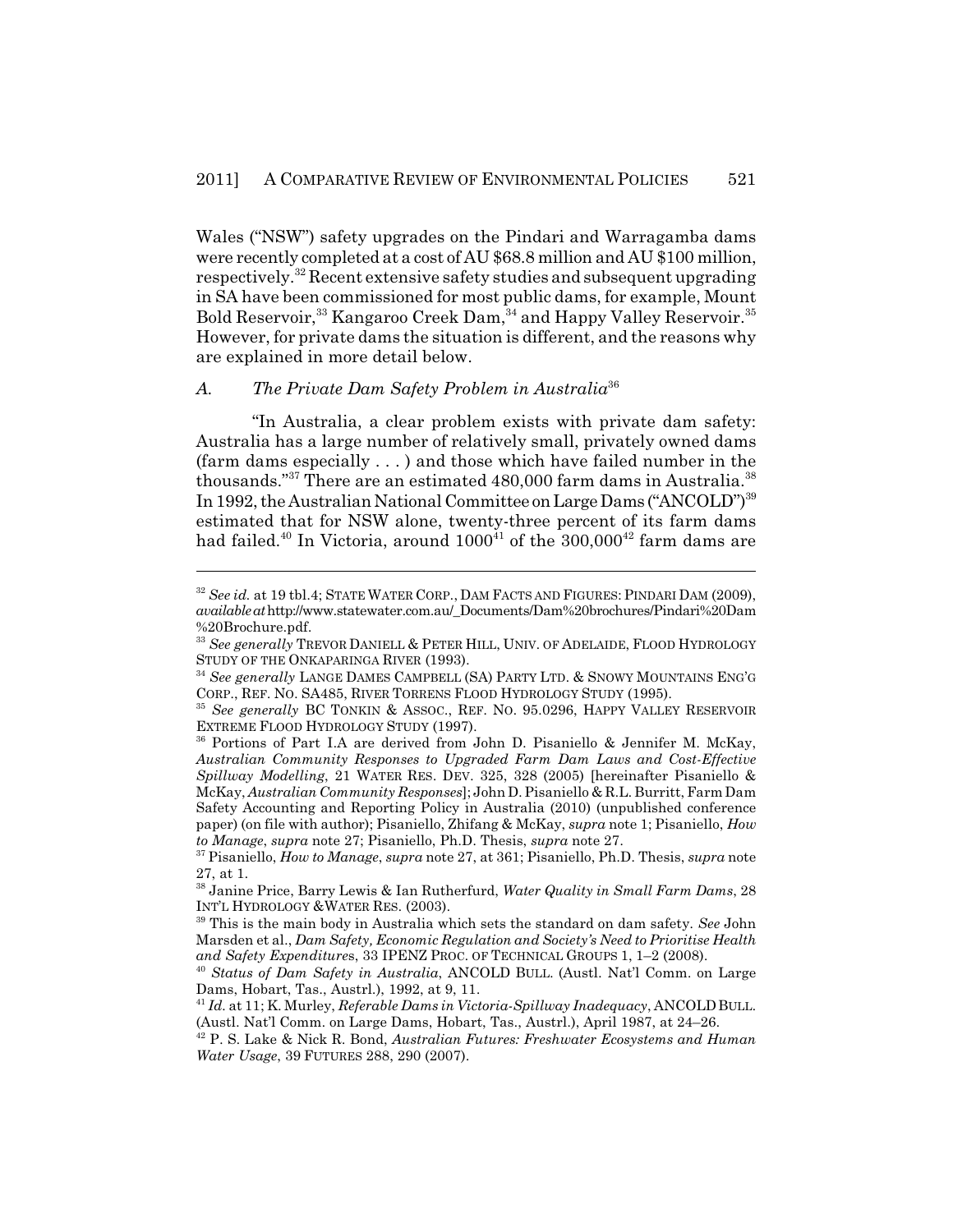hazardous. While the costs of private dam failures associated with public and private infrastructure and the environment are significant, there is unfortunately no systematic means of determining this because failures are rarely publicized and/or documented.<sup>43</sup> Pisaniello<sup>44</sup> attempted to estimate these costs in Australia on the basis of thirty-seven available *recorded* dam failures<sup>45</sup> going back to 1857, finding that: (i) of all the failures, only a *privately* owned dam caused loss of life (fourteen lives lost),<sup>46</sup> and (ii) the dams five meters to twenty meters high—this being the typical size range of significant private dams—represent sixty percent of all the recorded failures; of these, fifty percent are private dams.<sup> $47$ </sup> Thus, some indication has been provided of the type of costs associated with private dam failures, and furthermore the need to have policies and regulatory frameworks to resolve such problems.

A major concern with private dams is that contractors are often hired by landholders to build their dams.<sup>48</sup> "These contractors are, typically, not properly trained or skilled in the design and construction of dams. Thus, many private dams are not built to an adequate standard."49 Also, private owners tend to neglect the need for reviewing their dams and instead develop a sense of complacency, believing that as the dams have not failed up to now, then they will never fail.<sup>50</sup> The outcome is that no ongoing maintenance, upgrading or series of safety checks is made on private dams, and this ultimately puts at risk the downstream communities.<sup>51</sup>

Another serious problem is that small dams' individual lack of safety can lead to cumulative failure during medium to large floods which can result in severe, destructive, or catastrophic downstream outcomes.<sup>52</sup> For example, this occurred with the Shimantan and Banquia dam failures in China and the Evans and Lockwood dam failures in the United States

<sup>43</sup> *See* Ingles, *supra* note 8, at 190.

<sup>44</sup> *See generally* Pisaniello, Ph.D Thesis, *supra* note 27.

<sup>45</sup> Failure refers to "a lack of performance as originally intended, which has resulted in a loss of life and/or substantial costs for rectification" (i.e. more than AU \$1 million) and/or damage to the environment. Ingles, *supra* note 8, at 190.

<sup>46</sup> This dam being the Briseis Mining dam in Tasmania in 1929. Pisaniello, Ph.D. Thesis, *supra* note 27, at 2.

<sup>47</sup> *Id.*

<sup>48</sup> *Id.* at 10.

<sup>49</sup> Pisaniello, Ph.D. Thesis, *supra* note 27, at 10. *See* Pisaniello & McKay, *Australian Community Responses*, *supra* note 36, at 328.

<sup>50</sup> *See* K. C. Webster & R. J. Wark, *Australian Dam Safety Legislation*, ANCOLD BULL. (Austl. Nat'l Comm. On Large Dams, Hobart, Tas., Austl.), 1987, at 63, 66.

<sup>51</sup> *See* Pisaniello, Zhifang & McKay, *supra* note 1, at 87.

<sup>52</sup> *See id.*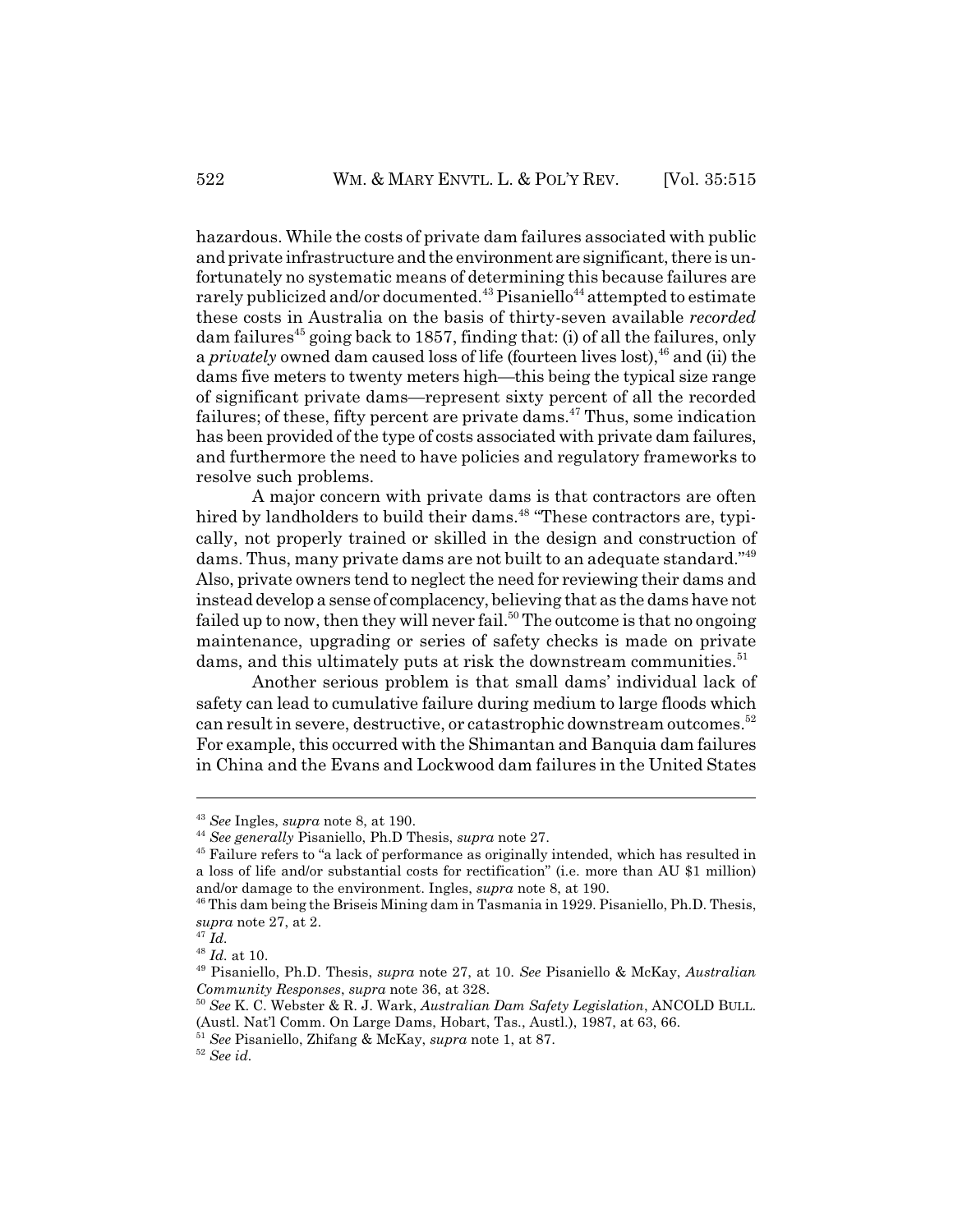as described previously in this paper.<sup>53</sup> This major problem has been demonstrated in a flood study of the large public Kangaroo Creek Dam in South Australia's Torrens catchment.<sup>54</sup> This particular study discovered that the peak inflow to Kangaroo Creek Dam would rise *fourfold* and cause it to fail, in the event that all the small dams in the catchment failed simultaneously in an extreme design flood event of only 1-in-200 years, compared to the flow estimated if the dams remained intact.<sup>55</sup> These small dams' cumulative failure represented a reasonable assumption and even more so when a later study concluded that most small dams in southeastern Australia would not withstand the 1-in-100 years design flood event.56 The River Torrens study thus recognized the need for "controlling the standard of construction of farm dams and their spillways."57 An added problem is that global warming is making extreme "flash" flood events much more likely.<sup>58</sup> Consequently Australia is at great risk of experiencing disastrous and cumulative-style dam failures in the future.

ANCOLD has for some time been aware of and expressed its concerns regarding the problems outlined above and encouraged the States to implement uniform dam safety legislation.<sup>59</sup> There have been, however, high levels of political ambivalence and subsequently attempts to enact dam safety bills have not been successful in most states. $60$  NSW is currently the only state to have a specific dam safety  $act<sub>61</sub>$  and it is only in recent times that Queensland and Victoria have amended their existing water laws by introducing some private dam safety regulations.<sup>62</sup> Nonetheless, despite these three states' efforts, their relevant policies are not pervasive because they only address the problems associated with larger, more significant dams. They fail to consider the cumulative safety threats

<sup>53</sup> *See supra* notes 10, 14 and accompanying text.

<sup>54</sup> LANGE DAMES CAMPBELL, *supra* note 34, at 2–3, 43.

<sup>55</sup> *Id.*; *see also* Pavel Kazarovski, *Farm Dams Do Not Have Impact on Large Floods or Do They?*, 23 AUSTL. INST. OF ENG'RS HYDROLOGY &WATER RES. SYMP. 725, 725–26 (1996). <sup>56</sup> *See* Pisaniello & McKay, *Australian Community Responses*, *supra* note 36, at 332–33. 57 LANGE DAMES CAMPBELL, *supra* note 34, at 43.

<sup>58</sup> *See* U.N. INTERGOVERNMENTAL PANEL ON CLIMATE CHANGE, SUMMARY FOR POLICY MAKERS,CLIMATE CHANGE 2007:THE PHYSICAL SCIENCE BASIS 7–8 (Susan Solomon et al. eds., 2007).

<sup>&</sup>lt;sup>59</sup> ANCOLD first became aware of these problems and expressed concern in its publication. *See* Webster & Wark, *supra* note 50, at 63, 66.

<sup>60</sup> Pisaniello & McKay, *Cost-Effective*, *supra* note 1, at 264; Pisaniello, Ph.D Thesis, *supra* note 27, at xix.

<sup>61</sup> *Dams Safety Act 1978* (N.S.W.) (Austl.).

<sup>62</sup> *See Water Act 2000* (Queensl.) (Austl.); *Water Act 1989* (Vict.) (Austl.).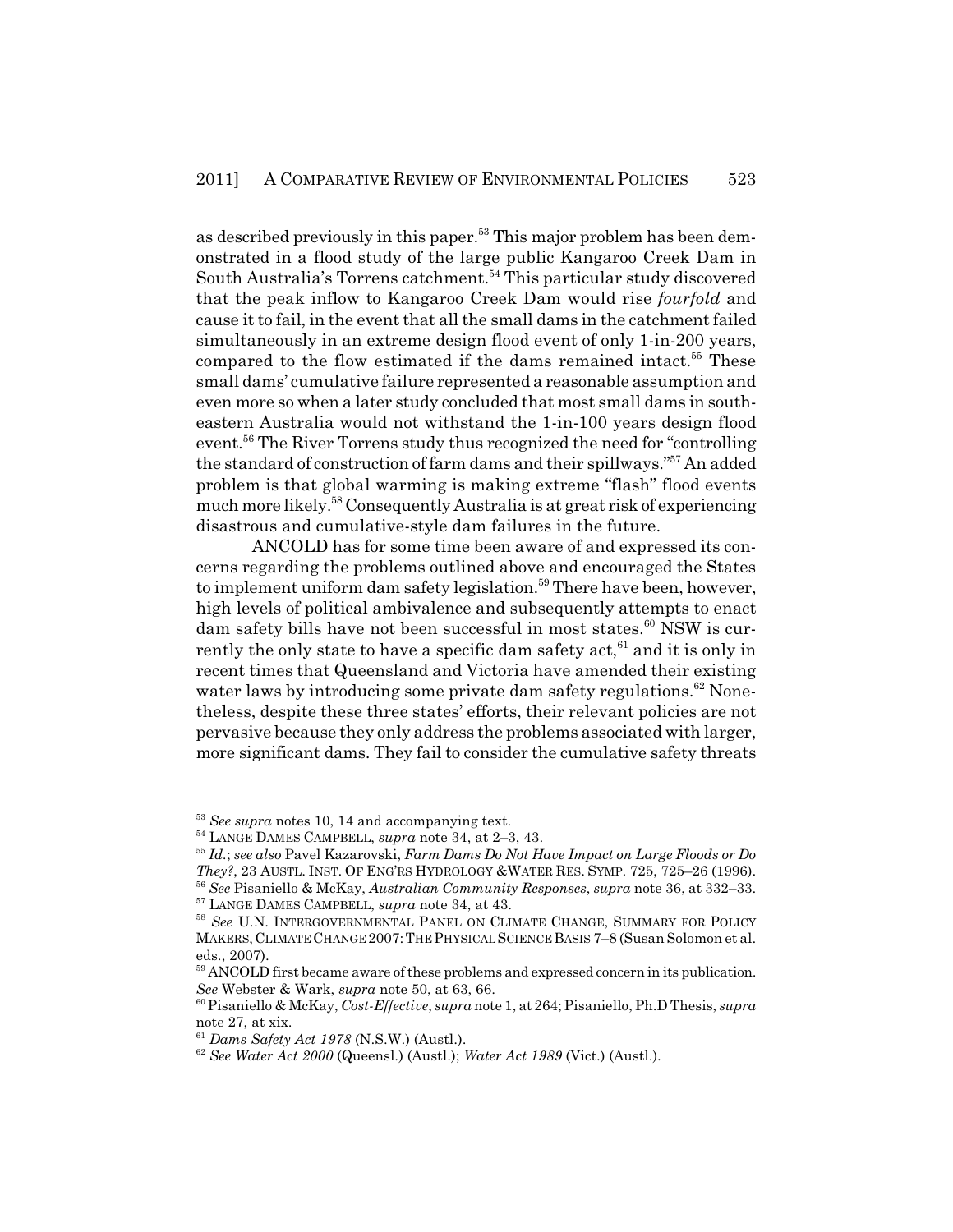that many smaller dams in catchments pose.<sup>63</sup> Tasmania is the only state to now have an extensive dam safety assurance policy which encompasses all dams, large and small, private and public, lesser and greater hazard.<sup>64</sup> The NSW, Victorian, and Tasmanian policies will be comparatively analyzed in greater detail later in this paper in order to derive elements of better practice in private dam safety assurance.

Why does a high level of political ambivalence exist when it comes to regulating this area? Because dam safety legislation is often considered too "extreme," there is concern that it "may place significant cost burdens upon both government and private owners to administer and conform with it."65 However, "[s]tates which fail to establish some form of safety assurance policy on the management of potentially hazardous private dams are, in effect, unconsciously devaluing the lives of [people] living downstream of these dams compared with . . . those living downstream of public dams to which attention has or is being given.<sup>"66</sup> This is especially the case in SA.

# *B. South Australia—A* Policy Deficient *State*<sup>67</sup>

In SA, many people have, for more than twenty years, expressed their concern over the need for private dam safety assurance.<sup>68</sup> A dam safety bill similar to the NSW  $act^{69}$  was introduced in parliament in the mid-1980s, but due to a changing government with different priorities, the bill lapsed.70 In 1990, a Flood Warning Consultative Committee SA study found that

there is no means of controlling construction or maintenance of farm dams . . . . [L]ack of power to ensure safety

<sup>63</sup> Pisaniello & McKay, *Private Dam Safety*, *supra* note 1, at 15.

<sup>64</sup> *See Water Management Act 1999* (Tas.) (Austl.); *Water Management (Safety of Dams) Regulations 2003* (Tas.) (Austl.).

<sup>65</sup> Pisaniello, Zhifang, & McKay, *supra* note 1, at 87.

<sup>66</sup> John D. Pisaniello & Jennifer McKay, *The Need for Private Dam Safety Assurance Policy—A Demonstrative Case Study*, AUSTL. J. EMERGENCY MGMT., Spring 1998, at 46, 46 [hereinafter Pisaniello & McKay, *A Demonstrative Case Study*].

<sup>67</sup> Portions of Part I.B are derived from Pisaniello & McKay, *Australian Community Responses*, *supra* note 36; Pisaniello & Burritt, *supra* note 36.

<sup>68</sup> Pisaniello & McKay, *A Demonstrative Case Study*, *supra* note 66, at 47.

<sup>69</sup> *Dams Safety Act 1978* (N.S.W.) (Austl.).

<sup>70</sup> *See* Norm Sheuard, *Dam Safety Requirements, in* 1993 PROCEEDINGS OF THE SEMINAR ON FARM DAMS 43, 43 (Hydrological Soc'y of S. Austl. ed., 1993); *see also Information Service*, AMPLA BULL. (Australian Mining Petroleum Law Ass'n, Melbourne, Austl.) 1985, at 44, *available at* http://kirra.austlii.edu.au/au/journals/AUMPLawB/1985/16.pdf (explaining the introduction of the bill into the legislature).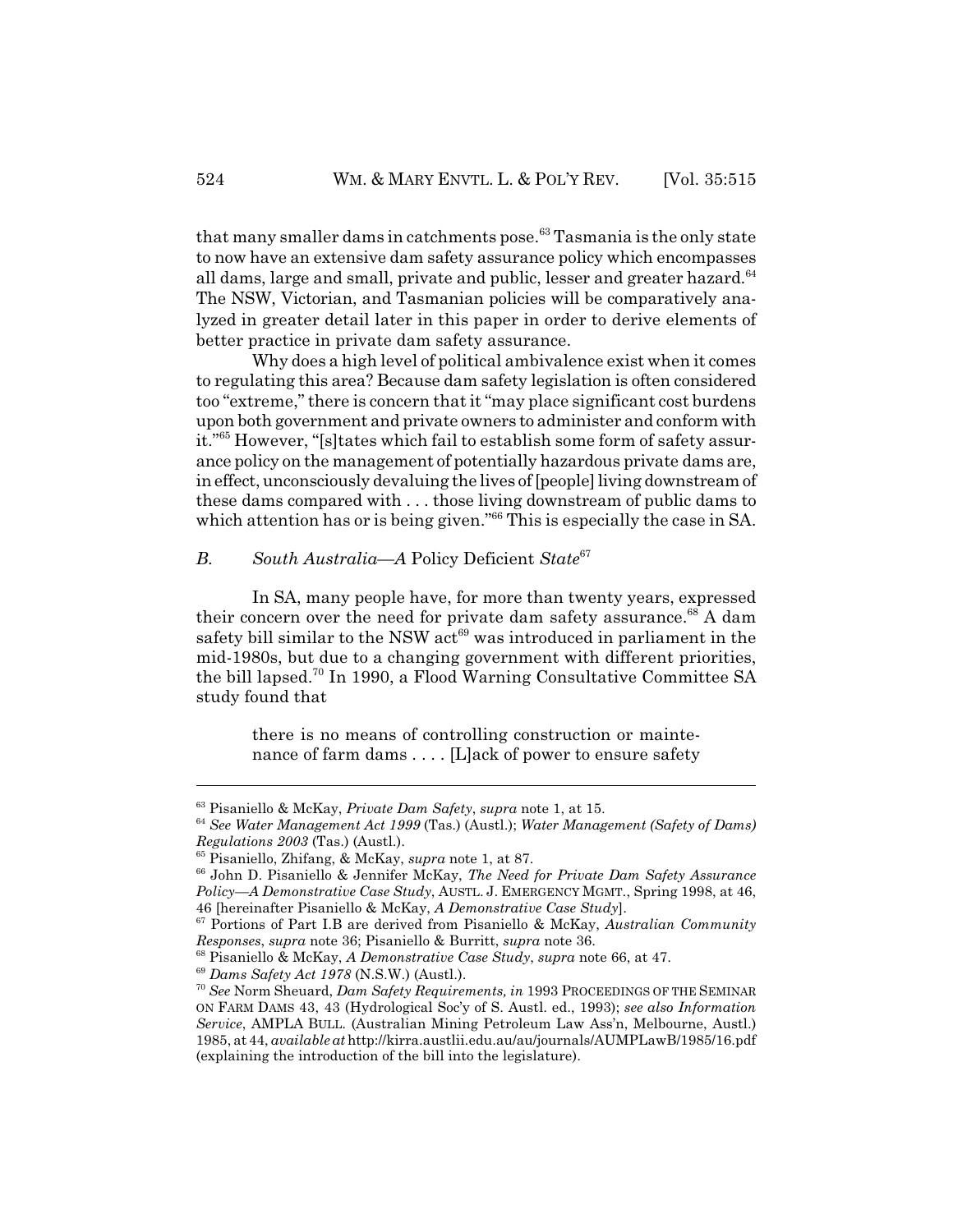during and after construction has in the past and will in the future, inevitably lead to failures and the exacerbation of flood flows in the river systems. The . . . Committee . . . urges the Government to introduce legislation and controls . . . for the construction and maintenance of farm dams. $71$ 

During 1992, following extreme and damaging weather throughout the Mount Lofty Ranges, a number of issues concerning the safety of farm dams arose.<sup>72</sup> A study on the consequences of the floods found that farm dam failures provided additional problems and contributed to damage costs.73 In an attempt to address these important and escalating issues, a seminar was held in April, 1993 by the Hydrological Society of SA.<sup>74</sup> It was suggested as a result of the proceedings that the time had come to jump-start a Dam Safety Bill.<sup>75</sup> However, no further progress was made.<sup>76</sup> In 1995, a study of the Kangaroo Creek Dam commissioned by the SA government demonstrated the cumulative safety threats of catchment dams.<sup>77</sup> The study urged the government to regulate farm dam construction and safety.<sup>78</sup> However, the government did not respond.<sup>79</sup>

To test conditions, general maintenance, and spillway capabilities, Pisaniello undertook case studies of hazardous private dams in  $SA^{80}$ Results provided evidence and greater certainty on the need for dam safety policy.81 Pisaniello also developed a cost-effective spillway design/review procedure for the benefit of farmers.<sup>82</sup> Widely publicized outputs were brought to the attention of regulators and farmers.<sup>83</sup> Policy response,

STUDY OF FLOODING ON 30TH AUGUST, 1992 AND 8TH OCTOBER, 1992 1–15 (1992).

<sup>71</sup> Pisaniello, Ph.D. Thesis, *supra* note 27, at 5-6; S.AUSTL.FLOOD WARNING CONSULTATIVE COMM., FLOOD WARNING MANAGEMENT PLAN FOR SOUTH AUSTRALIA 26–27 (1990).

<sup>72</sup> Pisaniello & McKay, *Australian Community Responses*, *supra* note 36, at 334.

<sup>73</sup> J.F.HARRISON,DISTRICT COUNCIL OF STIRLING,SA,CENTRAL HILLS REGION COUNCILS—

<sup>74</sup> Pisaniello & McKay, *Australian Community Responses*, *supra* note 36, at 334.

<sup>75</sup> Sheuard, *supra* note 70.

<sup>76</sup> *See* Pisaniello & McKay, *Australian Community Responses*, *supra* note 36, at 334.

<sup>77</sup> *See supra* note 55 and accompanying text.

<sup>78</sup> LANGE DAMES CAMPBELL, *supra* note 34, at 43.

<sup>79</sup> *See* Pisaniello, *How to Manage*, *supra* note 27, at 362.

<sup>80</sup> *See generally* Pisaniello, Ph.D. Thesis, *supra* note 27 (thesis is cumulation of case studies of hazardous private dams in SA as well as other countries).

<sup>81</sup> *See* Pisaniello & McKay, *A Demonstrative Case Study*, *supra* note 66, at 46.

<sup>82</sup> *See generally* John D. Pisaniello, J. R. Argue & Jennifer M. McKay, *Flood Capability Design/Review of Dams on Small Catchments—A Simple and Cost-Effective Regionalised Procedure*, 3 AUSTL. J. OF WATER RES. 177 (1999).

<sup>83</sup> *See* Pisaniello & Burritt, *supra* note 36, at 16.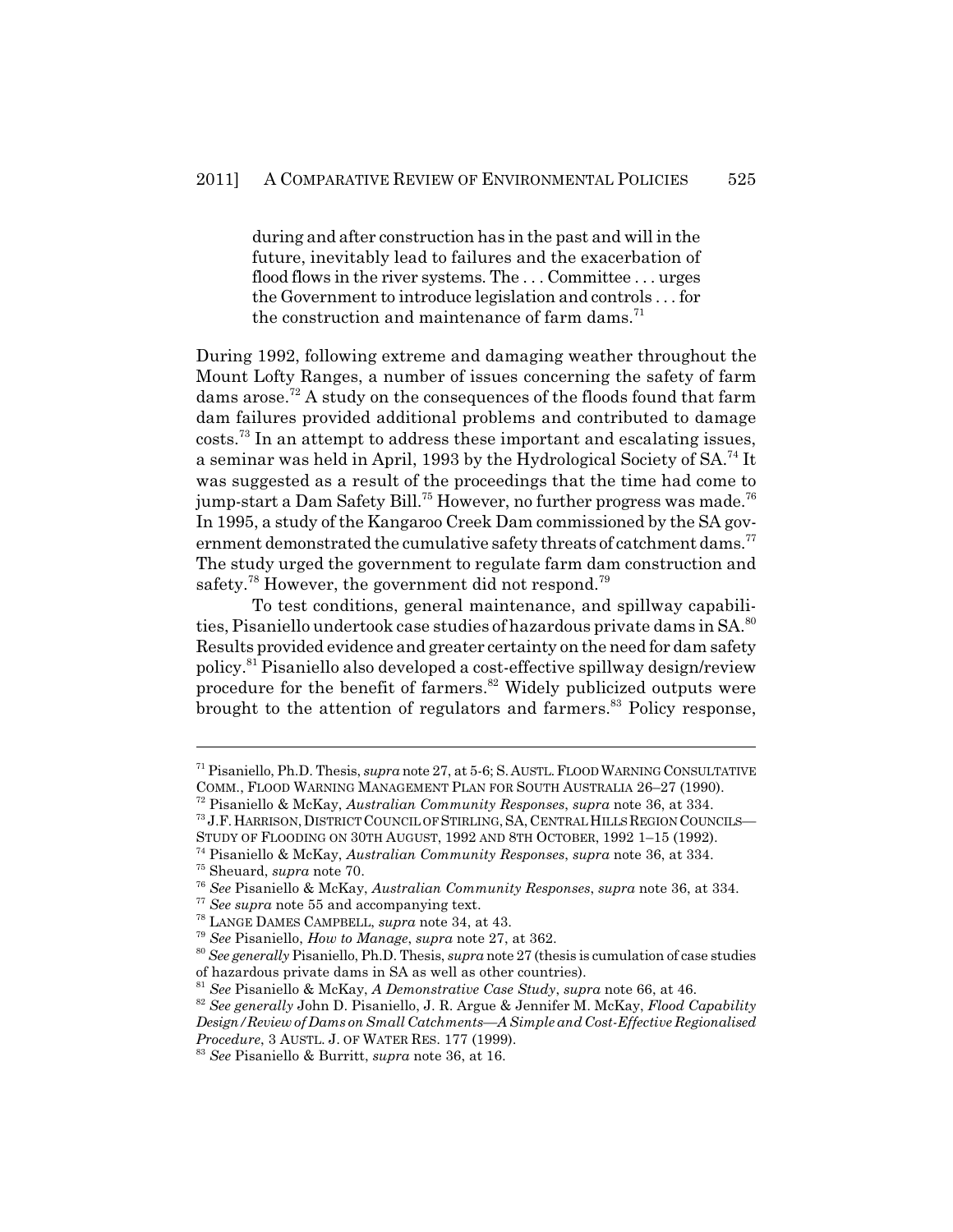however, was not forthcoming.<sup>84</sup> In 2005, Pisaniello and McKay repeated the spillway flood capability case studies and surveyed farmers on the costeffective spillway design/review procedure, and the results show that providing more time, awareness, and encouragement to farmers addresses the private dam safety problem to a minimal extent.<sup>85</sup> Adequate assurance can only be provided through appropriate policy, which requires the backing of lawmakers.<sup>86</sup>

Currently, local councils have only limited control over situating and constructing dams.87 They are responsible for assessing certain dam applications for development authorization under SA's Development Act 1993.<sup>88</sup> Natural Resources Management ("NRM") Boards under SA's Natural Resources Management Act 2004 ("NRMA") have control over farm dams in respect to storage capacity, mainly for water allocation.<sup>89</sup> The NRMA provides a permit/license process to build or alter dams that may restrict the capacity or require environmental flow.<sup>90</sup> A permit/license under the NRMA is issued in accordance with only the factors listed in the act, and the issuing authority is not obligated to consider questions of building or flood safety.<sup>91</sup> In fact, section 135(19) specifically provides that an authority "is not liable for injury, loss, or damage caused by, or resulting from, the manner in which an activity [authorized by the permit] is carried out[,]  $\dots$ the design of a dam . . . or the materials used for . . . construction . . . . "92" Therefore, neither act provides the capacity to assess how a dam is designed or built, nor any ongoing supervision to ensure both new and existing dams are maintained properly.

While SA has been fortunate that no dam has failed with lives lost, <sup>93</sup> overseas experience indicates that this is no cause for complacency.94 When it developed the integrated NRMA, the SA government could have included dam safety assurance measures in its water laws.<sup>95</sup> It did not,

<sup>84</sup> *Id.*

<sup>85</sup> *See generally* Pisaniello & McKay, *Australian Community Responses*, *supra* note 36.

<sup>86</sup> *See* Pisaniello & Burritt, *supra* note 36, at 16–17.

<sup>87</sup> *Id.* at 17.

<sup>88</sup> *Development Act 1993* (S. Austl.) s 24.

<sup>89</sup> *Natural Resources Management Act 2004* (S. Austl.) s 31.

 $^{90}$   $\emph{Id.}$  at s 146.

<sup>91</sup> Pisaniello & Burritt, *supra* note 36, at 17.

<sup>92</sup> *Natural Resources Management Act 2004* (S. Austl.) s 135, para 19.

<sup>93</sup> Pisaniello & Burritt, *supra* note 36, at 4.

<sup>94</sup> *See* Pisaniello & McKay, *A Demonstrative Case Study*, *supra* note 66, at 48.

<sup>95</sup> John D. Pisaniello, *The Need for 'Adequate' Farm Dam Safety Management Accountability to Avoid Dam Failure Emergencies*, AUSTL. J. EMERGENCY MGMT., July 2010, at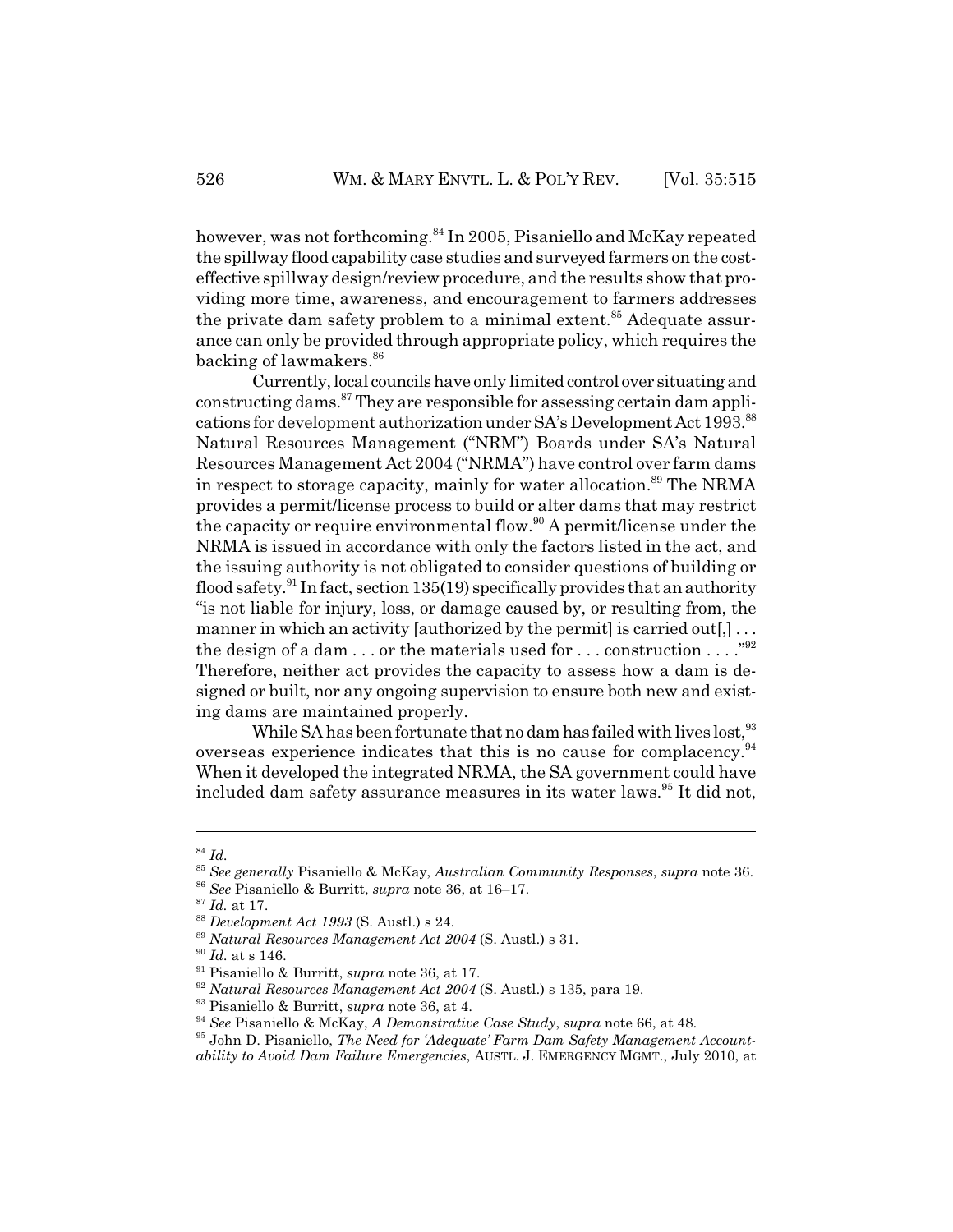despite research and evidence, and is "not considered critical enough by policy-makers."96 It is possible that a policy will be developed only when an actual disastrous dam failure occurs.<sup>97</sup> This reflects the sad reality that this approach in SA is reactive and not proactive. The potential outcome could devastate downstream communities that bear the risks. The current legislative arrangements are clearly inadequate, given that around a hundred private dams exist in the Mount Lofty Ranges alone that are individually of "ANCOLD referable"<sup>98</sup> size and potentially hazardous,<sup>99</sup> and thousands of smaller dams  $\mathrm{exist}^{100}$  which pose considerable cumulative safety threats in catchments.<sup>101</sup> The following comparative analysis provides guidance on more appropriate policy.

#### II. SUMMARY OF SELECTED INTERSTATE AND OVERSEAS PRIVATE DAM SAFETY ASSURANCE PRACTICES

This part summarizes the legislative arrangements for dam safety assurance in Australia (NSW, Victoria, and Tasmania), the United States (including Michigan and Washington), Canada (including Alberta), the United Kingdom, South Africa, and Finland, enabling comparative analysis in Parts III through V.

# *A. Australia*

As indicated above, NSW is the only state to have a specific dam safety act, Victoria has recently moved to improve its dam safety assurance

<sup>31, 32,</sup> *available at* http://www.ema.gov.au/www/emaweb/rwpattach.nsf/VAP/%289A5D88 DBA63D32A661E6369859739356%29~Pisaniello.PDF/\$file/Pisaniello.PDF [hereinafter Pisaniello, *Farm Dam Safety*].

<sup>96</sup> *Id.* at 32–33.

<sup>97</sup> *See id.* at 33.

<sup>98</sup> *Id.* at 33–34. ANCOLD's *Guidelines on Dam Safety Management* considers a dam to be "referable" (i.e. large enough to pose significant hazard upon failure) when it is higher than five meters and larger than fifty megaliters in capacity or when it is higher than ten meters and larger than twenty megaliters. AUSTL. NAT'L COMM. ON LARGE DAMS, GUIDELINES ON DAM SAFETY MANAGEMENT iii (1994).

<sup>99</sup> *See* Pisaniello, Ph.D Thesis, *supra* note 27, at 128; 20 PARLIAMENTARY DEBATES 3934–92 (S. Austl. 1985).

<sup>&</sup>lt;sup>100</sup> See DOUG MCMURRAY, DEP'T OF WATER, LAND AND BIODIVERSITY CONSERVATION, REPORT NO. DWLBC 2004/02, ASSESSMENT OF WATER USE FROM FARM DAMS IN THE MOUNT LOFTY RANGES SOUTH AUSTRALIA 7 (2003); DOUG MCMURRAY, DEP'T OF WATER, LAND AND BIODIVERSITY CONSERVATION, REPORT NO. DWLBC 2004/48, FARM DAM VOLUME ESTIMATIONS FROM SIMPLE GEOMETRIC RELATIONSHIPS 7–8 (2004).

<sup>101</sup> LANGE DAMES CAMPBELL, *supra* note 34, at 2–3; Kazarovski, *supra* note 55; *see also* Part I.A.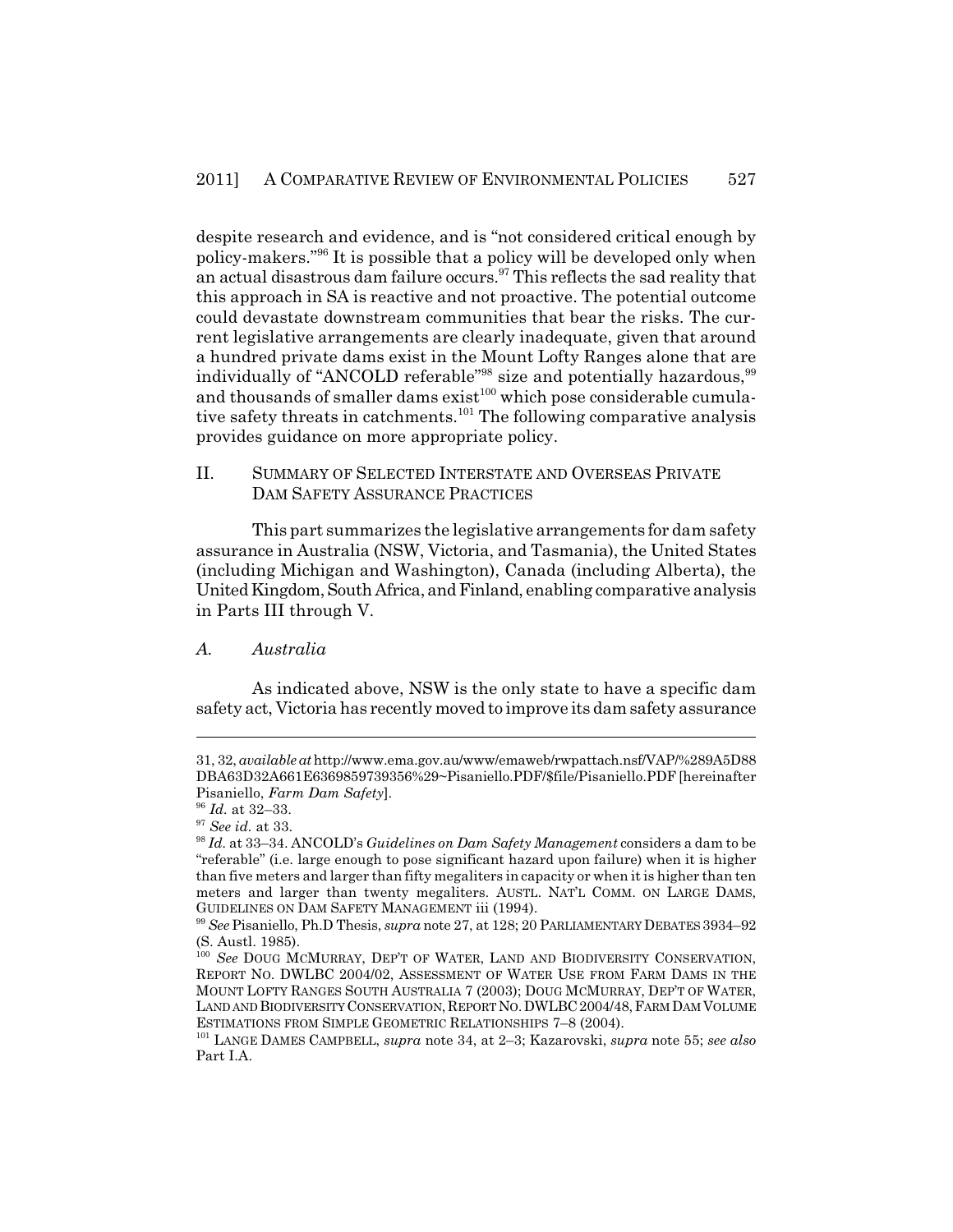policy, and Tasmania is the only state that has attempted to comprehensively address the problems associated with the multitudes of smaller, private dams in catchments.102 Lessons can be gained from each of these jurisdictions; hence, they are reviewed respectively below.

1. New South Wales—An Example of Good Practice<sup>103</sup>

The Dams Safety Act 1978 ("DSA") in NSW established the Dam Safety Committee ("DSC").<sup>104</sup> The DSA provides the DSC with statutory powers to monitor the state's private and public prescribed dams and ensure they are maintained to an acceptable standard of safety by their owners.<sup>105</sup> Dams are prescribed on the recommendation of the DSC.<sup>106</sup> A dam is normally prescribed if it is more than fifteen meters in height or if it is a smaller dam posing a considerable hazard to life, property, and/or environment.<sup>107</sup> The hazard classification system adopted by the DSC comprising high, significant, and low hazard categories, is similar to that recommended by ANCOLD. In summary: "high hazard"—failure *will* endanger many lives in a downstream community and *will* cause extensive damage to property and/or environment; "significant hazard"—failure *may* endanger some lives and *will* cause extensive damage to property and/or environment; "low hazard"—failure poses negligible risk to life and will cause limited damage.<sup>108</sup> The DSC, consisting of nine part-time members, is independent of any government agencies which construct or own dams.<sup>109</sup> The DSC is funded by the state government and currently operates on a small annual budget of approximately AU \$1 million.<sup>110</sup>

<sup>102</sup> *See supra* notes 61–64 and accompanying text.

<sup>103</sup> Portions of Part II.A.1 are derived from Pisaniello & McKay, *Australian Community Responses*, *supra* note 36; Pisaniello, *How to Manage*, *supra* note 27; Pisaniello, Ph.D. Thesis, *supra* note 27.

<sup>104</sup> *Dams Safety Act 1978* (N.S.W.) s 7 (Austl.).

<sup>105</sup> *See id.* at s 14.

<sup>106</sup> *Id.*

<sup>107</sup> *See* N.S.W. DAMS SAFETY COMM., DSC2, ROLE, POLICY AND PROCEDURES 3 (1999).

<sup>108</sup> *See supra* note 22; N.S.W. DAMS SAFETY COMM., DSC13, CONSEQUENCE CATEGORIES FOR DAMS 9 (2002).

<sup>109</sup> *Dams Safety Act 1978* (N.S.W.) s 8 (Austl.). Section 8(2) of the DSA requires four DSC members to be nominated by the four major dam owning authorities of NSW, two by the Institution of Engineers, Australia, one by the minister administering the Public Works Act 1912, and a final one by the minister administering the Mining Act 1973. *Id.* Members must be experienced in dam engineering. *Id.*

<sup>110</sup> N.S.W. DAMS SAFETY COMM., DAMS SAFETY COMMITTEE ANNUAL REPORT 2006/2007, at 9 (2007).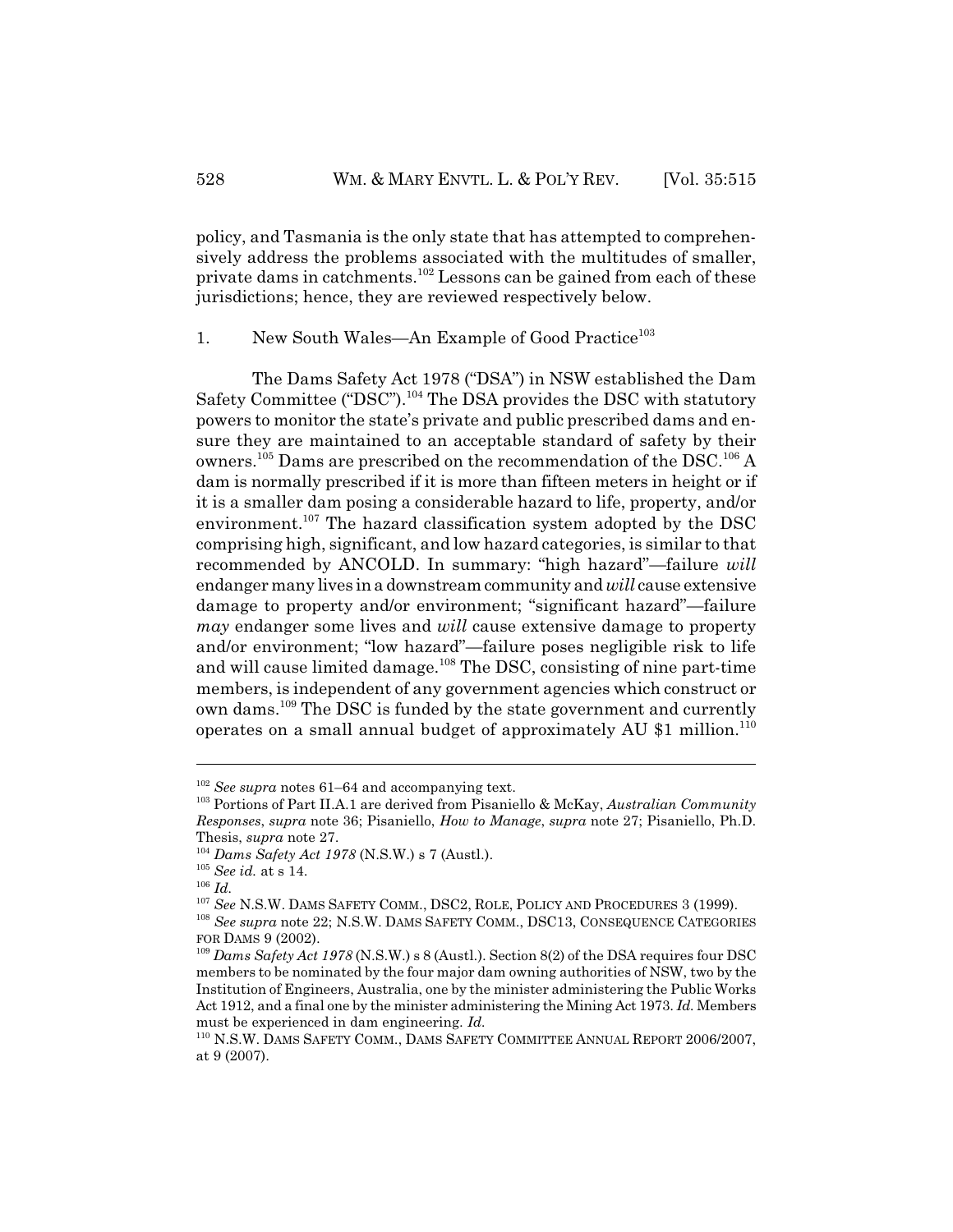The DSC has the responsibility for setting standards and monitoring their observance—its standards are based on Australian guidelines developed in accordance with international practice. $111$ 

The DSC is required, under section 14 of the Act, to perform a number of duties: (a) maintaining "surveillance of prescribed dams;" (b) examining and investigating their "location, design, construction, modification, operation, and maintenance;" (c) "obtain[ing] information and keep[ing] records on matters relating to the safety of dams;" and (d) "formulat [ing] measures to ensure the safety of dams."112 The Act, generally, does not include specific rules or standards but establishes power to make any regulations, consistent with the Act, which the DSC considers are necessary to control/ensure dam safety.113 A regulation may impose a maximum penalty of AU \$550 if violated.114 Violations of any provision of the Act, or a notice given by the DSC, attract a maximum penalty of AU \$1600.<sup>115</sup>

The DSC also operates an extensive recording and surveillance system as follows: (1) all prescribed dam owners are required to have surveillance reports prepared and submitted to the DSC at least once every five years; (2) requisite type and content of surveillance reporting depends on dam size and hazard rating, ranging from highly sophisticated reports prepared by a team of experts for high hazard dams to simple surveillance sheets completed by the dam owner for significant hazard dams lower than fifteen meters; (3) the DSC also conducts its own formal periodic inspections (usually every two years), reviewing information provided in previous surveillance reports.<sup>116</sup> The DSC also requires owners of all high and significant hazard dams to have emergency action plans ("EAPs") in place.<sup>117</sup> These plans notify all potentially affected persons downstream of the risk they are living under, and the actions they are to take should dam failure occur, and for the larger dams, this information must be coordinated with detailed flood maps and warning sirens through the State Emergency

<sup>&</sup>lt;sup>111</sup> See id. at 11. Also, note the NSW DSC keeps current on international practice through its contacts with ANCOLD and the International Committee on Large Dams ("ICOLD"). *See id.* at 4; *International Commission on Large Dams*, WORLD WATER COUNCIL, http:// www.worldwatercouncil.org/index.php?id=1511 (last visited Jan. 24, 2011).

<sup>112</sup> *Dams Safety Act 1978* (N.S.W.) s 14 (Austl.).

<sup>113</sup> *See id.* s 32.

<sup>114</sup> *See id.*; *Crimes (Sentencing Procedure) Act 1999* (N.S.W.) s 17 (Austl.).

<sup>115</sup> *See Dams Safety Act 1978* (N.S.W.) s 30, 32 (Austl.); *Crimes (Sentencing Procedure) Act 1999* (N.S.W.) s 17 (Austl.).

 $^{116}$   $See$  N.S.W. DAMS SAFETY COMM., DSC15, REQUIREMENTS FOR SURVEILLANCE REPORTS 1–4, 10–11 (2003).

<sup>117</sup> N.S.W. DAMS SAFETY COMM., *supra* note 110, at 16.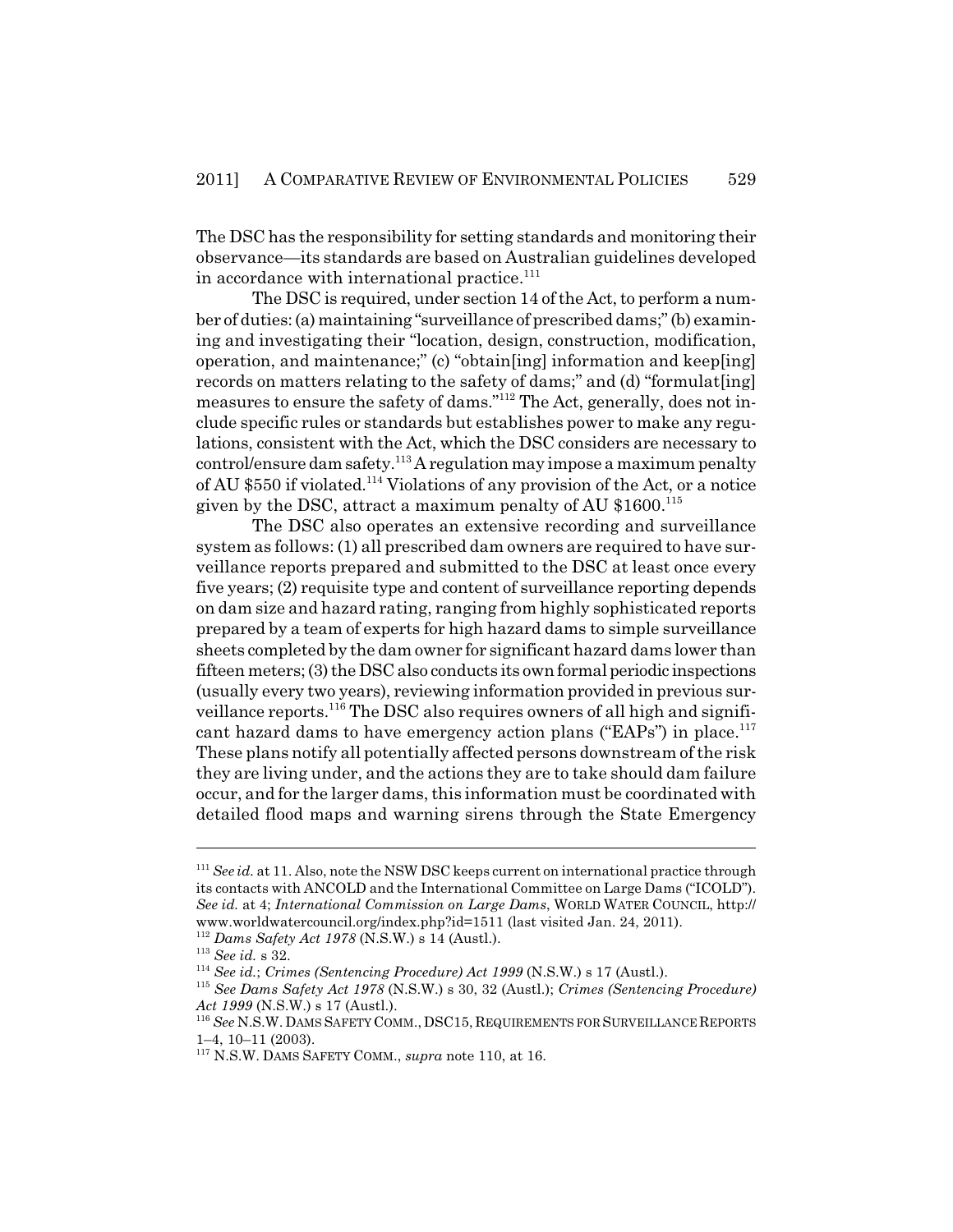Service ("SES").<sup>118</sup> The DSC normally aims to function through consulting and cooperating with dam owners, making extensive provision for owner education, and guidance through many publications, manuals, and videos on the various aspects of dam safety management.<sup>119</sup> The "Dam Safety Committee Library of Information Sheets<sup>"120</sup> are an excellent example of this.

2. Victoria—An Example of Improving Practice<sup>121</sup>

As indicated previously, in Victoria around 1000 of the 300,000 private/farm dams are hazardous.122 The Victorian government has, in recent years, attempted to address farm dam safety by first recognizing it as a problem and then partnering with the farming and downstream community to execute the law reform process.<sup>123</sup> In early 2000, a Farm Dams Irrigation Review Committee was established and a discussion paper titled, "Sustainable Water Resources Management and Farm Dams," was later released seeking submissions from the community.<sup>124</sup> The paper addressed capacity-sharing issues for off-stream dams and also recommended that potentially hazardous dams be regulated.125 "From the responses received, over 70 per cent [*sic*] were in favor of regulating potentially hazardous dams."126

The amended Water Act 1989 emerged from these reforms and this statute deems dam owners responsible and liable for any damage caused

<sup>&</sup>lt;sup>118</sup> See ANCOLD, *supra* note 98, at 30–31; N.S.W. DAMS SAFETY COMM., DSC12, OPERATION, MAINTENANCE, AND EMERGENCY MANAGEMENT REQUIREMENTS FOR DAMS 3–4 (2003). <sup>119</sup> *See, e.g.*, N.S.W. DAMS SAFETY COMM., *supra* note 110, at 25.

<sup>120</sup>*See Publications: Guidance Sheets*, N.S.W.DAMS SAFETY COMM., http://www.damsafety .nsw.gov.au/DSC/infosheets.shtm (last updated Dec. 22, 2010).

<sup>121</sup> Portions of Part II.A.2 are derived from Pisaniello, Zhifang & McKay, *supra* note 1; Pisaniello & McKay, *Australian Community Responses*, note 36; Pisaniello, *Farm Dam Safety*, *supra* note 95; Pisaniello, *How to Manage*, *supra* note 27; Pisaniello & McKay, *Private Dam Safety*, *supra* note 1.

<sup>122</sup> *See supra* notes 41–42 and accompanying text.

<sup>123</sup> *See, e.g.*, *Sustainable Water Resources Management and Irrigation Farm Dams: Final Report Released 24th July 2001*, VICTORIAN FARM DAMS (IRRIGATION) REV. (July 2001), http://web.archive.org/web/20010804121956/http://home.vicnet.net.au/~farmdams/ welcome.htm (accessed by searching for Victorian Farm Dams Review in the Internet Archive index).

<sup>124</sup> *Id.*

<sup>&</sup>lt;sup>125</sup> See VICT. DEP'T OF SUSTAINABILITY AND ENV'T, STREAM FLOW MANAGEMENT PLANS 3 (2006), *available at* http://www.melbournewater.com.au/content/library/rivers\_and\_creeks/ waterway\_diverters/stream\_flow\_management/A\_brief\_history\_of\_Stream\_Flow \_Management\_Planning\_in\_Victoria.pdf.

<sup>126</sup> Pisaniello & McKay, *Private Dam Safety*, *supra* note 1, at 16 (citation omitted).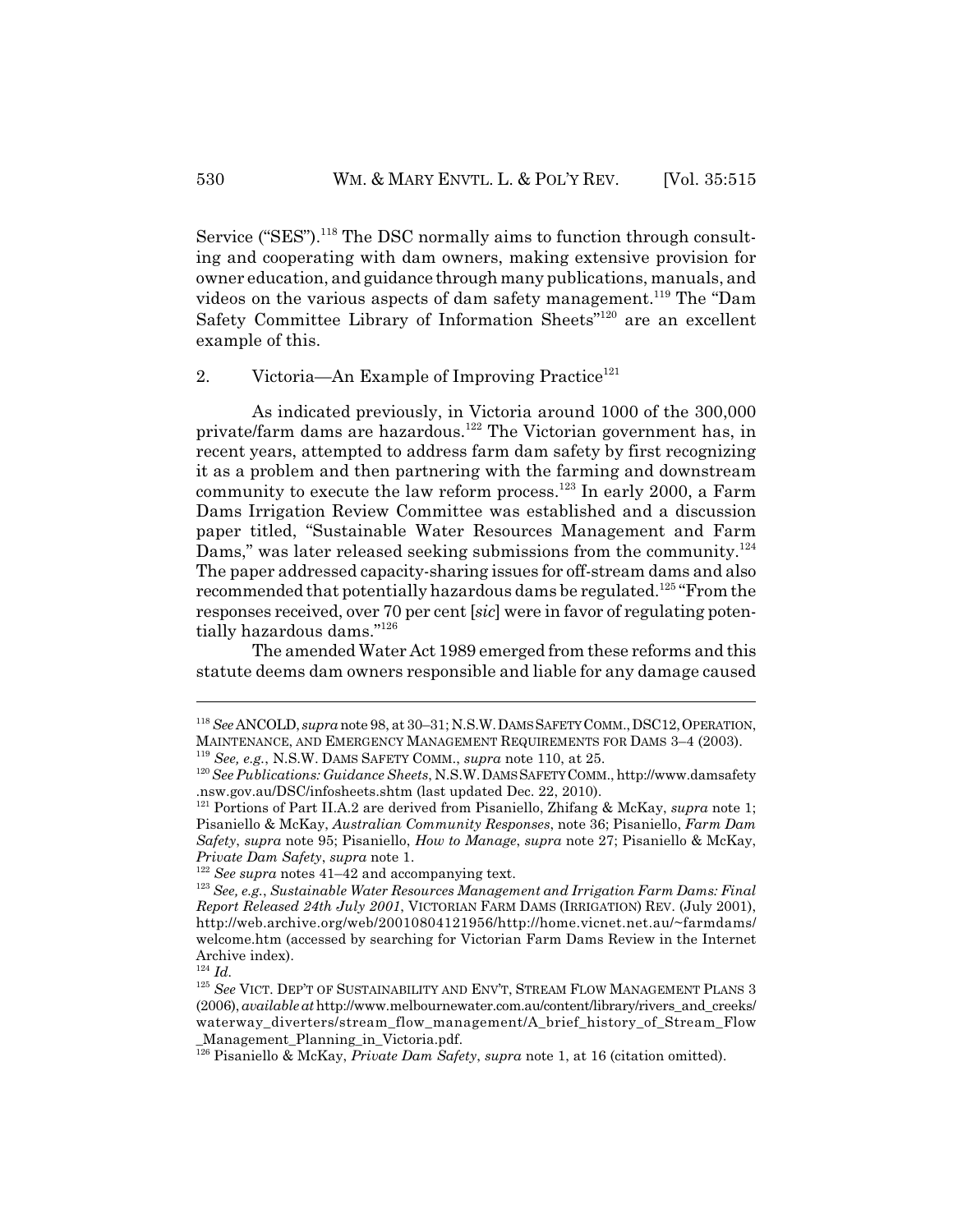by their dams and that potentially hazardous dams must be designed, constructed, operated, and maintained in line with appropriate standards and best practices.<sup>127</sup> A requirement of the Water Act 1989 is that all dams must have a license to "take and use" water.128 At the same time, operating licenses are imposed on potentially hazardous "referable dams," which includes those which have a wall height greater than five meters and at least fifty megaliters storage capacity or those with a wall height greater than ten meters and at least twenty megaliters capacity.<sup>129</sup> The provisions of the Water Act 1989 sets forth the following safety measures:

- Section 67: Dam licenses can be made subject to various conditions, including dam safety requirements.
- Section 71: Defines the conditions that can be attached to a license, such as standards of construction, future operation and maintenance, and the qualifications of people undertaking these works.
- Section 80: The minister can order dam owners to make specified improvements or take other measures to make a dam safe.
- Section 81: Allows the minister to carry out works and recover costs.<sup>130</sup>

The Water Act 1989 also requires owners of referable dams to submit their designs, surveillance plans, and emergency plans, certified by a qualified engineer, to licensing authorities.<sup>131</sup> A qualified engineer reviews the dam surveillance program during the license renewal process. Furthermore, the Water Act compels dam owners to supply the emergencycoordinating agency with a copy of their emergency plans.<sup>132</sup>

The minister's powers under the Water Act 1989 are administered by the Department of Sustainability and Environment.<sup>133</sup> "The department maintains a dams database, which includes most referable and large dams in the state."134 Rural Water Authorities have been established in various

<sup>127</sup> *Water Act 1989* (Vict.) s 80 (Austl.).

<sup>128</sup> *Id.* at s 51.

<sup>129</sup> *Id.* at s 67.

<sup>130</sup> *Id.* at ss 67, 71, 80–81.

<sup>131</sup> *Id.* at s 71.

<sup>&</sup>lt;sup>132</sup> VICT. DEP'T OF SUSTAINABILITY & ENV'T, YOUR DAM, YOUR RESPONSIBILITY: A GUIDE

TO MANAGING THE SAFETY OF FARM DAMS 43 (2007).

<sup>133</sup> *See Water Act 1989* (Vict.) ss 3, 22 (Austl.).

<sup>134</sup> Pisaniello & McKay, *Australian Community Responses*, *supra* note 36, at 335.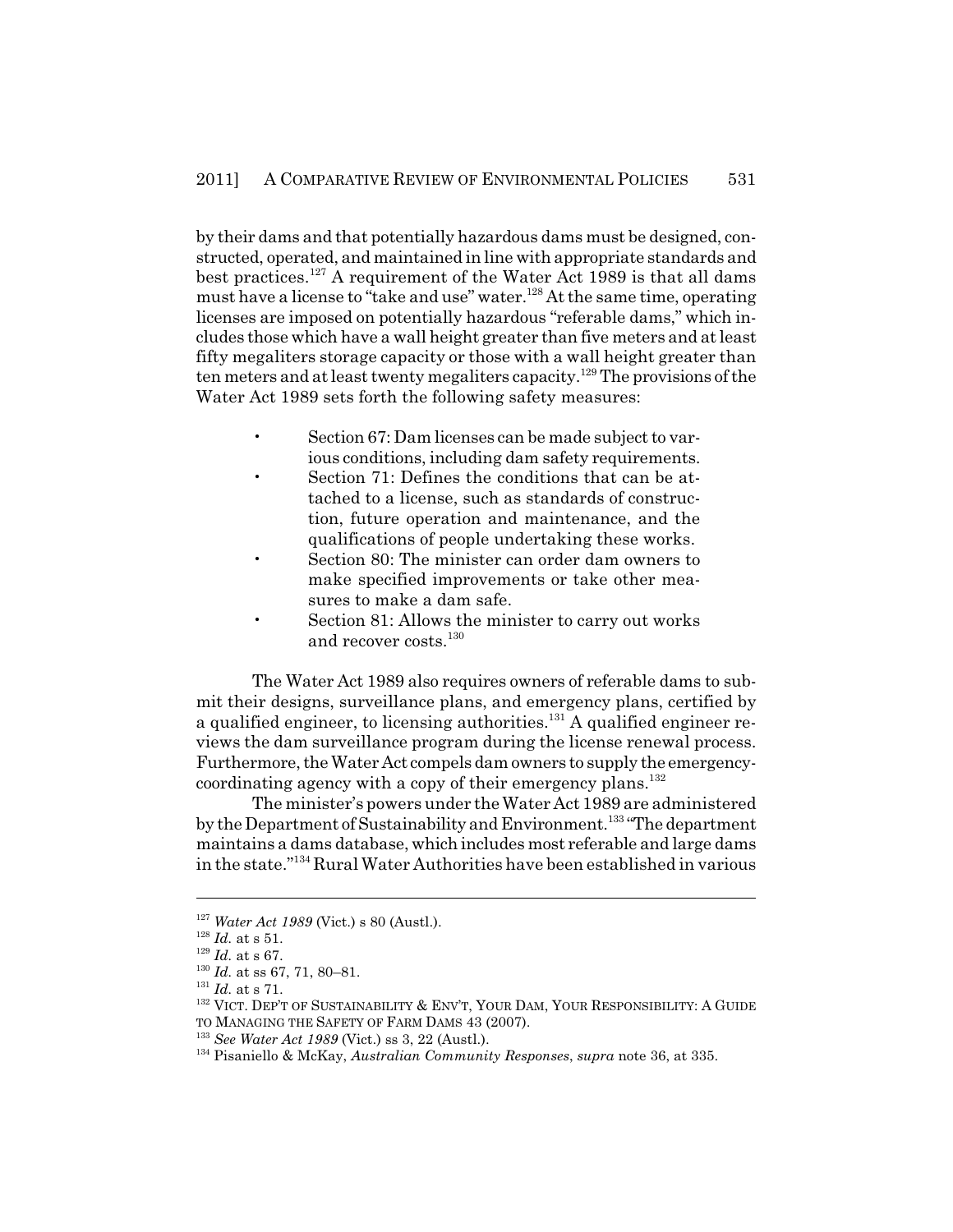regions of the state and are responsible for administering the Act and licensing requirements.<sup>135</sup> Victoria's Water Act 1989 has penalties for those owners who fail to comply with its provisions.136 For example, a penalty of twenty "penalty units" is attached to a breach of section  $80$ <sup>137</sup>

Victoria has taken a further significant step in publishing the booklet *Your Dam, Your Responsibility—A Guide to Managing the Safety of Farm Dams* that targets the smaller yet hazardous dams, which are usually ignored in most jurisdictions, and educates dam owners on their responsibilities and potential liabilities.138 This particular publication also educates the owners of non-hazardous dams, advising that even if a dam does not require an operating license, it is in the farmer's best interest to ensure the dam is safe and well maintained; otherwise, the life of the asset could be severely diminished.<sup>139</sup> The booklet uses simple language and illustrates the necessary processes to keep any farm dam in an acceptable and safe condition.<sup>140</sup> It also contains a template dam safety emergency plan that is simple to understand and comply with. $141$ 

"[T]o [help] address the problem of . . . placing unreasonable cost burdens upon the farming community, the Victorian Government . . . commissioned the University of South Australia to extend the cost-effective flood safety procedure [to Victoria]."142 The government then assisted the University of South Australia in testing farmer responses to the costeffective engineering procedure.<sup>143</sup> The survey demonstrated more effort is required to raise farmers' awareness, since many farmers believe that as their particular dam has not previously failed, it is not likely to do so in the future.<sup>144</sup> Most participants said their dams are safe, but did not spend money maintaining them.145 Nor did farmers check the situation "despite the availability of the affordable spillway design/review technology."146

<sup>135</sup> *See* VICT. DEP'T OF SUSTAINABILITY & ENV'T, *supra* note 132, at 9.

<sup>136</sup> *Water Act 1989* (Vict.) s 84 (Austl.).

<sup>&</sup>lt;sup>137</sup> *Water Act 1989* (Vict.) s 80. Currently twenty penalty units = AU \$2340, as the value of a penalty unit is approximately \$117. JOHN LENDERS, VICT. GOV'T, NO. S 132, NOTICE UNDER SECTION 6 FIXING THE VALUE OF A FEE UNIT AND A PENALTY UNIT (2009).

<sup>138</sup> *See generally* VICT. DEP'T OF SUSTAINABILITY & ENV'T, *supra* note 132.

<sup>139</sup> *See id.* at 4.

<sup>140</sup> *See id.* at 1.

<sup>141</sup> *Id.* at 81.

<sup>142</sup> Pisaniello & McKay, *Australian Community Responses*, *supra* note 36, at 336; *see also* Part I.B (describing the cost-effective flood safety procedure).

<sup>143</sup> *Id.*

<sup>144</sup> *Id.* at 338.

<sup>145</sup> *Id.*

<sup>146</sup> *Id.* at 338–39.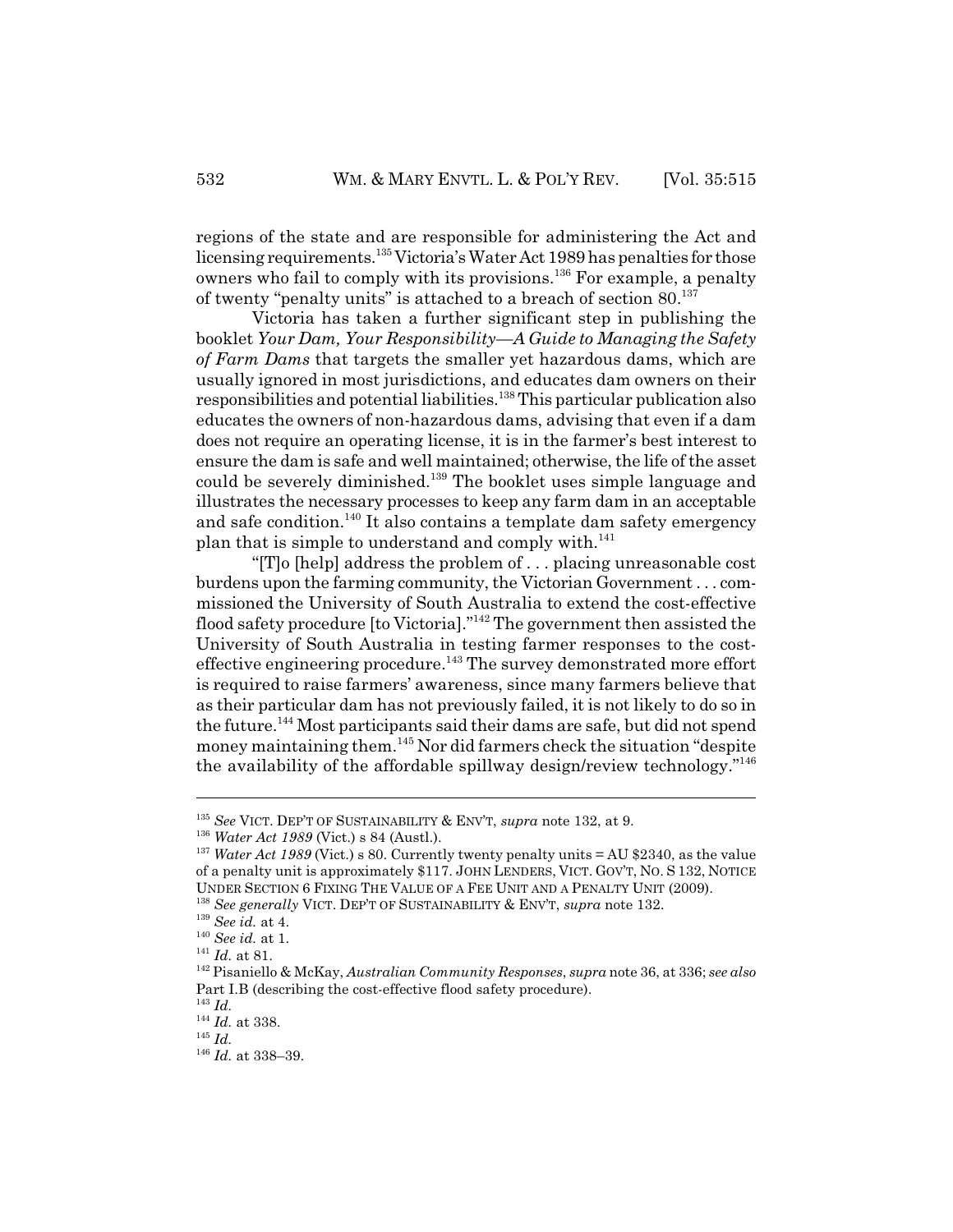The government also helped to test spillway capabilities of hazardous private dams in Victoria under the current policy.<sup>147</sup> Nearly all the dams tested have inadequate spillways.<sup>148</sup> These surveys and case studies show efficient and effective administration of dam safety laws is vital.

Such research enables the Victorian government to keep abreast of law reforms and understand where further policy refinements can be made. Victoria's proactive approach contrasts with  $SA$ 's reactive strategy.<sup>149</sup> The Victorian government is now undertaking a review of the state's regulation of dam safety.150 Issues to be examined by the review include (1) whether the current regulatory framework delivers adequate public safety, and (2) how Victoria compares with regulatory models of other state and international jurisdictions.151

#### 3. Tasmania—An Example of Comprehensive Practice<sup>152</sup>

The Tasmanian dam safety legislation provides for specific safety measures to be required for the design, construction, and operation of all dams that hold one or more megaliter of water or waste, based on their hazard potential to the community.<sup>153</sup>

Under the Water Management Act 1999 ("WMA"), all proposed new dams must obtain a permit,  $154$  and all existing dams have to be registered.<sup>155</sup> The WMA is administered by the Department of Primary Industries, Parks, Water, and Environment ("DPIPWE"),<sup>156</sup> and an "Assessment Committee" constituted under the WMA.157 The main role of the Assessment Committee

<sup>153</sup> *Water Management Act 1999* (Tas.) s 165A (Austl.); *Water Management (Safety of Dams) Regulations 2003* (Tas.) ss 3(1), 6(1) (Austl.).

<sup>154</sup> *Water Management Act 1999* (Tas.) pt 8 (Austl.).

<sup>147</sup> *See* Pisaniello & McKay, *Private Dam Safety*, *supra* note 1, at 19.

<sup>148</sup> *See id.*

<sup>149</sup> *See supra* Parts I.B, II.A.2.

<sup>150</sup> Shane McGrath, *Dam Safety Regulation Review—Victoria*, 2 AUSTL. NAT'L COMM. ON LARGE DAMS, April 2009, at 5.

<sup>151</sup> *Id.* at 5.

<sup>152</sup> Portions of Part II.A.3 are derived from Pisaniello, *How to Manage*, *supra* note 27.

<sup>155</sup> *Id.* at pt. 8A.

<sup>156</sup> *Water Management (Safety of Dams) Regulations 2003* (Tas.) s 13(3) (Austl.); DPIPWE was formerly known as the Department of Primary Industries and Water ("DPIW"), and the DPIPWE combined two departments. *See About DPIPWE: Annual Reports*, DEP'T. OF PRIMARY INDUS., PARKS, WATER, & ENV'T, http://www.dpipwe.tas.gov.au/inter.nsf/ Attachments/PWOD-89S4DP/\$FILE/DPIPWE\_AR\_0910\_complete.pdf (last visited Jan. 24, 2011).

<sup>157</sup> *Water Management Act 1999* (Tas.) s 138 (Austl.).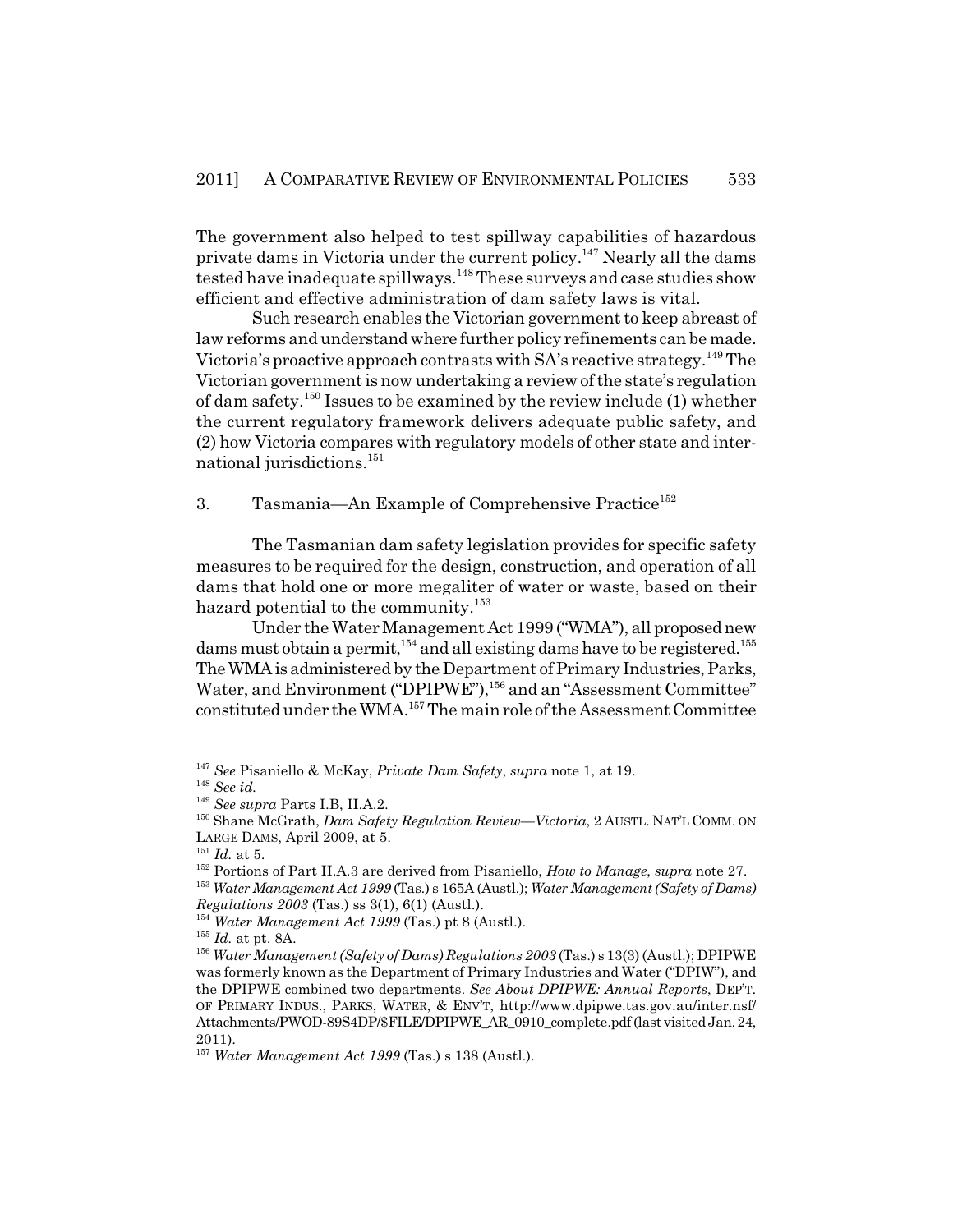is to assess all new dam permit applications.<sup>158</sup> The minister must appoint six members to the Committee and these persons are nominated by various organizations so that collective expertise is available to advise on issues such as water resources, dams engineering and safety, integrated natural resource management, and best practice environmental management.<sup>159</sup> Furthermore, the permit process legally requires public advertisement of any new dam proposals before any permit is granted.160 This makes it possible for DPIPWE to consider any objections to a proposal from the community.<sup>161</sup> The ongoing safety of existing dams is supervised by the minister and the minister's delegates—primarily officers of DPIPWE.<sup>162</sup>

All private dam owners have a duty expressly imposed by the WMA to, "so far as is reasonably practicable, maintain and operate [their] dam[s] so as not to cause, or be likely to cause, material environmental harm or serious environmental harm or danger to any person or property."<sup>163</sup> The minister is granted wide powers in part 8A of the WMA to supervise and ensure the safety of all registered dams and ensure that dam owners are not breaching their responsibility.164 In this capacity, the minister has specific functions under the WMA to:

- Maintain a register of all dams.
- Ensure all dams comply with requisite standards of design, construction, maintenance, and review as specified under the regulations.
- Obtain information and keep records on matters concerning dam safety.165

Dam owners must provide information on their dams either as a condition of a permit under the  $WMA^{166}$  or from a direct order from the minister under various sections relating mainly to ongoing surveillance and maintenance.<sup>167</sup>

<sup>158</sup> *Id.* at s 143.

<sup>159</sup> *Id.* at s 139.

<sup>160</sup> *Dam Work Permits*, DEPT. OF PRIMARY INDUS., PARKS, WATER, AND ENV'T, http://www .dpiw.tas.gov.au/inter.nsf/WebPages/RPIO-4YG57U?open (last visited Jan. 24, 2010).  $\frac{1}{2}$  *See id.* (noting the reasons that notification is required).

<sup>162</sup> *See Water Management Act 1999* (Tas.) ss 165C, 165D (Austl.).

<sup>163</sup> *Id.* at s 165G.

<sup>164</sup> *Id.* at ss 165C, 165D.

<sup>165</sup> *Id.* at s 165C.

<sup>166</sup> *Id.* at s 157.

<sup>167</sup>*See, e.g.*, *Water Management Act 1999* (Tas.) ss 165F(2), 165H, 165J, 165M, 165N (Austl.).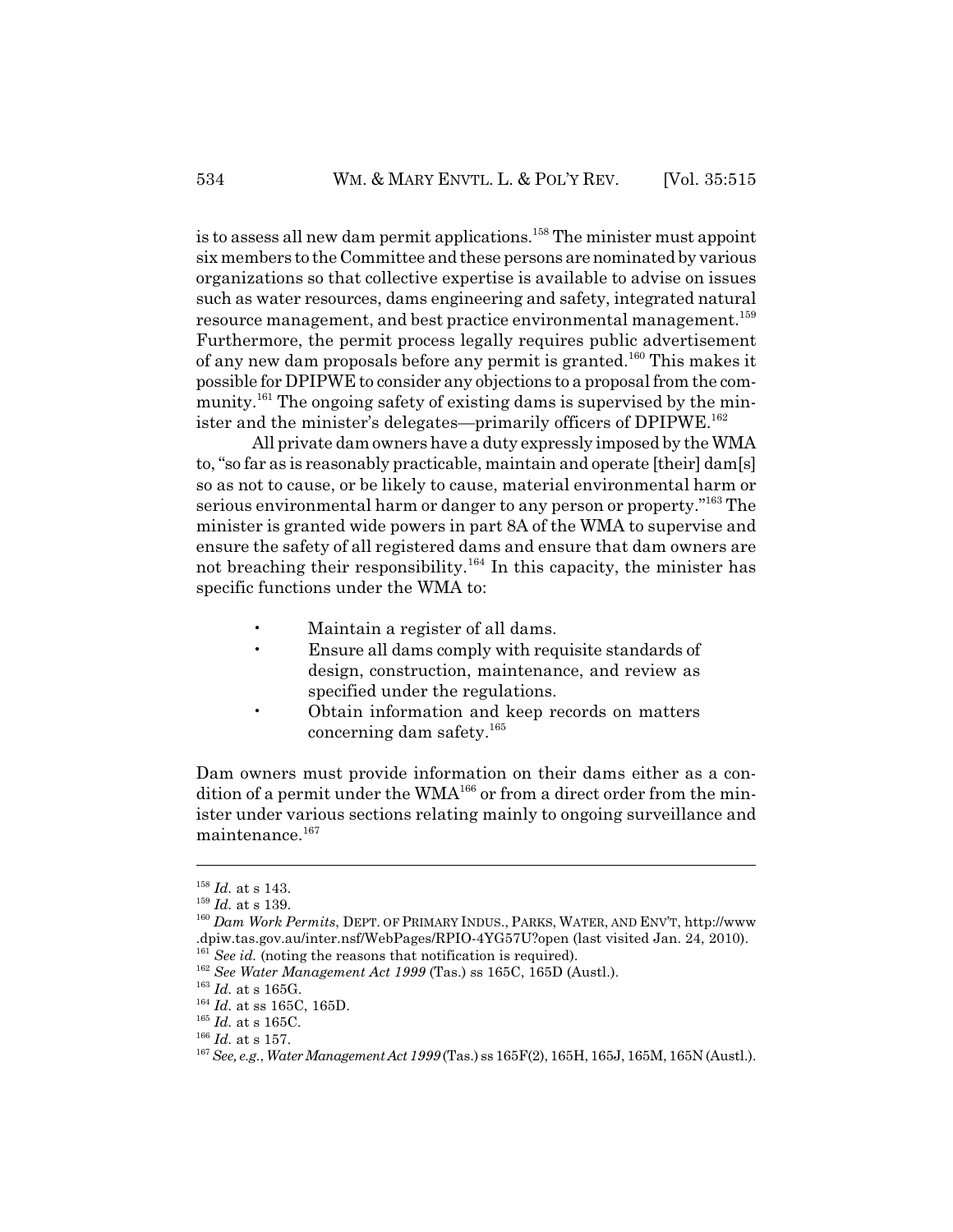The Water Management (Safety of Dams) Regulations 2003 ("Regulations"), for the most part, provide prescribed standards for the competency of persons undertaking design, construction, maintenance, and surveillance of dams, based on their hazard categories.<sup>168</sup> Such persons' levels of competency are classified as "any person," "the owner" persons of either "Class A," "Class B," or "Class C," competence—or an "expert team."169 Definitions of these classes of persons in section 6 of the Regulations include:

- Class A—a professional engineer with "relevant experience in the investigation, design, construction and day-to-day safety management of dams of a height, type and hazard category similar to the relevant dam."
- Class B—a professional engineer with "relevant experience in dam technology appropriate to the relevant dam."
- Class C—a professional technical specialist with "relevant tertiary qualifications; and relevant specialist experience in the investigation, design, construction or day-to-day safety management of dams of a height, type and hazard category similar to the relevant dam."
	- An Expert Team—at least one of the persons has Class B competence; and the persons collectively have [a knowledge and understanding of the causes and modes of dam failure and also have] professional expertise in [all] areas [that] relate to the relevant dam and activity."170

Section 7 of the Regulations provides for varying "required competency standards" criteria based on the height of the dam, hazard category of the dam, and the type of activity or reporting to be undertaken or provided.171 An example of these criteria is provided in Table 1, which is

<sup>168</sup> *See Water Management (Safety of Dams) Regulations 2003* (Tas.) ss 3, 5 (Austl.).

 $169$  *Id.* at s 7(2).

 $170$  *Id.* at s 6.

<sup>171</sup> *Id.* at s 7.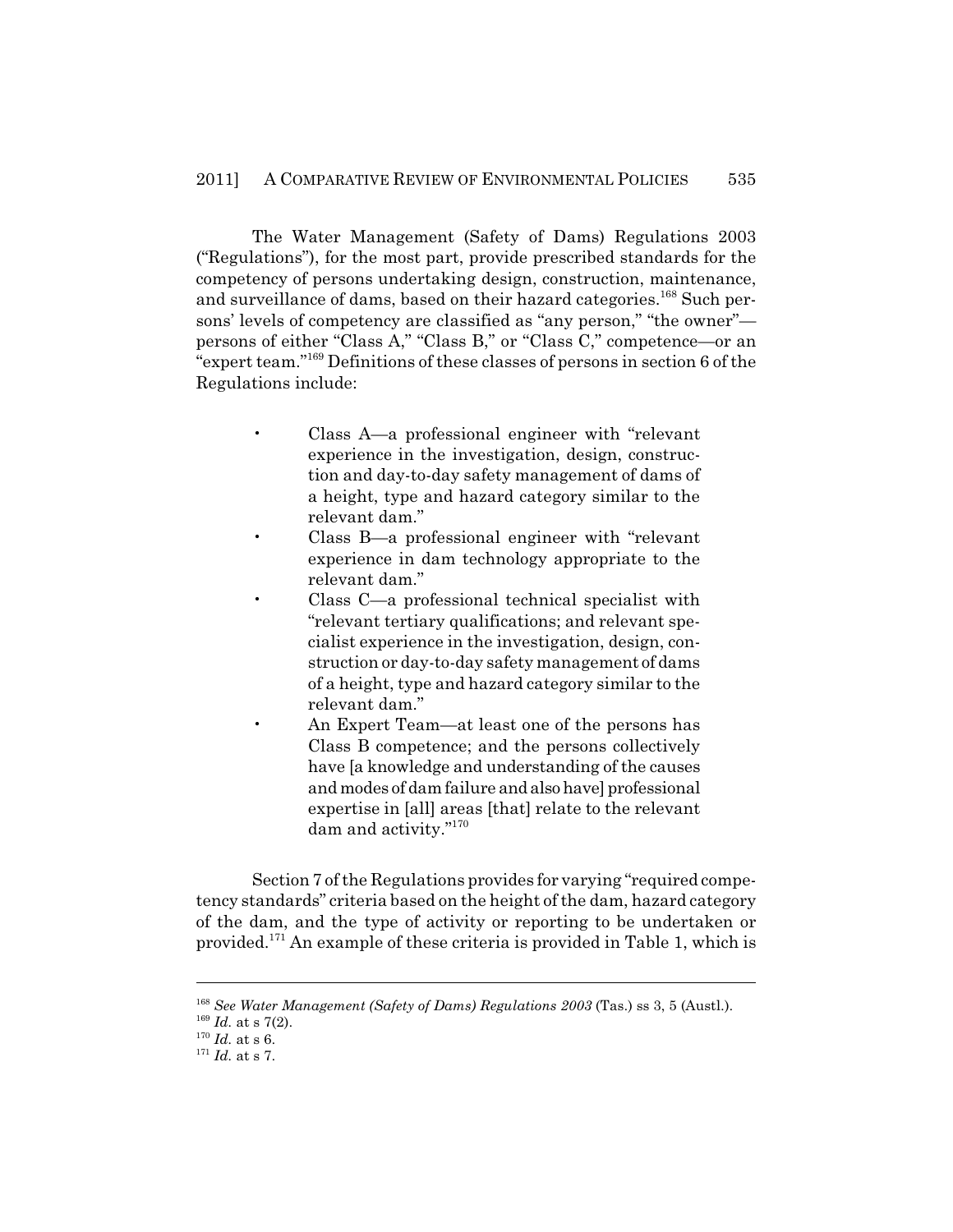applicable to dams up to ten meters in height.<sup>172</sup> Other similar criteria are also provided in section 7 of the Regulations for dams between ten meters and twenty-five meters high and for those greater than twenty-five meters high.<sup>173</sup> The Regulations require that hazard categories be assessed in accordance with national guidelines published by the ANCOLD:<sup>174</sup> these generally comprise three main categories of high, significant, and low similar to NSW, but further sub-categories are included and determined on a more quantitative basis, e.g., very low, high C, high B, high A, and extreme.<sup>175</sup> Similarly, all standards of design and safety management must comply with ANCOLD guidelines: this includes spillway design standards,<sup>176</sup> the frequency and thoroughness of surveillance, and review and any requirements for EAPs.<sup>177</sup>

| TABLE 1: REQUIRED COMPETENCY STANDARDS UNDER TASMANIAN             |  |
|--------------------------------------------------------------------|--|
| LEGISLATION FOR ALL DAMS UP TO TEN METERS IN HEIGHT <sup>178</sup> |  |

|                                                                                                              | <b>ANCOLD Hazard Category</b> <sup>179</sup> |            |                           |                           |                |                |                |  |
|--------------------------------------------------------------------------------------------------------------|----------------------------------------------|------------|---------------------------|---------------------------|----------------|----------------|----------------|--|
| Activity                                                                                                     | Very<br>Low                                  | Low        | Signifi-<br>cant          | High C                    | High B         | High A         | Extreme        |  |
| 1. Super-<br>vision of con-<br>struction                                                                     | Owner                                        | Class A    | Class A                   | Class A                   | Expert<br>Team | Expert<br>Team | Expert<br>Team |  |
| $2(a)$ . Pre-con-<br>struction in-<br>vestigation,<br>design and<br>report, other<br>than spillway<br>design | Owner                                        | Owner      | Class A<br>and<br>Class C | Class A<br>and<br>Class C | Expert<br>Team | Expert<br>Team | Expert<br>Team |  |
| $2(b)$ . Spillway<br>design                                                                                  | Owner                                        | Class A    | Class A<br>and<br>Class C | Class A<br>and<br>Class C | Expert<br>Team | Expert<br>Team | Expert<br>Team |  |
| 3. Design<br>plans and<br>specifications                                                                     | Any<br>person                                | Any person | Class A                   | Class A                   | Expert<br>Team | Expert<br>Team | Expert<br>Team |  |

 $172$  *Id.* at s 7(2).

<sup>173</sup> *Id.* at s 7.

<sup>174</sup> *Water Management (Safety of Dams) Regulations 2003* (Tas.) s 9(1) (Austl.).

<sup>175</sup> ANCOLD, CONSEQUENCES OF DAM FAILURE, *supra* note 22, at 13 tbl.3.

<sup>&</sup>lt;sup>176</sup> AUSTL. NAT'L COMM. ON LARGE DAMS, GUIDELINES ON SELECTION OF ACCEPTABLE FLOOD CAPACITY FOR DAMS 21 (2000).

<sup>177</sup> *See generally* ANCOLD MANAGEMENT GUIDELINES, *supra* note 22.

<sup>178</sup> *Water Management (Safety of Dams) Regulations 2003* (Tas.) s 7 (Austl.).

<sup>179</sup> ANCOLD provides further details on these hazard classifications. *See id.*; ANCOLD,

CONSEQUENCES OF DAM FAILURE, *supra* note 22, at 3–9.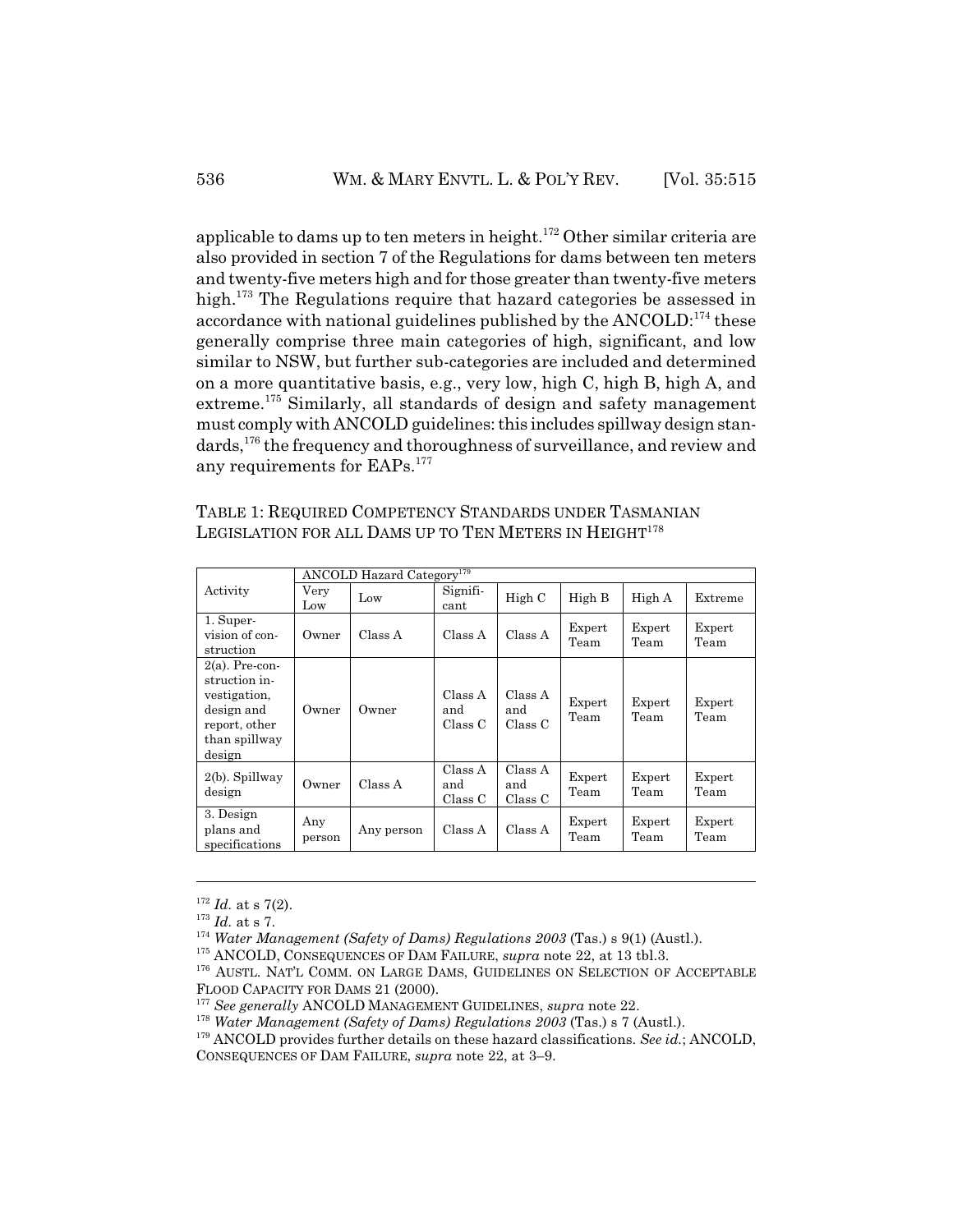|                                                                                        | <b>ANCOLD Hazard Category</b> |                                                                                                                                               |                           |                           |                                 |                                 |                              |  |
|----------------------------------------------------------------------------------------|-------------------------------|-----------------------------------------------------------------------------------------------------------------------------------------------|---------------------------|---------------------------|---------------------------------|---------------------------------|------------------------------|--|
| Activity                                                                               | Very<br>Low                   | Low                                                                                                                                           | Signifi-<br>cant          | High C                    | High B                          | High A                          | Extreme                      |  |
| 4. Work-as-<br>executed<br>$($ "WAE")<br>report                                        | Any<br>person                 | (a) Class A,<br>if the dam<br>is more<br>than 7<br>meters<br>high; or<br>(b) Owner,<br>if the dam<br>is not more<br>than 7<br>metres<br>high. | Class A                   | Class A                   | Expert<br>Team                  | Expert<br>Team                  | Expert<br>Team               |  |
| 5. Compre-<br>hensive or<br>intermediate<br>surveillance<br>inspections<br>and reports | Any<br>person                 | Owner                                                                                                                                         | Class B                   | Class B                   | Expert<br>Team<br>or<br>Class B | Expert<br>Team<br>or<br>Class B | Expert<br>Team or<br>Class B |  |
| 6. Safety<br>reviews                                                                   | Any<br>person                 | Class B                                                                                                                                       | Class B<br>and<br>Class C | Class B<br>and<br>Class C | Expert<br>Team                  | Expert<br>Team                  | Expert<br>Team               |  |
| 7. Design and<br>supervision of<br>decommis-<br>sioning                                | Any<br>person                 | (a) Class B,<br>if the dam<br>is more<br>than 7<br>meters<br>high; or<br>(b) Owner,<br>if the dam<br>is not more<br>than 7<br>meters<br>high  | Class B                   | Class B                   | Class B                         | Class B                         | Class B                      |  |

The Tasmanian legislation clearly encompasses all dams, large and small, low and greater hazard and sets out the level of ongoing safety surveillance.<sup>180</sup> DPIPWE indicates that the owners of significant to high hazard dams are required to arrange safety inspections and reports by an experienced dam engineer after the initial filling of the reservoir and generally every five years during the life of the dam181—for typical higher hazard irrigation dams in this category, these reports can be expected to cost around AU \$2000.182 In order to avoid placing significant cost burdens

<sup>180</sup> *See generally Water Management (Safety of Dams) Regulations 2003* (Tas.) (Austl.).

<sup>&</sup>lt;sup>181</sup> See TAS. DEP'T OF PRIMARY INDUS. & WATER, GUIDELINES FOR 5 YEAR DAM SAFETY SURVEILLANCE REPORTS 3 (2009), *available at* http://www.stors.tas.gov.au/au-7-0054-00316. As noted earlier, DPIW is now DPIPWE. *See supra* note 156.

<sup>182</sup> Tas. Dep't of Primary Indus., Water, & Env't, *Making Dams Safe for Everyone*, TAS-REGIONS: INCORPORATING AGRICULTURE TASMANIA, Feb. 2003, at 16, 16.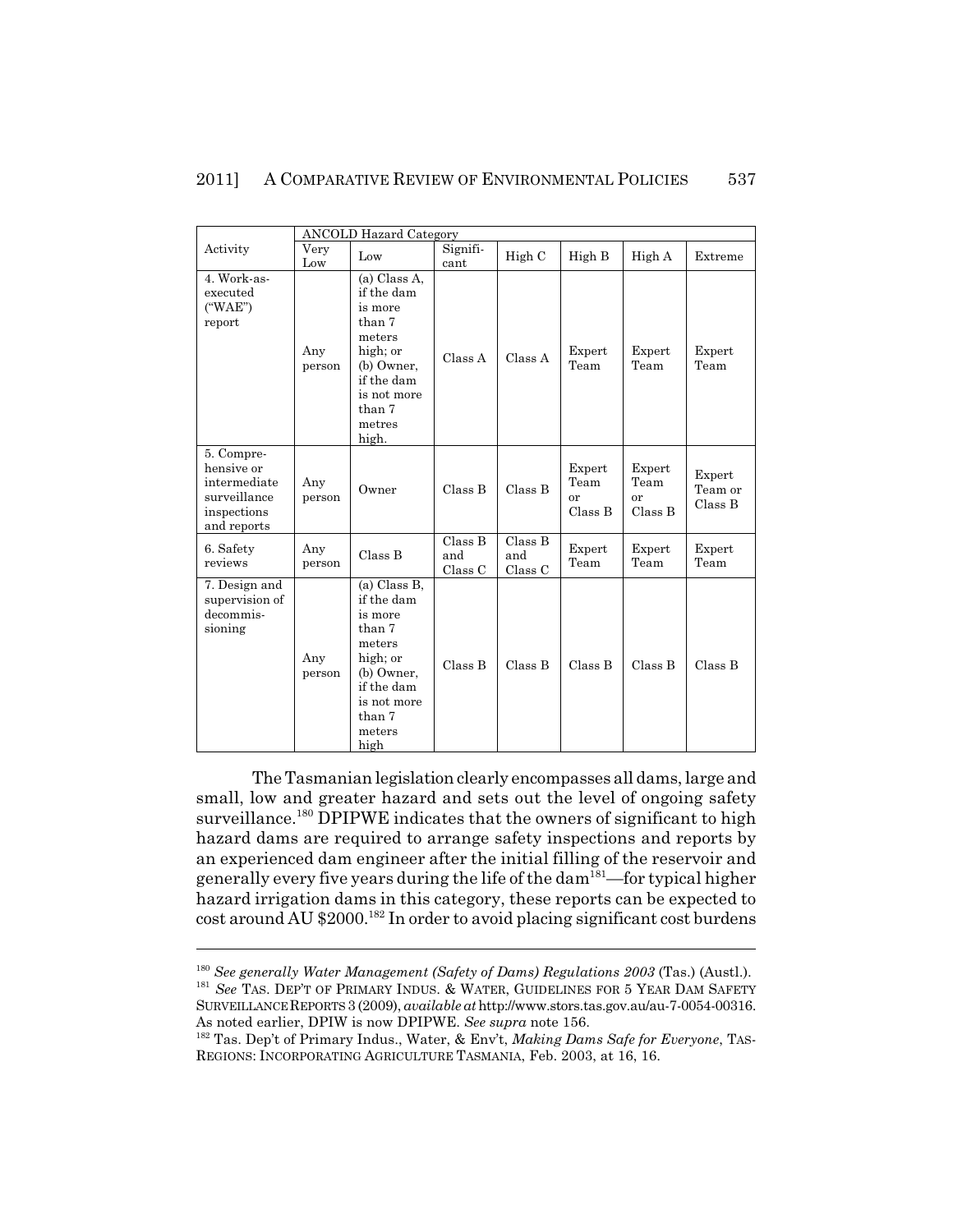upon owners of smaller, less hazardous dams, these dams do not require full engineering reports; instead, the owners can prepare these reports by completing a pro forma document supplied by DPIPWE.<sup>183</sup> The hazard category for such dams can be determined using ANCOLD guidelines, which provide for quantitative assessment of hazard based on a matrix of both population at risk ("PAR") and severity of damage and loss:  $184$  these parameters can be determined from the "dam failure flood affected zone," which can be readily estimated using a simplified procedure for smaller dams as outlined by ANCOLD.<sup>185</sup> DPIPWE makes available a simple online spreadsheet on which this hazard assessment process is displayed.<sup>186</sup> DPIPWE has also recognized that a cost-effective spillway design/review mechanism such as that developed by Pisaniello for SA,<sup>187</sup> if developed in Tasmania, would complement their pro forma process very well.<sup>188</sup> "Hence, [DPIPWE] in June 2008 commissioned the University of South Australia to undertake a pilot project to develop such technology in Tasmania. The results will be reported in a future paper."189

Registering dams does not entail any fee.190 This policy is designed to encourage the registration of all existing dams; whereas the permit application fee covers the registration of new dams when they are granted a permit.<sup>191</sup> Fees for permits are set by the Water Management Regulations.<sup>192</sup> Current fees are 381 fee units plus:

> • 54 fee units for each hour spent in processing the application (excluding the first 7 hours); and

<sup>&</sup>lt;sup>183</sup> TAS. DEP'T OF PRIMARY INDUS. & WATER, *supra* note 181, at 3, 11 (showing a copy of this pro forma document in appendix three).

<sup>184</sup> ANCOLD, CONSEQUENCES OF DAM FAILURE, *supra* note 22, at 3–9.

<sup>185</sup> *See id.*

<sup>&</sup>lt;sup>186</sup> TAS. DEP'T OF PRIMARY INDUS. & WATER, *supra* note 181, at 5, 10 (showing an example spreadsheet in appendix two).

<sup>187</sup> *See, e.g.*, Pisaniello, Ph.D. Thesis, *supra* note 27, at 226; Pisaniello, Argue & McKay, *supra* note 82.

<sup>188</sup> Pisaniello, *How to Manage*, *supra* note 27, at 366.

<sup>189</sup> *Id.*

<sup>190</sup> *Id.*

<sup>&</sup>lt;sup>191</sup> Id. See also Dam Work Permits: Applying for a Dam Works Permit, TAS. DEP'T OF PRIMARY INDUS.,PARKS,WATER,&ENV'T, http://www.dpiw.tas.gov.au/inter.nsf/WebPages/ RPIO-4YG57U?open (last updated Sept. 24, 2010) (explaining the process for dam permit approval); *Dam Permit Approval*, IRISTASMANIA, http://www.iris.tas.gov.au/planning\_and \_development/other/text\_dam\_permit (last updated Nov. 9, 2007) (explaining the process for dam permit approval).

<sup>192</sup> *Water Management Regulations 2009* (Tas.) sch 3, pt 2 (Austl.).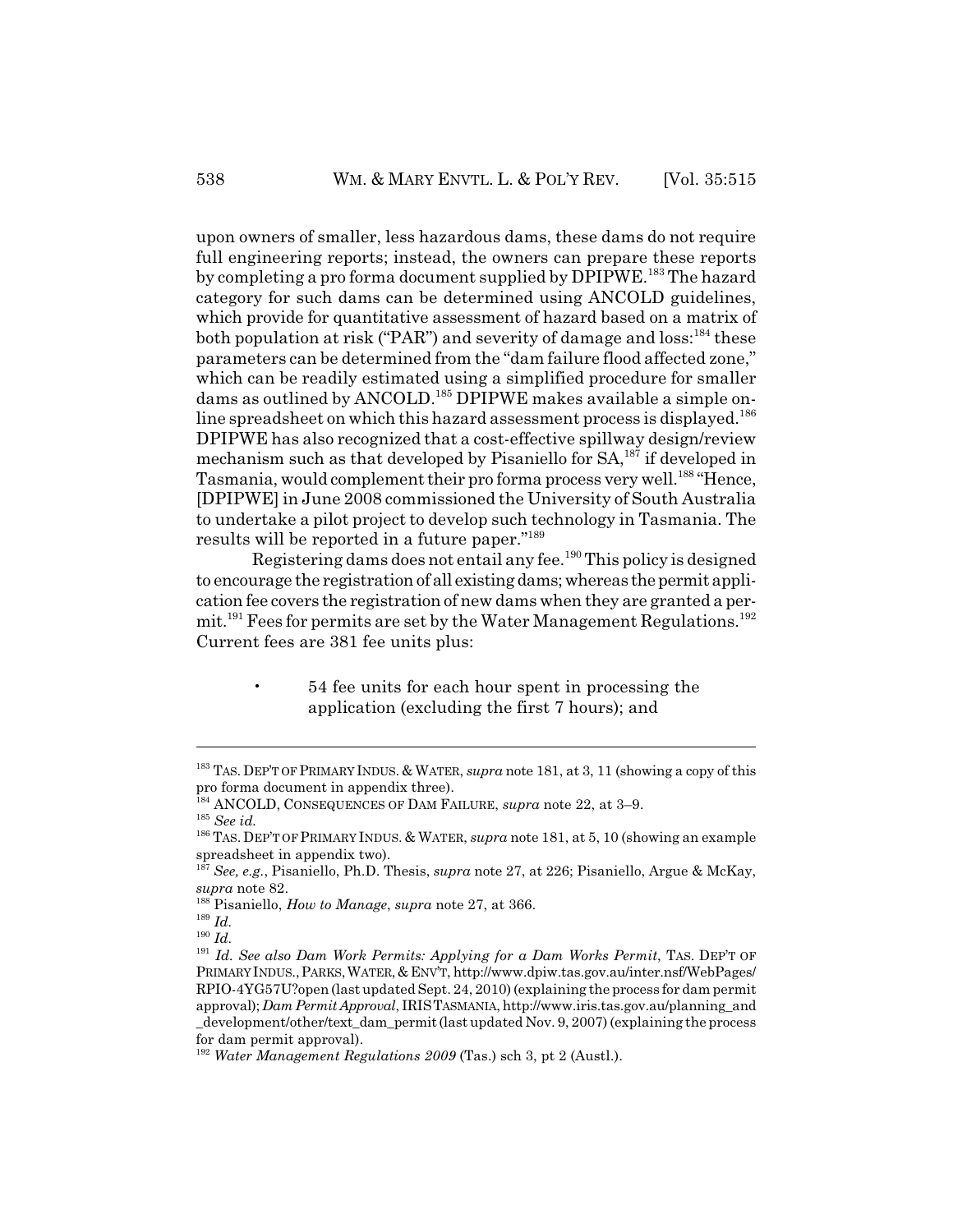- 214 fee units where the application requires a notice under section 149 of the Act [most dam permits require advertising so this is the advertising cost]; and
- 421 fee units where the assessment is made by the Assessment Committee.<sup>193</sup>

Fee units are currently worth AU \$1.36.<sup>194</sup> It is important to note that applications for smaller, straightforward dams can be assessed by the DPIPWE under delegation from the Assessment Committee.<sup>195</sup> This should work well to minimize costs and fast-track these simpler applications.

Regional Water Management Officers employed by the DPIPWE make the initial assessment of a dam's hazard when they do a field inspection of the proposed or existing dam site.<sup>196</sup> The assessment is then checked internally by the DPIPWE, and a conservative approach may be taken or the proponent may be required to have an engineer formally review the assessment if any doubt remains after the DPIPWE's internal assessment.197 A dam's hazard potential will then determine the DPIPWE's mandates as to the frequency of surveillance inspections, reports, safety reviews, and EAPs in line with ANCOLD guidelines.<sup>198</sup>

Owners of dams are required by the Regulations to pay a fee to the Crown for assessing "design, construction, maintenance, surveillance or decommissioning report[s]" in respect of one or more dams as follows: 115 fee units for the first dam and 77 fee units for each hour or part of an hour spent in assessing the report.<sup>199</sup> This, together with the incremental fee structure for permits outlined above, provides an innovative and equitable user-pays type method for subsidizing the dam-safety assurance policy in Tasmania.

The WMA provides significant monetary penalties and these attach to any person who fails to comply with any provisions of the WMA or orders

<sup>193</sup> *Id.*

<sup>&</sup>lt;sup>194</sup> Fee Units Act 1997 and the Value of a Fee Unit, TAS. DEP'T OF TREASURY AND FIN., http://www.treasury.tas.gov.au/domino/dtf/dtf.nsf/alls-v/DCA3C64AFF202E06CA2570F A0083D521 (last visited Jan. 6, 2011).

<sup>195</sup> *See* IRIS TASMANIA, *supra* note 191 (explaining that applications may be directly examined by the DPIPWE).

<sup>196</sup> *Cf. Water Management Regions*, TAS.DEPT. OF PRIMARY INDUS.,PARKS,WATER & ENV'T, http://www.dpiw.tas.gov.au/inter.nsf/WebPages/RPIO-4YHANN (last updated Aug. 25, 2010) (explaining the duties of regional water management officers).

<sup>197</sup> Pisaniello, *How to Manage*, *supra* note 27, at 366–67.

<sup>198</sup> *See generally* ANCOLD MANAGEMENT GUIDELINES, *supra* note 22.

<sup>199</sup> *Water Management (Safety of Dams) Regulations 2003* (Tas.) s 13(1) (Austl.).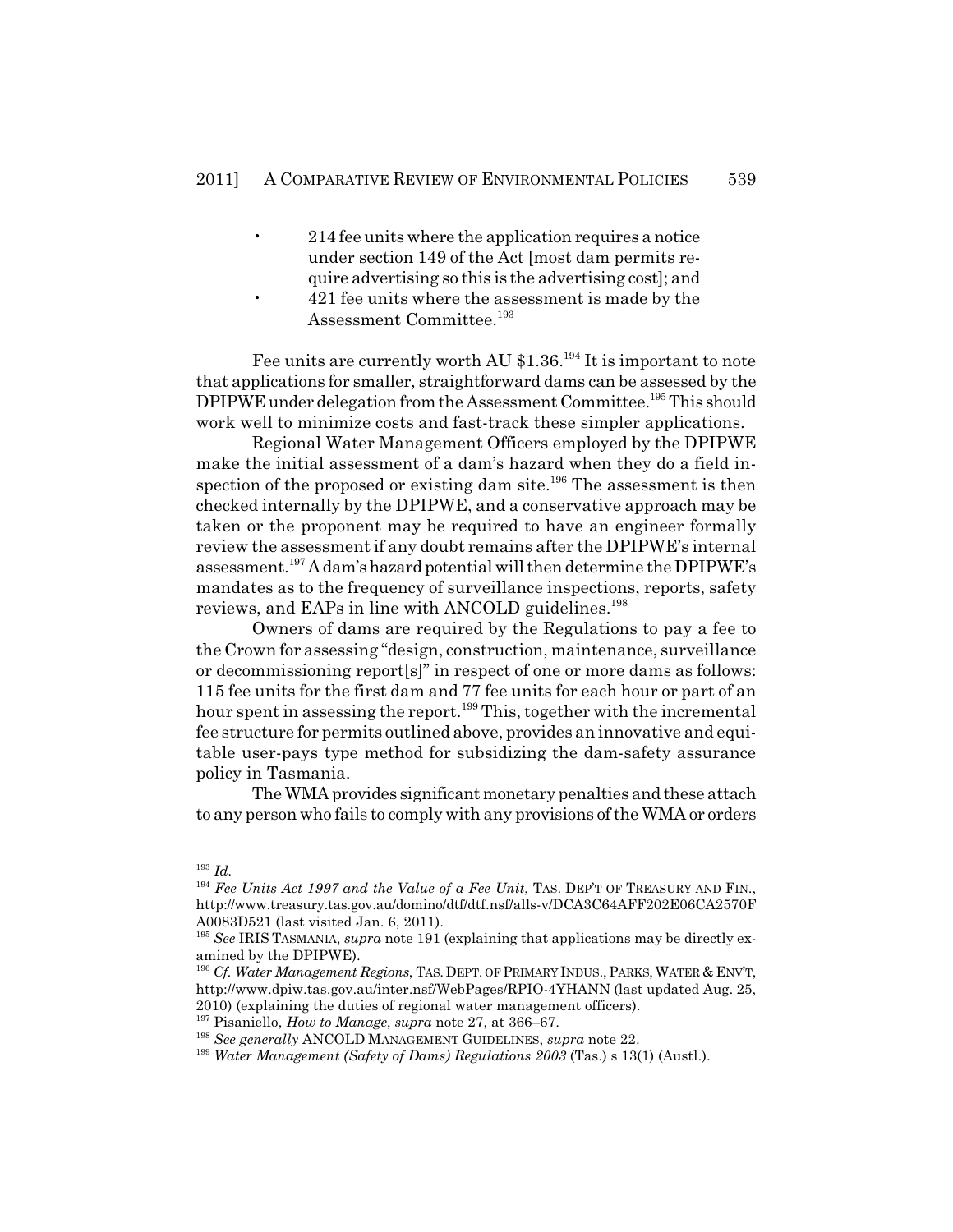made under the WMA.<sup>200</sup> For example, a maximum fine of 100 penalty units applies to any person failing to provide information to the minister on the safety of their dam under section  $165H<sub>1</sub><sup>201</sup>$  and a maximum fine of 200 penalty units and a daily fine not exceeding twenty penalty units (for each day during which the offence continues) attaches to any person failing to comply with a maintenance order under section 165L.<sup>202</sup> Body corporates attract fines 2.5 times these levels.<sup>203</sup> Penalty units are currently worth AU \$130.204

The DPIPWE also provides for substantial owner education and guidance through the publication of website information and articles in departmental and other publications.<sup>205</sup>

The DPIPWE reported that "implementation of dam safety legislation and regulations following amendment to the Act in 2002 now ensures that best practice safety procedures are followed in the construction, maintenance and surveillance of dams [in Tasmania]."206 As of 2005, there were 5674 registered dams in Tasmania.<sup>207</sup> Currently there are around 8000.208 "This increase is [due to] the new dams (around 200 per year) that have been built since 2005[,] as well as many existing dams having been identified and registered for the first time—evidence that the policy is being effectively administered."209 Approximately 500 of the registered dams are

<sup>200</sup> *Water Management Act 1999* (Tas.) s 165 (Austl.).

 $\,$   $^{201}$   $Id.$  at s 165H.

 $\,$   $^{202}$   $Id.$  at s 165L.

<sup>203</sup> *Id.*

<sup>204</sup> Value of Indexed Amounts in Legislation, TAS. DEP'T OF JUSTICE, http://www.justice.tas .gov.au/legislationreview/value\_of\_indexed\_units\_in\_legislation (last visited Jan. 24, 2011). <sup>205</sup> See, e.g., TAS. DEP'T OF PRIMARY INDUS. & WATER, DAM WORKS CODE 2007 (2007),

*available at* http://www.dpiw.tas.gov.au/inter.nsf/Attachments/JMUY-79F933/\$FILE/Dam %20Works%20Code%202007.pdf; TAS.DEP'T OF PRIMARY INDUS.&WATER,GUIDELINES FOR THE CONSTRUCTION OF EARTH-FILL DAMS (2008), *available at* http://www.dpiw.tas.gov.au/ inter.nsf/Attachments/JMUY-7L38XP/\$FILE/Guidelines%20for%20earth-fill%20dams .pdf; IRIS TASMANIA, *supra* note 191; TAS. DEP'T OF PRIMARY INDUS., PARKS, WATER, & ENV'T, *supra* note 191; TAS. DEP'T OF PRIMARY INDUS. & WATER, *supra* note 181; Tas. Dep't of Primary Indus., Parks, Water, & Env't, *supra* note 182.

<sup>206</sup> WATER RES. DIV., TAS. DEP'T OF PRIMARY INDUS., WATER & ENV'T, REPORT ON THE OPERATION OF THE WATER MANAGEMENT ACT 1999, at 21 (2005), *available at* http://www .dpiw.tas.gov.au/inter-nsf/Attachments/LBUN-6CN8YS/\$FILE/Review%20of%20WMA %20FINAL.pdf.

<sup>207</sup> *Id.*

<sup>208</sup> *State of the Environment Tasmania 2009: Water Extraction and Storage*, TASMANIAN PLANNING COMM'N, http://soer.justice.tas.gov.au/2009/wat/3/issue/91/ataglance.php (last updated Mar. 1, 2010); Interview with S. Ditchfield, Dams Safety Engineer, Tas. Dep't of Primary Indus. & Water, in Tasmania (Mar. 2009).

<sup>209</sup> Interview with S. Ditchfield, *supra* note 208.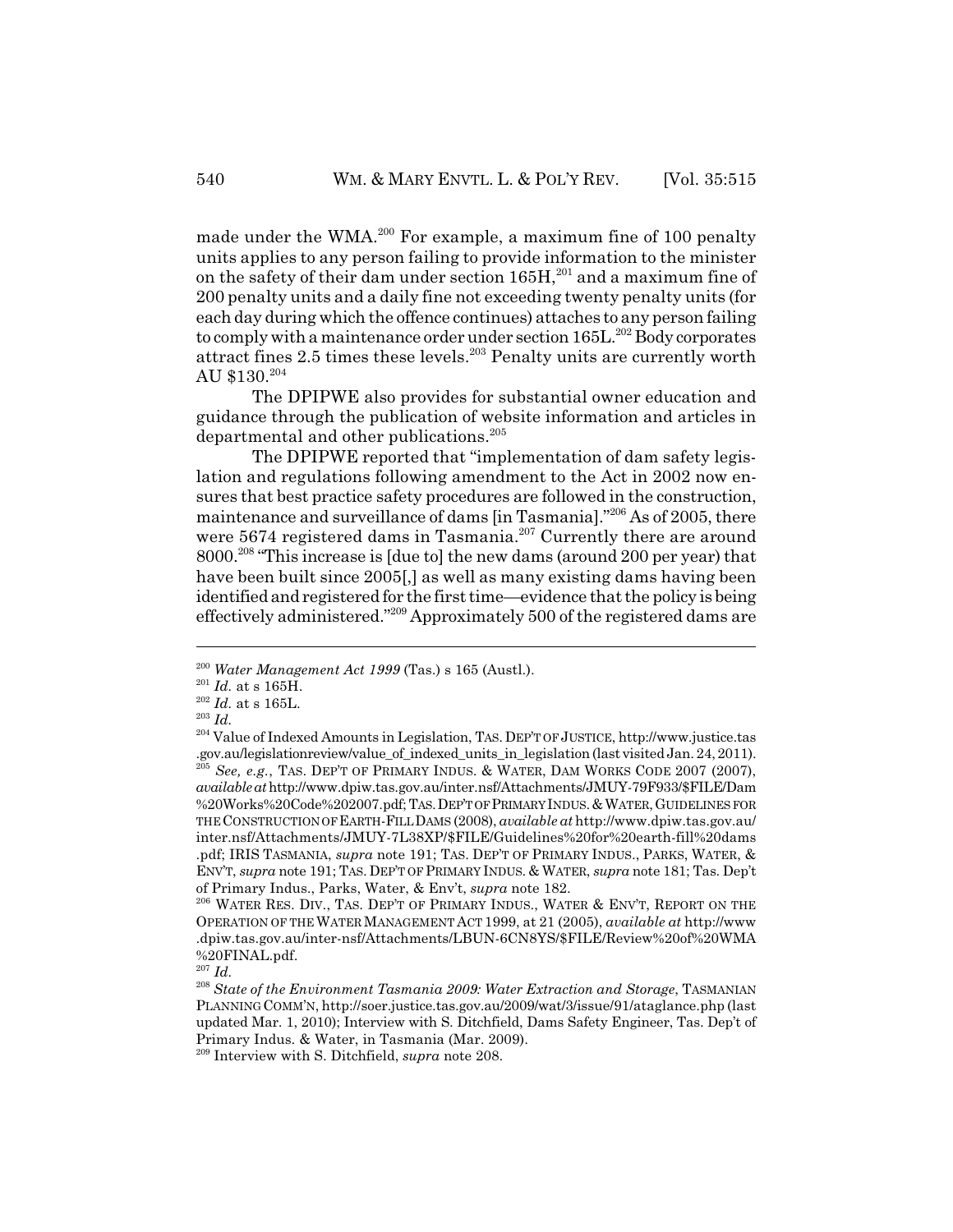of either significant hazard or higher, i.e., being sufficiently dangerous to require extensive ongoing statutory safety surveillance and reporting.<sup>210</sup> All of these dams have been placed on a "prescribed dams" register within the DPIPWE dam database.<sup>211</sup> Approximately 350 (two-thirds) of the prescribed dams are privately owned.<sup>212</sup>

Taking considerable time, effort, and resources, DPIPWE identifies all existing dams in Tasmania that should be included on the register to ensure they comply.<sup>213</sup> DPIPWE has limited resources for this task, so significant and high hazard dams have priority in terms of strict enforcement of standards.214 Even low hazard dams are targeted when potential cascade or cumulative failure scenarios arise,  $215$  and such scenarios are common.  $216$ DPIPWE carefully considers each scenario and adjusts smaller dams' hazard ratings when appropriate, thus imposing stronger surveillance, reporting, and safety standards.217 DPIPWE indicated many low hazard dams will be found using field surveillance officers, satellite imagery, and other mapping techniques.<sup>218</sup> The five-yearly surveillance reports mandated by regulation will be strictly imposed.<sup>219</sup> Inevitably, as dams throughout Tasmania are discovered and come onto the register, the cumulative threats posed by small dams in large catchments will decline.

# *B. United States*<sup>220</sup>

In the United States, fears about dam safety were fueled when two tragic failures were experienced in 1972: Canyon Lake's failure caused up to 237 lives to be lost,  $221$  and Buffalo Creek's failure caused 125 lives to be lost.222 In the wake of these disasters, dam safety became a major target for

<sup>211</sup> *Id.*

<sup>210</sup> *Id.*

 $2^{12}$  Interview with S. Ditchfield, Dams Safety Engineer, Tas. Dep't of Primary Indus. & Water, in Tasmania (June 2008).

<sup>213</sup> *Id.*

<sup>214</sup> *Id.*

<sup>215</sup> *Id.*

<sup>216</sup> *Id.* <sup>217</sup> *Id.*

<sup>218</sup> Interview with S. Ditchfield, *supra* note 212.

<sup>219</sup> *Id.*

<sup>220</sup> Portions of Part II.B are derived from Pisaniello, Ph.D. Thesis, *supra* note 27.

<sup>&</sup>lt;sup>221</sup> *Dam Failures and Incidents*, ASS'N OF STATE DAM SAFETY OFFICIALS, http://www .damsafety.org/news/?p=412f29c8-3fd8-4529-b5c9-8d47364c1f3e (last visited Jan. 24, 2011). <sup>222</sup> *Id.*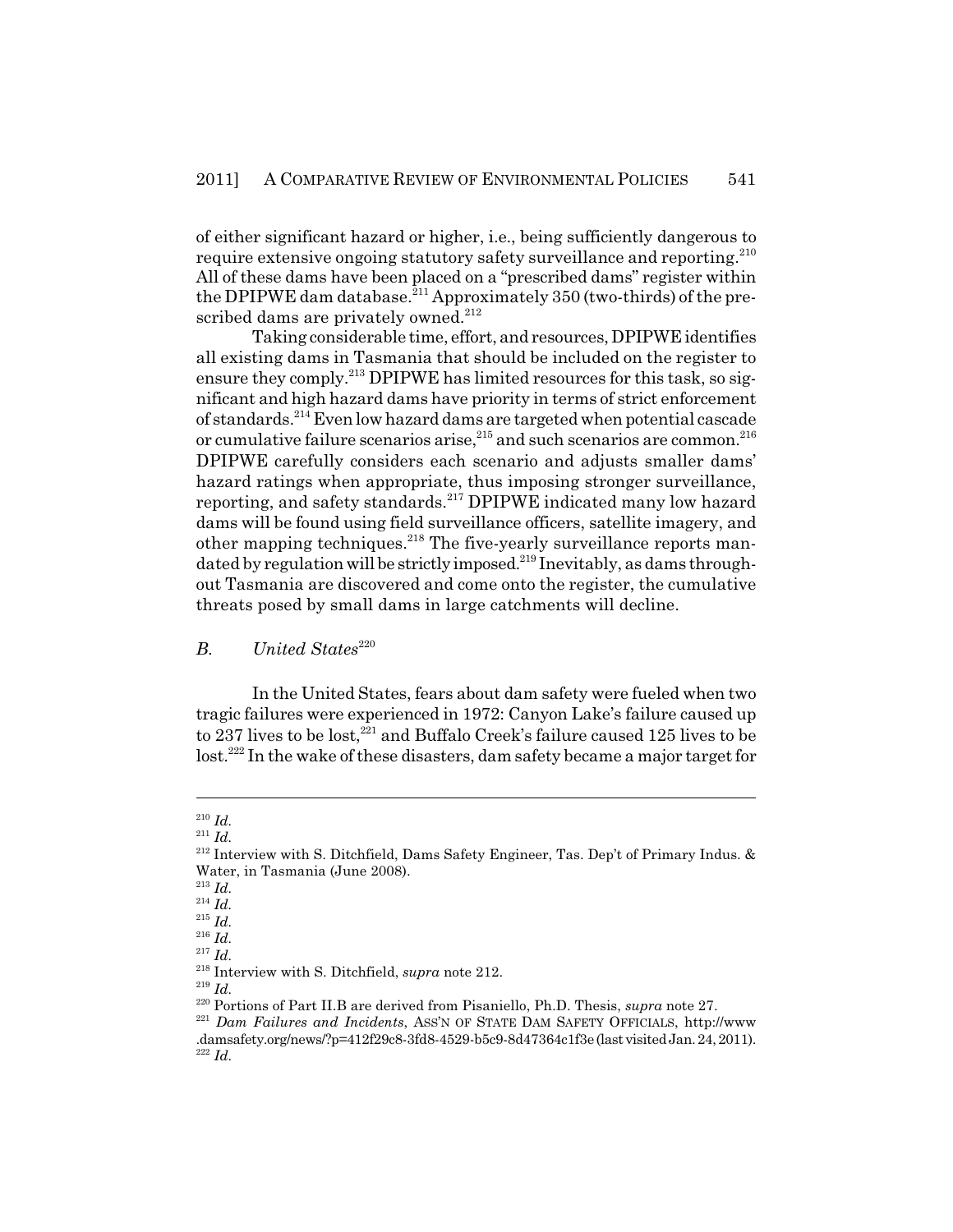investigation.223 As a result, significant federal initiatives on dam safety have been provided to the states: (1) the National Dam Inspection Program, conducted under federal legislation beginning in 1972, showed the extent of the public and private dam safety problem,<sup>224</sup> and  $(2)$  extensive work performed by the Federal Emergency Management Agency ("FEMA") has provided encouragement and guidelines to the states to establish effective dam safety programs.225 This work by FEMA is discussed in greater detail in Part IV.B below.

1. Summary of State Legislation

In response to the federal initiative, all fifty states, with the exception of Alabama, have established dam safety control programs, most of which are being implemented effectively.<sup>226</sup> The approaches used to control dam safety vary; however, the key components of the FEMA guidelines are consistent among most state programs.227 For example, requirements of EAPs for high and significant hazard dams, and their associated minimum criteria, are consistent among the majority of practices.<sup>228</sup> Slight variations between states may be evident in aspects such as size criteria used for identifying applicable dams, methods of enforcing rules and regulations, and frequency and thoroughness of inspections.<sup>229</sup> Michigan is an example of good practice, while Washington is an example of alternative practice, both warranting further discussion. $230$ 

2. Michigan: An Example of Good Practice

Following an inventory in the late 1980s finding around 330 hazardous privately owned dams,  $231$  Michigan enacted the Dam Safety Act

<sup>223</sup> *See* WATER & POWER RES. SERV., U.S. DEP'T OF THE INTERIOR, SAFETY EVALUATION OF EXISTING DAMS 2 (1980).

<sup>224</sup> *See* National Dam Inspection Program of 1972, Pub. L. No. 92-367, 86 Stat. 507 (codified at 33 U.S.C. § 467); WATER AND POWER RES. SERV., *supra* note 223, at 1–4.

<sup>225</sup> *See* FED. EMERGENCY MGMT. AGENCY, NO. 316, MODEL STATE DAM SAFETY PROGRAM iii (1998).

<sup>&</sup>lt;sup>226</sup> FED. EMERGENCY MGMT. AGENCY, NO. P-759, DAM SAFETY IN THE UNITED STATES 11 (2009).

<sup>227</sup> *See id.*

<sup>228</sup> *See id.* at 12, 15, 18.

<sup>229</sup> *See id.* at 11, 18.

<sup>230</sup> *See* discussion *infra* Parts II.B.2, II.C.3.

<sup>&</sup>lt;sup>231</sup> FED. EMERGENCY MGMT. AGENCY, 1991 SUPPLEMENT TO THE 1989 REPORT ON REVIEW OF STATE NON-FEDERAL DAM SAFETY PROGRAMS 174 (1992); ASS'N OF STATE DAM SAFETY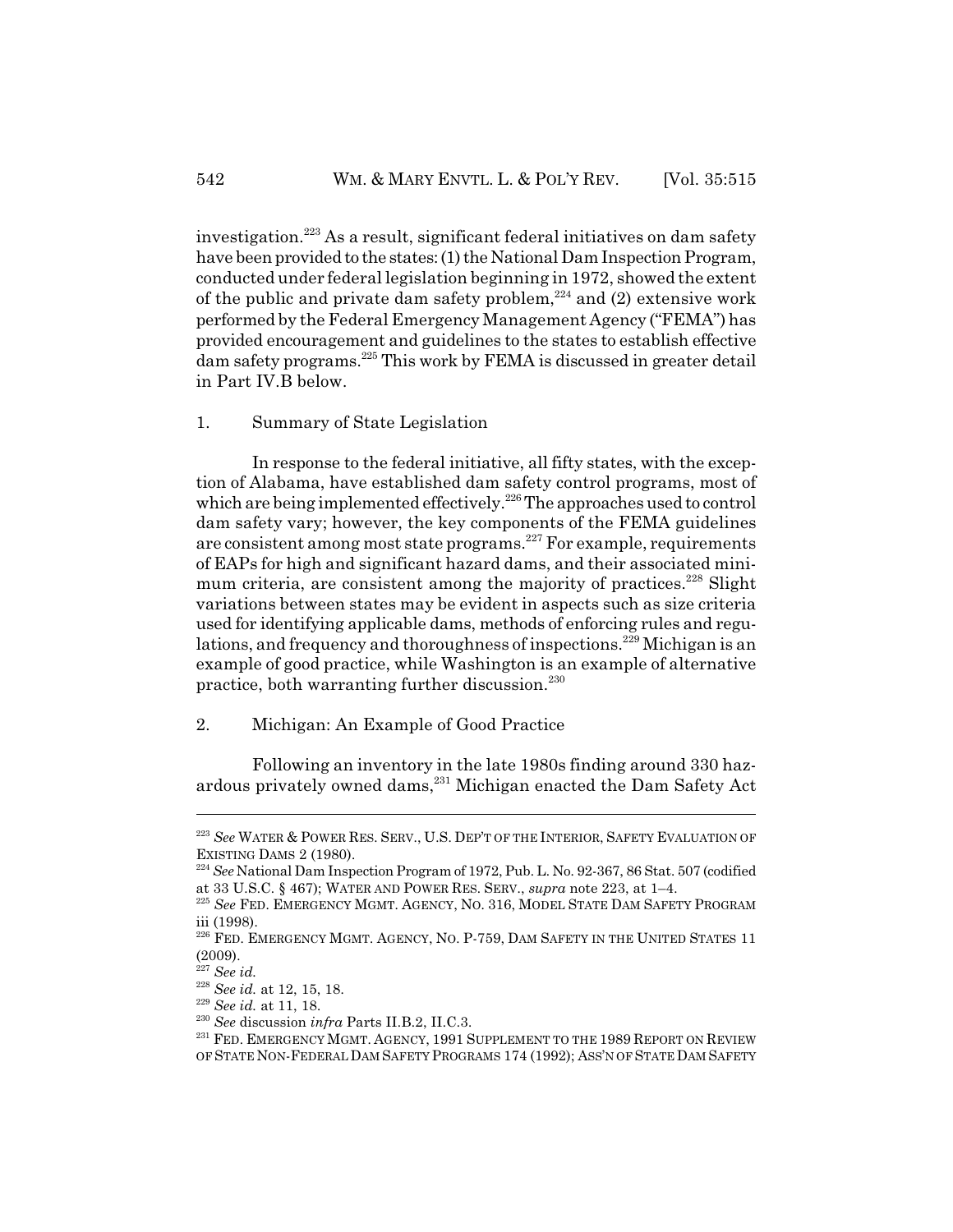of 1989.232 In 1995, this act was recodified into part 315 of the Natural Resources and Environmental Protection Act of 1994,<sup>233</sup> and will be referred to in this part as "the Act." The Act has two main purposes: to regulate the construction, repair, alteration, abandonment, and operation of dams; and to provide for their regular inspection.<sup>234</sup> The applicable dams are those higher than six feet (1.8 meters), and the dams are registered through a permit (user-pays) system.<sup>235</sup> The Michigan Department of Natural Resources ("MDNR") is responsible for administering the Act.<sup>236</sup>

Michigan strictly defines, under statute, most of the standard requirements relating to dams and their safety.<sup>237</sup> Such standards include criteria on assigning hazard ratings (based on a high, significant, and low hazard rating system similar to NSW), frequency and thoroughness of inspections, minimum spillway capacities, and EAPs.<sup>238</sup> The Act also contains strict surveillance and inspection provisions: in general, owners must submit to the MDNR inspection reports prepared by licensed professional engineers, at minimum frequencies of once every three, four, and five years for high, significant, and low hazard dams, respectively.<sup>239</sup> If surveillance identifies a dam to be deficient, the MDNR can order the owner to undertake and pay for whatever actions it considers are necessary to eliminate the deficiency.<sup>240</sup>

Under section 324.31523 of the Act, a provision for emergency preparedness procedures requires owners of all high and significant hazard dams to prepare action plans containing, at minimum, the following information: (a) "the name, address, and telephone number of the person, and . . . an alternate person, responsible for operation of the dam; [(b)] the name and telephone number of local emergency management coordinators; and [(c)] a listing of occupied facilities, buildings, and residences that may

OFFICIALS,MICHIGAN DAM SAFETY LAWS AND REGULATIONS (2007), *available at* http://www .damsafety.org/media/Documents/STATE\_INFO/LAWS\_&\_REGS/Michigan\_L&R.pdf. 232 MICH.COMP.LAWS §§ 281.1301-281.1365 (repealed 1994); ASS'N OF STATE DAM SAFETY OFFICIALS, *supra* note 231.

<sup>&</sup>lt;sup>233</sup> Natural Resources and Environmental Protection Act of 1994 pt. 315, 1994 Mich. Pub. Acts 451 (codified as amended MICH.COMP.LAWS §§ 324.31501-324.31529 (2010)); ASS'N OF STATE DAM SAFETY OFFICIALS, *supra* note 231.

<sup>234</sup> *See id.* at §§ 324.31507, 324.31509, 324.31518.

<sup>235</sup> *Id.* at §§ 324.31502, 324.31509.

<sup>236</sup> *Id.* at § 324.31506.

<sup>237</sup> *See generally id.* at §§ 324.31501-324.31529.

<sup>238</sup> *Id.* at § 324.31516.

<sup>239</sup> MICH. COMP. LAWS § 324.31518 (2010).

<sup>240</sup> *Id.*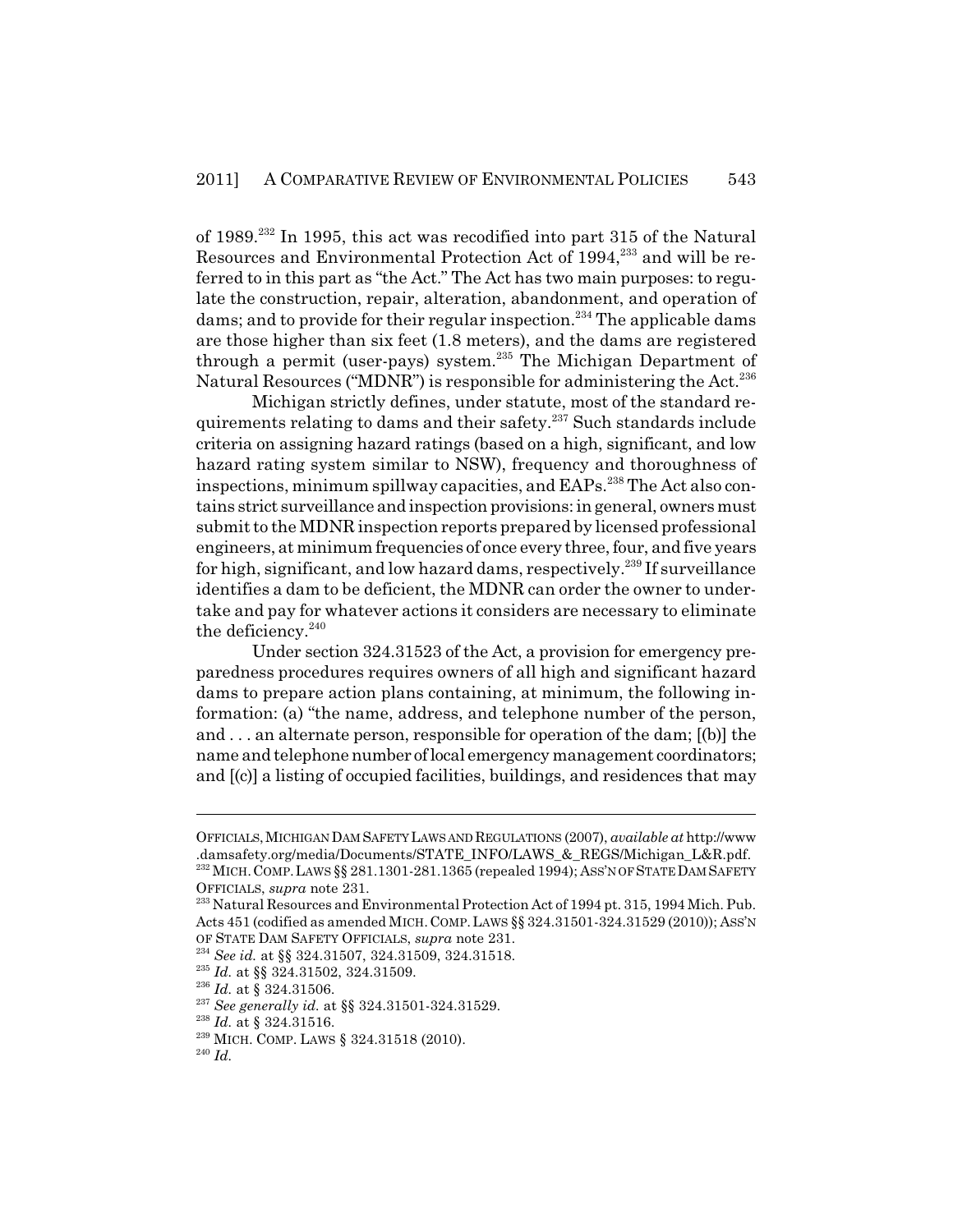be threatened with flooding due to failure of the dam."241 The Act specifies that civil action may be taken against any dam owner or other person that is in violation of any of the terms of the Act, or any rule, order, or permit issued pursuant to the Act, and a finding of guilt in court is subject to a maximum civil fine of "\$10,000.00 for each day of violation."242 The MDNR is also authorized to establish, by rule, administrative monetary penalties for minor violations of the Act.<sup>243</sup> The MDNR has also provided for owner education and guidance through periodic seminars and production of many useful owner guideline publications.<sup>244</sup> This educative approach promotes dam safety by informing dam owners of the possible liabilities of dam ownership and guiding them to meet their responsibility to safely operate, maintain, and repair their dams.<sup>245</sup>

#### 3. Washington: An Example of Alternative Practice

Washington is another state which displays sound and highly prescriptive dam safety assurance policy. The policy is based on dam safety statutes contained in chapters 90.03, 43.21A, and 86.16 of the Revised Code of Washington ("RCW"), and dam safety rules contained in chapters  $173-75$  of the Washington Administrative Code.<sup>246</sup> The statutes provide the Department of Ecology's ("DoE") Dam Safety Office with wide powers to regulate and control the safety of dams.<sup>247</sup> The dams subject to regulation are all those with a maximum storage volume of ten or more acre-feet (twelve megaliters). $248$  As of July 2003, 940 Washington dams were regulated by the Dam Safety Office.<sup>249</sup> About 330 of the 940 dams are located

<sup>241</sup> *Id.* at § 324.31523.

<sup>&</sup>lt;sup>242</sup> *Id.* at §§ 324.31524-324.31525.

<sup>243</sup> *Id.* at § 324.31525.

<sup>&</sup>lt;sup>244</sup> For the full range of current dam owner guideline publications, see MICH. DEP'T OF NATURAL RES. & ENV'T, http://www.mi.gov/damsafety (last visited Jan. 25, 2011). In particular, see *Michigan Dam Owners Workshop*, MICH.DEP'T OF NATURAL RES. & ENV'T, http://www.michigan.gov/deq/0,1607,7-135-3308\_3333\_4168-215641--,00.html (last visited Jan. 25, 2011) (displaying the recording of a recent seminar).

<sup>&</sup>lt;sup>245</sup> *Id.* Also see MICH. DEP'T OF NATURAL RES., MICHIGAN DAM SAFETY GUIDEBOOK (1991), which still represents a useful, practical reference for private dam owners.

<sup>&</sup>lt;sup>246</sup> WASH. DEP'T OF ECOLOGY, DOC. NO. 92-55A, DAM SAFETY GUIDELINES PART I: GENERAL INFORMATION AND OWNER RESPONSIBILITIES 5–6 (2004), *available at* http://www.ecy.wa .gov/pubs/9255a.pdf.

 $^{247}$  *Id.* at 5–6.

<sup>248</sup> *Id.* at 5.

<sup>249</sup> *Id.* at 3.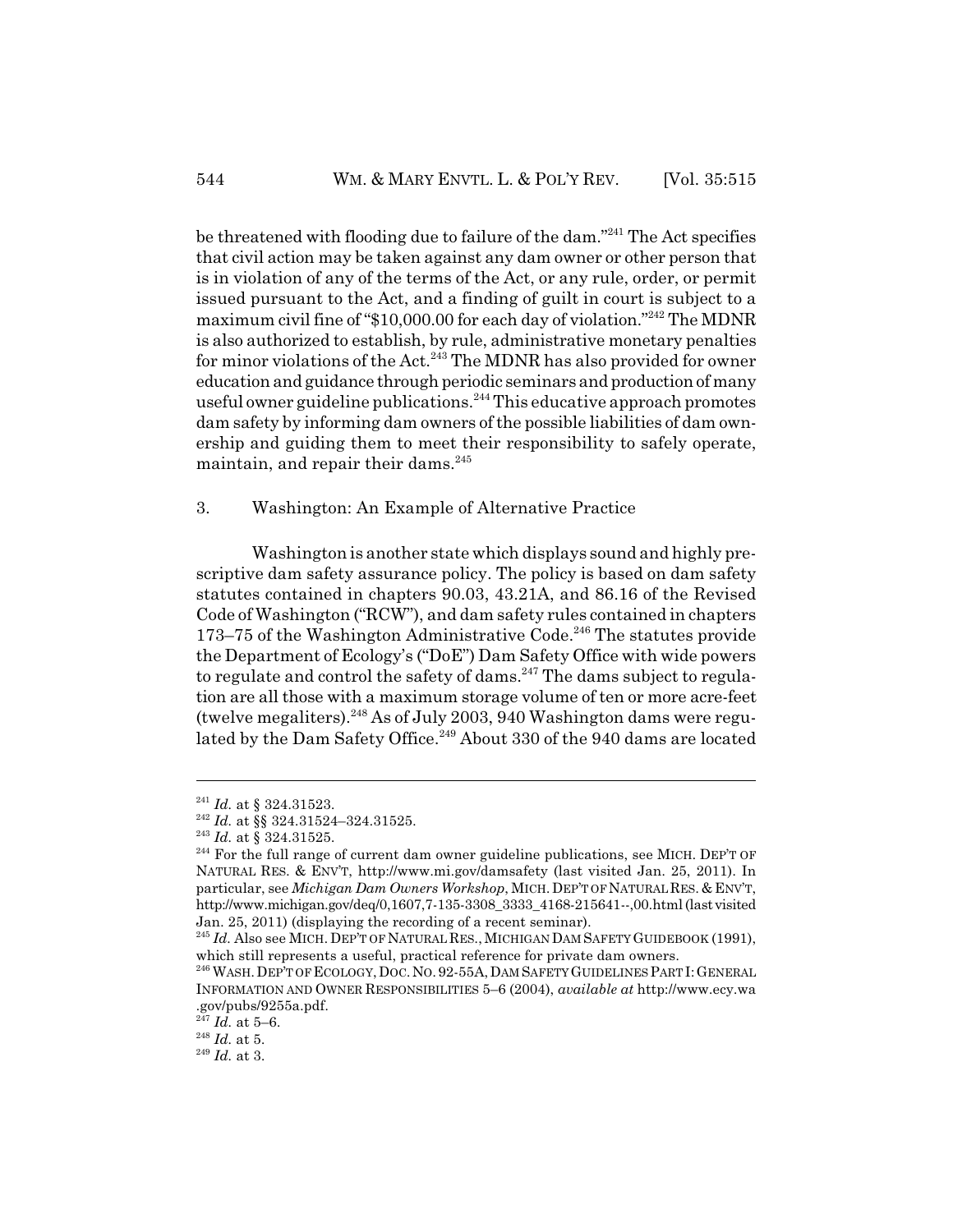above populated areas and are therefore classified as having high or significant downstream hazards, and, of these, 140 are small dams less than fifteen feet (4.6 meters) in height.<sup>250</sup> A three-level hazard rating system, comprised of low, significant, and high hazard categories, was adopted based on criteria similar to that of NSW and Michigan.<sup>251</sup>

The main duties of the DoE, as specified under the statutes, include:

- determination of reservoir capacity;
- conducting periodic inspections and reviews;
- record keeping and reporting;
- approving the construction of new dams and the subsequent issuing of permits; and
- the promulgation of necessary rules. $^{252}$

As indicated above, the DoE's Dam Safety Office is responsible for implementing appropriate inspection and review programs for all dams.<sup>253</sup> An appropriate fee is charged to the dam owner for this service.<sup>254</sup> This responsibility is also extended to checking and supervising the design and construction of new dams.255 Such directed surveillance is in contrast to typical dam safety assurance policies, which usually place this responsibility upon the dam owner, who is required to consult a professional engineer (as in NSW, Tasmania, and Michigan).256 The DoE performs periodic inspections and reviews of existing dams at least every five years for high hazard dams, at least every ten years for significant hazard dams, and as considered necessary for low hazard dams.257 "Owners are [also] required to conduct annual surficial inspections and submit a copy of the inspection checklist to the department within 30 days following the inspection."258

<sup>250</sup> *Id.* at 4.

<sup>251</sup> *See* WASH. DEP'T OF ECOLOGY, DOC. NO. 92-55B, DAM SAFETY GUIDELINES PART II: PROJECT PLANNING AND APPROVAL OF DAM CONSTRUCTION OR MODIFICATION 14 (2008), *available at* http://www.ecy.wa.gov/pubs/9255b.pdf.

<sup>252</sup> WASH. DEP'T OF ECOLOGY, *supra* note 246, at 6–8.

<sup>253</sup> *Id.*

<sup>254</sup> *See id.* at 52–54.

<sup>255</sup> *See id.* at 6–7.

<sup>256</sup> *See* MICH. COMP. LAWS § 324.31508; N.S.W. DAM SAFETY COMM., DSC3G, GENERAL DAM SAFETY CONSIDERATIONS 5–6 (2010); *Dam Safety*, TAS. DEP'T OF PRIMARY INDUS., PARKS,WATER,&ENV'T, http://www.dpiw.tas.gov.au/inter.nsf/WebPages/JMUY-7N22DQ ?open (last updated Nov. 29, 2010).

<sup>&</sup>lt;sup>257</sup> WASH. DEP'T OF ECOLOGY, *supra* note 246, at 7.

<sup>&</sup>lt;sup>258</sup> *Id.* at 10 (emphasis omitted). Information to assist owners in performing these inspections can be found in chapter 5 of WASH. DEP'T OF ECOLOGY, DOC. NO. 92-55C, DAM SAFETY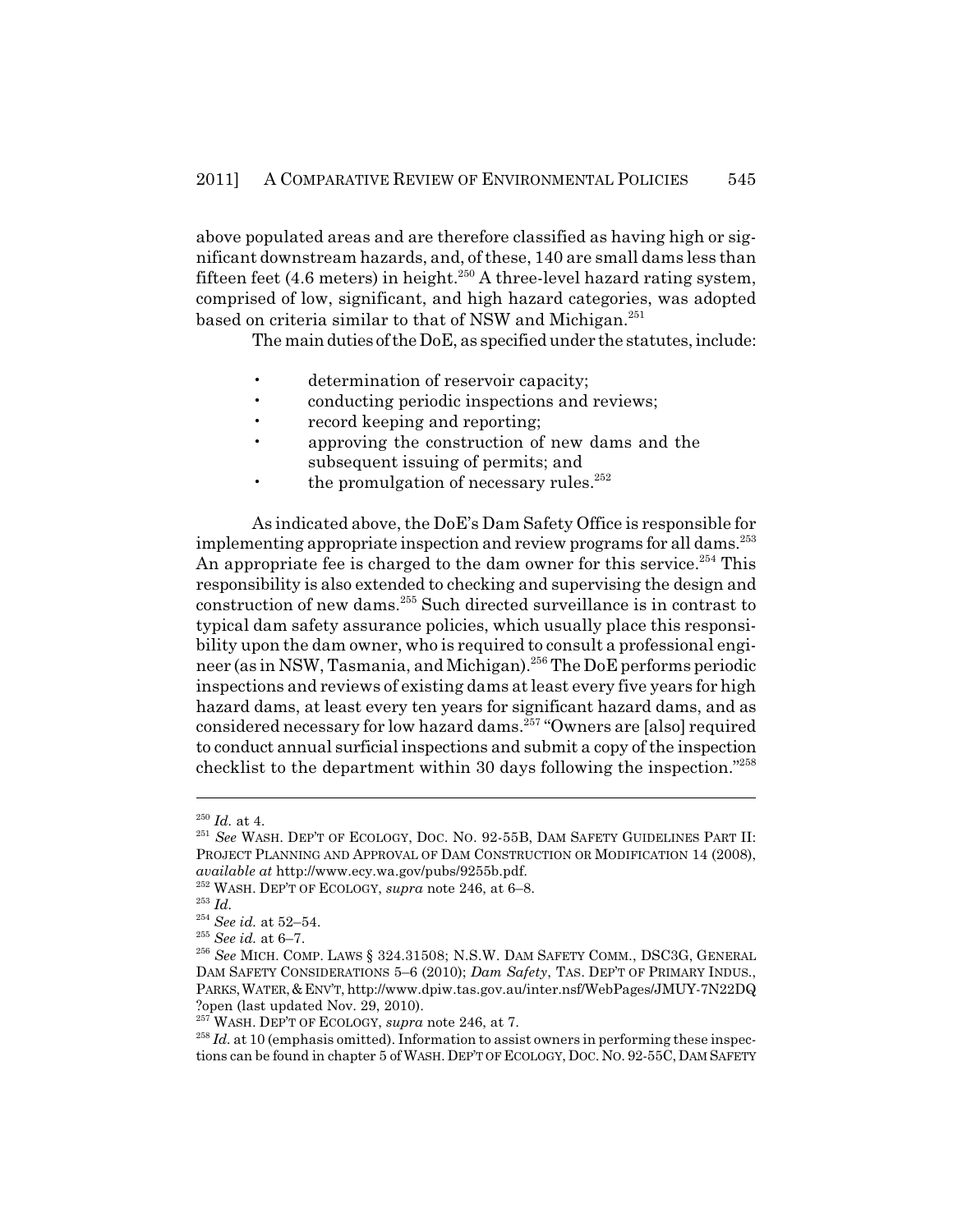The DoE has published guidelines which consist of four basic parts: (1) general information and procedures,  $259$  (2) project planning and approval,  $^{260}$  (3) an owner's guidance manual,  $^{261}$  and (4) dam design and construction.262 The guidelines "are intended to provide dam owners, operators, and design engineers with information on . . . procedures[] and [statutory] requirements . . . ."263 The DoE requires EAPs of varying levels for all high and significant hazard dams.<sup>264</sup> Typically, the EAP should include the following information:

- Notification procedures . . . and responsibilities for notifying downstream residents in the event of an impending dam failure.
- A notification list that includes the names and telephone numbers of all affected downstream residents, dam owner and operator, local emergency officials, and appropriate government agencies (including the Dam Safety Office).
	- Specific instructions to be followed by responsible parties at the dam site in response to emergencies such as floods, equipment failures, or other unusual events where the situation might lead to dam failure and immediate remedial action can be effective to prevent failure or reduce hazards to downstream residents.265

The statutes assign power to the DoE to levy civil penalties for the violation of either statutory provisions, rules, permits, or regulatory orders.266 Penalties as modest as \$100 per day of violation to as much as \$5000 per day of violation can result.<sup>267</sup> However, the laws and rules do

GUIDELINES PART III: AN OWNER'S GUIDANCE MANUAL 21–29 (1992), *available at* http:// www.ecy.wa.gov/pubs/9255c.pdf.

<sup>259</sup> WASH. DEP'T OF ECOLOGY, *supra* note 246.

<sup>260</sup> WASH. DEP'T OF ECOLOGY, *supra* note 251.

<sup>261</sup> WASH. DEP'T OF ECOLOGY, *supra* note 258.

<sup>262</sup> WASH. DEP'T OF ECOLOGY, DOC. NO. 92-55D, DAM SAFETY GUIDELINES PART IV: DAM DESIGN AND CONSTRUCTION (1993), *available at* http://www.ecy.wa.gov/pubs/9255d.pdf. 263 WASH. DEP'T OF ECOLOGY, *supra* note 246, at 1.

<sup>264</sup> *See id.* at 46.

<sup>265</sup> *Id.* at 11.

<sup>266</sup> *See id.* at 48.

<sup>267</sup> *Id.* at 48–49.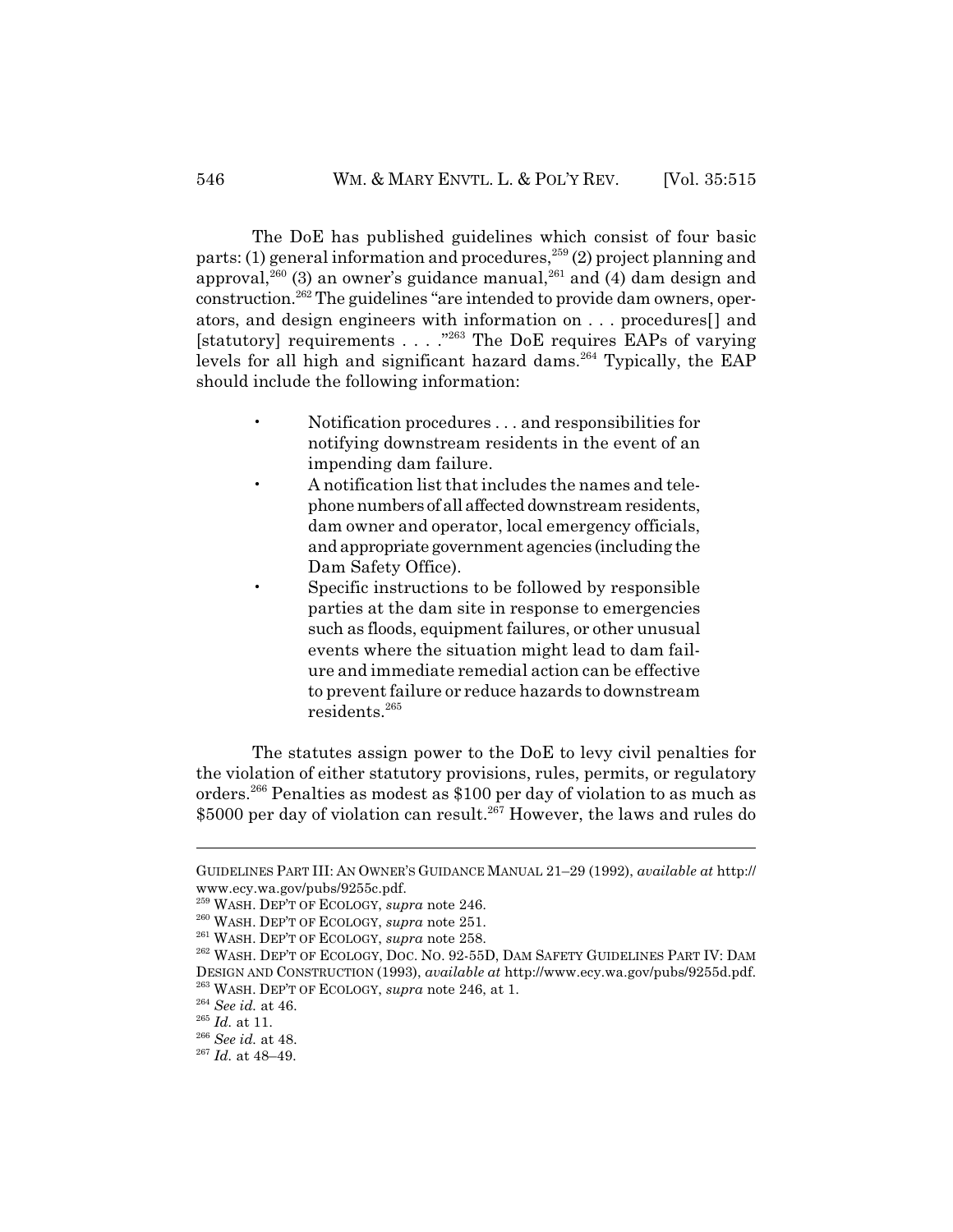not specifically address owner or departmental liabilities.<sup>268</sup> This is a critical issue discussed further in Part IV.B below.

## *C. Canada*<sup>269</sup>

Canada has no federal initiative to encourage dam safety; responsibility for assuring dam safety rests entirely with the provinces. $270$ 

1. Outline of Province Legislation

Of the ten provinces and two territories, only Alberta, British Columbia, and Quebec have specific dam safety legislation.<sup>271</sup> With one exception, the remaining provinces and territories acknowledge the need for dam safety and address this concern through less extensive de-facto dam safety programs under their current water legislation.<sup>272</sup> In 1978, Alberta became the first province in Canada to enact specific dam safety legislation.273 "This legislation is unique in that it was not brought about by any major dam failure in Alberta or the rest of Canada, but indirectly by a series of failures in the United States, notably Teton and Taccoa Falls."<sup>274</sup> A brief overview of the Alberta practice, which is representative of good practice in Canada, follows.

#### 2. Alberta: An Example of Good Practice

The Dam & Canal Safety Regulations of 1978 (amended in 1998) provide the Minister of Environment with wide powers, many of which are delegated to the Dam Safety and Water Projects Branch ("DSB") Head, to control the safety of all licensed<sup>275</sup> dams which are over 2.5 meters high or larger than 30 megaliters.<sup>276</sup> The DSB uses a three-level hazard rating

<sup>268</sup> *See* WASH. DEP'T OF ECOLOGY, *supra* note 246, at 5–6 (showing a lack of discussion concerning owner or departmental liabilities).

<sup>269</sup> Portions of Part II.C are derived from Pisaniello, Ph.D. Thesis, *supra* note 27.

<sup>270</sup> *See* Grant F. Smith, *The Status of Dam Safety Legislation in Canada*, CAN. DAM ASS'N BULL., Spring 2003, at 10, 15.

<sup>271</sup> *See id.* at 11, 16 tbl.1.

<sup>272</sup> *See id.* at 15, 16 tbl.1.

<sup>273</sup> ALBERTA DEP'T OF ENV'T, PUB. NO. T/444, WATER ACT, DAM AND CANAL SAFETY GUIDELINES 1 (1991).

<sup>274</sup> Pisaniello, Ph.D Thesis, *supra* note 27, at 66.

<sup>275</sup> Registration is via a user-pays licensing system. *See* ALBERTA DEP'T OF ENV'T, *supra* note 273, at 1–2.

 $276$  Water Act, Water (Ministerial) Regulation, A. Reg. 205/98 c. 1 (Can.).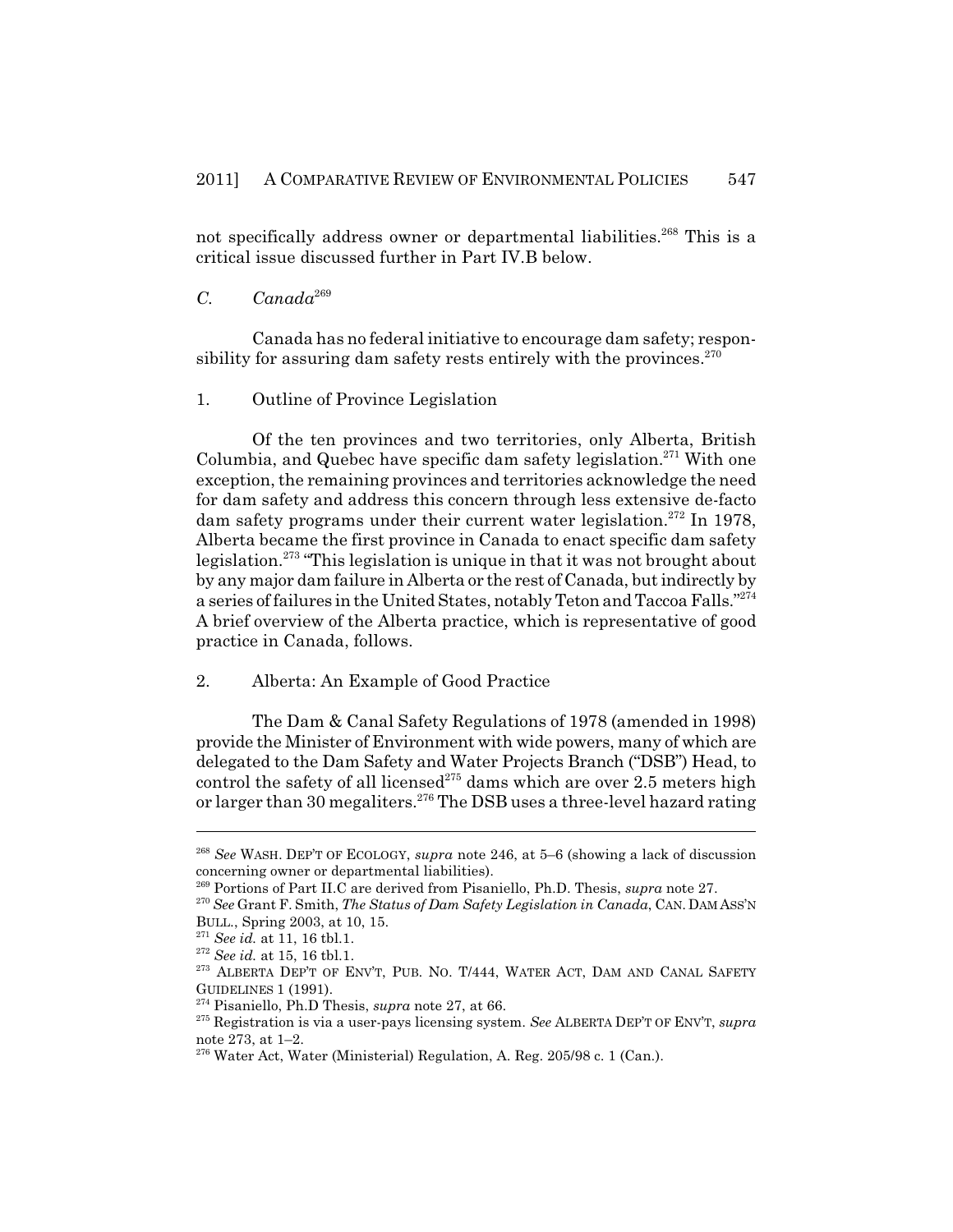system and obligates dam owners to monitor (via professional engineer) and maintain their dams, and provide for Emergency Preparedness Plans in a similar fashion to NSW, with surveillance/reporting frequency being five-yearly.277 Formal dam safety inspections by the DSB are also conducted periodically.278 If surveillance reveals inadequacy, the DSB Head has power to direct the dam owner to undertake remedial action.<sup>279</sup> Persons failing to comply with any statutory provisions are guilty of a criminal offense, which can lead to suspension or cancellation of license.<sup>280</sup> The DSB has also published extensive guidelines for dam owners.<sup>281</sup>

#### *D. United Kingdom*<sup>282</sup>

In 1925, two significant dam failures triggered the need for the Reservoirs (Safety Provisions) Act ("1930 Act") which was subsequently enacted in 1930.<sup>283</sup> The 1930 Act applied to all reservoirs larger than 22.7 megaliters, made owners entirely responsible for maintaining their reservoirs, required all reservoirs to undergo statutory inspection by a qualified "statutory panel" engineer at least once every ten years, and be issued with a safety certificate following panel approval.<sup>284</sup> In 1966, the Institution of Civil Engineers reported a need for better administration of the 1930 Act.<sup>285</sup> Hence, in 1975, a revised bill of the 1930 Act was proposed, which provided more explicit powers to enforcement authorities and stepped up dam surveillance.<sup>286</sup> However, the new act was not passed due to negative political response.<sup>287</sup> In 1983, renewed pressure to implement the Reservoirs Act 1975 ("1975 Act") emerged when a Select Committee study revealed a disturbing picture of the number of dams still escaping inspection under the 1930 Act: of the 1500 applicable dams, at least 190 were found with no recorded owner and 93 had no safety certificates.<sup>288</sup>

<sup>277</sup> *See* ALBERTA DEP'T. OF ENV'T, *supra* note 273, at 4, 11.

 $\real^{278}$   $Id.$  at 5.

<sup>279</sup> *See id.* at 5–6.

<sup>280</sup> *See* Water Act, Water (Ministerial) Regulations, A. Reg. 193/98 c. 2 (Can.).

<sup>281</sup> ALBERTA DEP'T OF ENV'T, *supra* note 273, at 1.

<sup>282</sup> Portions of Part II.D are derived from Pisaniello, Ph.D. Thesis, *supra* note 27.

<sup>283</sup> A. I. B. Moffat, *British Reservoir Legislation and the Reservoirs Act, 1975*, *in* THE EVALUATION OF DAM SAFETY: ENGINEERING FOUNDATION CONFERENCE PROCEEDINGS 39, 40–41 (1976).

<sup>284</sup> *Id.* at 41.

<sup>285</sup> *See id.* at 42.

<sup>286</sup> *See* A. Charnock, *Dam Data Fuels Fears on Safety*, NEW CIVIL ENG'R, Feb. 3, 1983, at 18, 18.

<sup>287</sup> *Id.*

 $^{288}$  *Id.*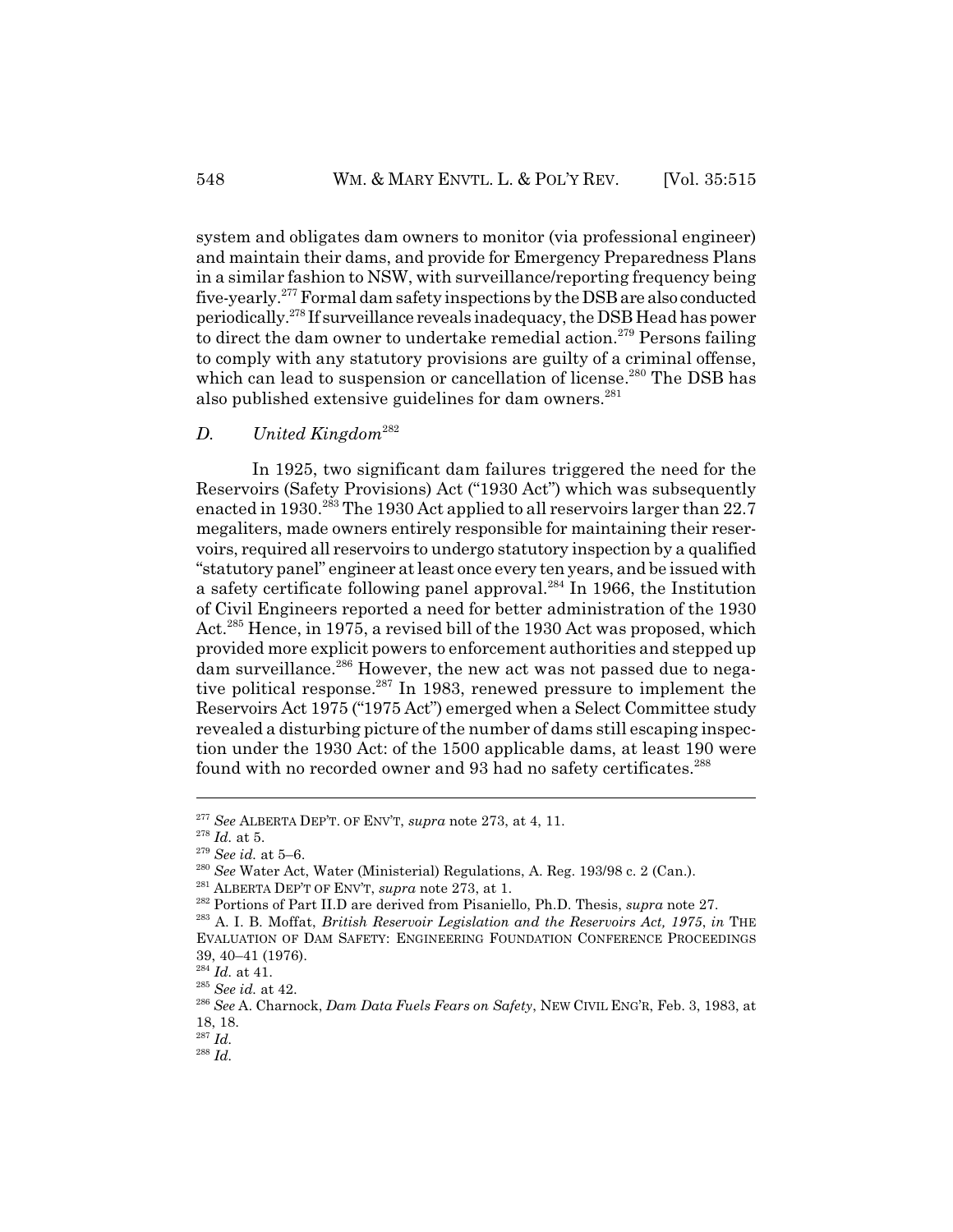In 1986, the 1975 Act was enacted and has since remained in force.<sup>289</sup> The role of an Enforcement Authority under the 1975 Act is essentially a compliance audit role.<sup>290</sup> Under this act, responsibility for enforcement was for many years delegated to local county councils with their obligations and powers being clearly defined.291 However, in the late 1990s, an inconsistent application of the 1975 Act by local authorities in England and Wales was identified by Sims and Parr.<sup>292</sup> This led England and Wales to transfer the responsibility for enforcement of the 1975 Act to the Environment Agency on October 1, 2004, through the Water Act 2003.<sup>293</sup>

The 1975 Act applies to all dams larger than twenty-five megaliters and requires local authorities to keep registers of all such dams.<sup>294</sup> The 1975 Act provides for regular surveillance of dams in addition to the tenyearly statutory inspections of the 1930 legislation.<sup>295</sup> To perform these inspection and surveillance procedures, the 1975 Act establishes "panel engineers"296 and "supervising engineers."297 The 1975 Act requires panel engineers to be independent of the owners and designers of the dams in their charge.<sup>298</sup> The function of panel engineers is twofold: they can either conduct statutory inspections or supervise the design, construction, or alteration of dams.<sup>299</sup> Individual panel engineers cannot be commissioned to perform both functions for the same project. $300$  The supervising engineer is a qualified engineer employed by the dam owner to continually monitor the condition of a dam during its life (between statutory inspections).<sup>301</sup> A

<sup>289</sup> Pisaniello, Ph.D Thesis, *supra* note 27, at 71.

<sup>290</sup> *See Reservoir Safety*, THE BRITISH DAM SOC'Y, http://www.britishdams.org/reservoir \_safety (last visited Jan. 25, 2011).

<sup>291</sup> *See* Charnock, *supra* note 286, at 19.

<sup>292</sup> *See* G. P. Sims & N. M. Parr, *The Review of the Reservoirs Act 1975, in* THE PROSPECT FOR RESERVOIRS IN THE 21ST CENTURY 66, 67-68 (Paul Tedd ed., 1998).

<sup>&</sup>lt;sup>293</sup> THE SCOTTISH GOV'T, THE FUTURE OF FLOOD RISK MANAGEMENT IN SCOTLAND 66 (2008).

<sup>&</sup>lt;sup>294</sup> HEALTH & SAFETY EXEC., OC 847/10, RESERVOIRS AND HSW ACT: INSPECTION POLICY

<sup>1–2 (2003),</sup> *available at* http://www.hse.gov.uk/foi/internalops/fod/oc/800-899/847\_10.pdf. 295 Sandelands, Noble & Findlay, *Risk Assessment of Individual Dams, in* THE PROSPECT FOR RESERVOIRS IN THE 21ST CENTURY 25 (Paul Tedd ed., 1998).

<sup>&</sup>lt;sup>296</sup> See Reservoirs Act, 1975, c. 23  $\S$  4 (U.K.). The "panel" is a body of specialist engineers appointed by the secretary of state on the basis of their having sufficient supervisory experience in the design and construction of dams. *Id.* Panel status applies for a maximum five-year term. *Id.*

 $^{297}$   $Id.$  at § 12.

<sup>298</sup> *See, e.g.*, *id.* at §§ 4, 10.

<sup>299</sup> *See* FLOOD EMERGENCIES PROGRAMME,FREQUENTLY ASKED QUESTIONS FOR RESERVOIR OWNERS IN ENGLAND AND WALES—VERSION 2, at 11 (2009), *available at* http://www.defra .gov.uk/environment/flooding/documents/reservoir/seminar-faq.pdf.

<sup>300</sup> *See id.* at 11–12.

<sup>301</sup> *See id.* at 12.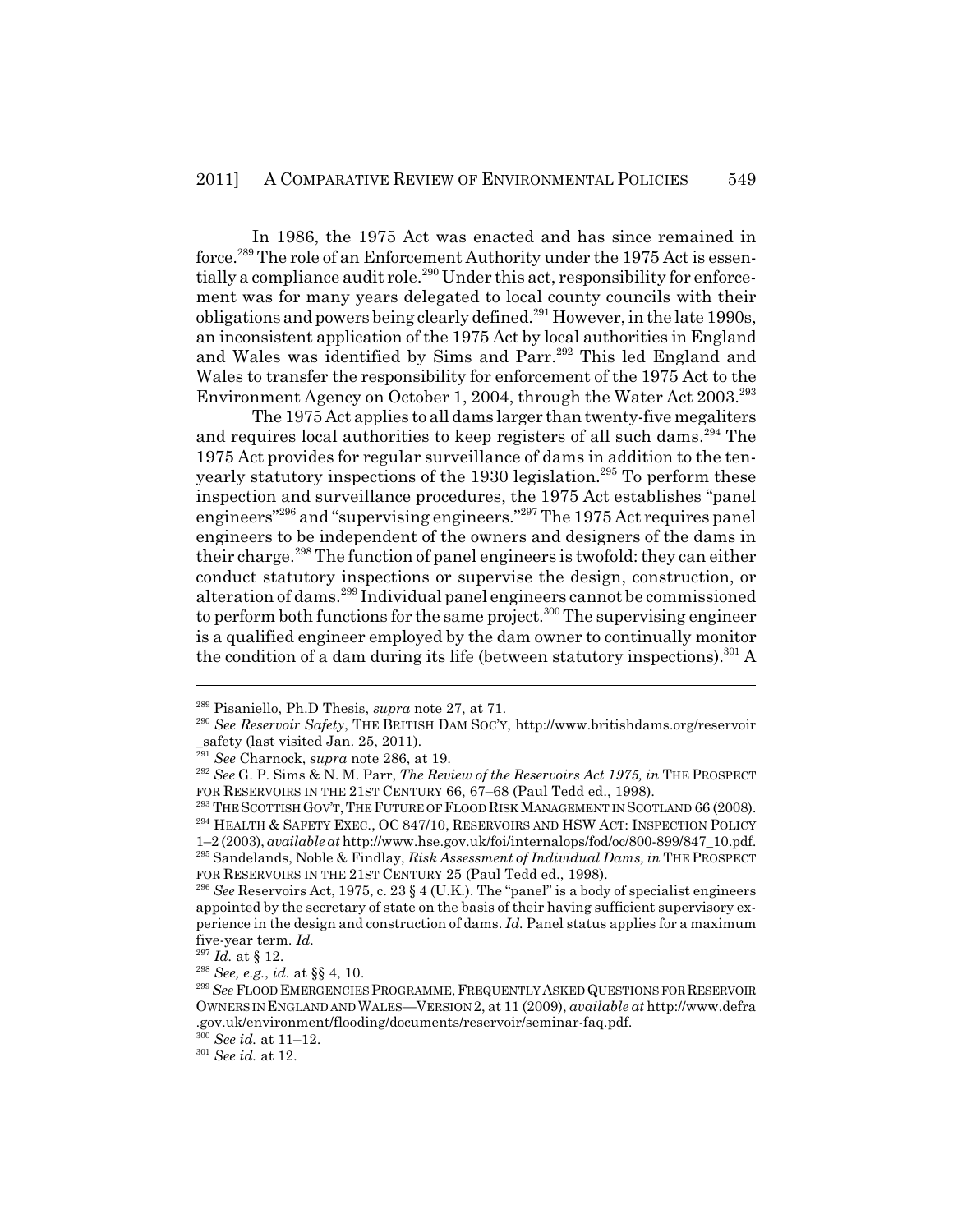statutory inspection may be recommended to an owner by the supervising engineer at any time considered necessary.<sup>302</sup> Owners have a strict statutory obligation to supply information to the panel.<sup>303</sup> If an inspection report includes any recommendation on measures to be taken in the interest of safety, the 1975 Act obligates owners to promptly carry out the recommendations.304 Section 22 attaches criminal liability to any owner who fails to comply with the provisions of the 1975 Act, and maximum fines range from £250 to £800.<sup>305</sup> No provision for emergency plans is evident under legislation, as the general approach to dam safety in the United Kingdom has been based on the concept of hazard prevention rather than hazard preparedness.306 However, in recent years, the Institution of Civil Engineers have given this a renewed focus and impetus in the United Kingdom in line with worldwide practice.<sup>307</sup> This led to the Water Act 2003 establishing a need for reservoir flood plans.<sup>308</sup> Much work towards developing guides for such plans has occurred in recent years.<sup>309</sup> This should eventually encourage owners of hazardous dams to establish plans comprising three components: impact assessment, on-site plan, and off-site response.<sup>310</sup>

*E. South Africa*<sup>311</sup>

In 1984, in light of worldwide experience, South Africa passed the Water Amendment Act 1984,  $312$  and later specific Regulations (1986), to be administered by the Dam Safety Office ("DSO").<sup>313</sup> This act provides the

SMITH INST. (Apr. 1, 2010, 06:00), http://www.adamsmith.org/blog/regulation-and-industry/ reservoir-flood-plans%3A-impact-assessment-(17-december-2009)/#.

<sup>310</sup> *See* INST. OF CIVIL ENG'R, *supra* note 307.

<sup>302</sup> Reservoirs Act, 1975, c. 23 § 12(3) (U.K.).

<sup>303</sup> *See id.* at § 12.

<sup>304</sup> *See id.* at § 10.

<sup>&</sup>lt;sup>305</sup> *Id.* at § 22 (depending on which provision is breached).

<sup>306</sup> *See* SHANE MCGRATH, PROJECT: TO STUDY INTERNATIONAL PRACTICE AND USE OF RISK ASSESSMENT IN DAM MANAGEMENT 12 (2000), *available at* http://www.churchilltrust.com .au/site\_media/fellows/McGrath\_Shane\_2000.PDF.

<sup>307</sup> *See ICE: Flooding and Emergency Planning Seminar*, INST. OF CIVIL ENG'R, http:// www.floodrisknet.org.uk/events/Event.2003-03-10.5112/view (last visited Jan. 25, 2011). <sup>308</sup> *See* Tim Ambler, *Reservoir Flood Plans: Impact Assessment (17 December 2009)*, ADAM

<sup>309</sup> *See, e.g.*, *Make a Flood Plan*, ENV'T AGENCY, http://www.environment-agency.gov.uk/ homeandleisure/floods/38329.aspx (last updated Jan. 19, 2011).

<sup>311</sup> Portions of Part II.E are derived from Pisaniello, Ph.D. Thesis, *supra* note 27.

<sup>312</sup> Water Amendment Act 96 of 1984 (S. Afr.) (repealed 1998, current legislation National Water Act 36 of 1998 (S. Afr.)).

<sup>313</sup> *About Dam Safety Office*, DAM SAFETY OFFICE, S. AFR. DEP'T WATER AFFAIRS, http:// www.dwa.gov.za/DSO/About.aspx (last visited Jan. 25, 2011) (established to implement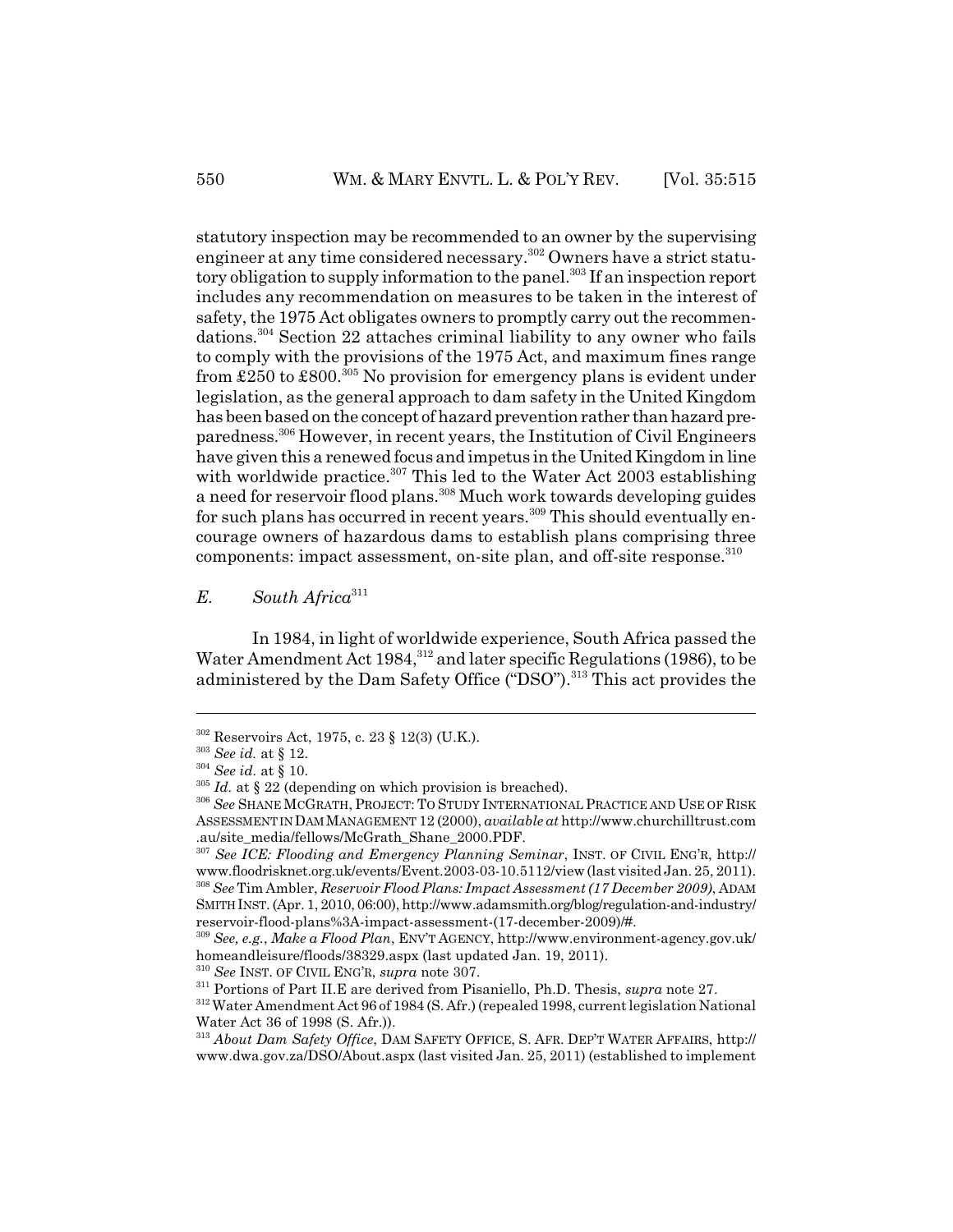DSO with wide powers to control the safety of dams higher than five meters and larger than fifty megaliters.  $314$  Under section 15 of the Regulations (1986), the DSO is responsible for maintaining a register of applicable dams, classified according to size and hazard potential based on criteria similar to NSW.<sup>315</sup>

The Regulations (1986) specify strict rules relating to the construction or alteration of dams, and these rules include requiring that designs be produced by an approved professional engineer and requiring permits to be issued at various stages of works.<sup>316</sup> Dam owners must provide safety inspection reports at intervals not longer than five years, and the required level of inspection and associated reporting varies for dams of different size and hazard rating, similar to NSW.<sup>317</sup> By rule, the DSO requires the owners of all high or significant hazard dams to provide EAPs for their dams—to varying levels depending on hazard—similar to Michigan and Alberta.<sup>318</sup> Section 11.8 of the Regulations (1986) also requires each owner keep up-todate records of all materials relating to their dam's safety in a safe place where it can be consulted conveniently by all parties concerned, especially in emergency cases.319 The Regulations (1986) attach criminal liability for any non-compliance with a maximum fine of R10,000, plus R50 a day until there is compliance, or a maximum of six months imprisonment. $320$ 

#### *F. Finland*

Dam safety legislation in Finland, first proclaimed in 1984, consists of the Dam Safety Act ("DS Act") and Dam Safety Decree ("DSD").<sup>321</sup> The DS Act outlines principle dam safety provisions while the DSD consists

and administer the Dam Safety Regulations published in 1986 and still in force under the National Water Act 36 of 1998).

<sup>&</sup>lt;sup>314</sup> S. AFR. DAM SAFETY OFFICE, REF. NO. 12/16/2, SUMMARY OF LEGAL REQUIREMENTS FOR PROSPECTIVE AND EXISTING DAM OWNERS 1 (2004), *available at* http://www.dwa.gov.za/ DSO/Guidelines.aspx.

<sup>315</sup> Dam Safety Regulations, Government Notice (GN) R.1560/1986 § 15 (S.Afr.), *available at* http://www.dwa.gov.za/DSO/Documents/notice156025Jul86.pdf.

<sup>316</sup> *See id.* at § 6.

<sup>317</sup> *See id.* at § 12.1.

<sup>318</sup> *See* DAM SAFETY OFFICE,S. AFR.DEP'T OF WATER AFFAIRS,2009–2010ANNUAL REPORT 19 (2010). Appendix A discusses the goal for all South African dams to possess an EAP and briefly notes the difference between the requirements for dams in different categories. *Id.* <sup>319</sup>*See* Dam Safety Regulations, Government Notice (GN) R. 1560/1986 §§ 11.8-11.10 (S.Afr.). <sup>320</sup> *Id.* at §§ 19.1.3, 19.2.

<sup>&</sup>lt;sup>321</sup> FIN. MINISTRY OF AGRIC. & FORESTRY, DAM SAFETY CODE OF PRACTICE 5, 7 (1997), *available at* http://www.ymparisto.fi/download.asp?contentid=17581&lan=EN.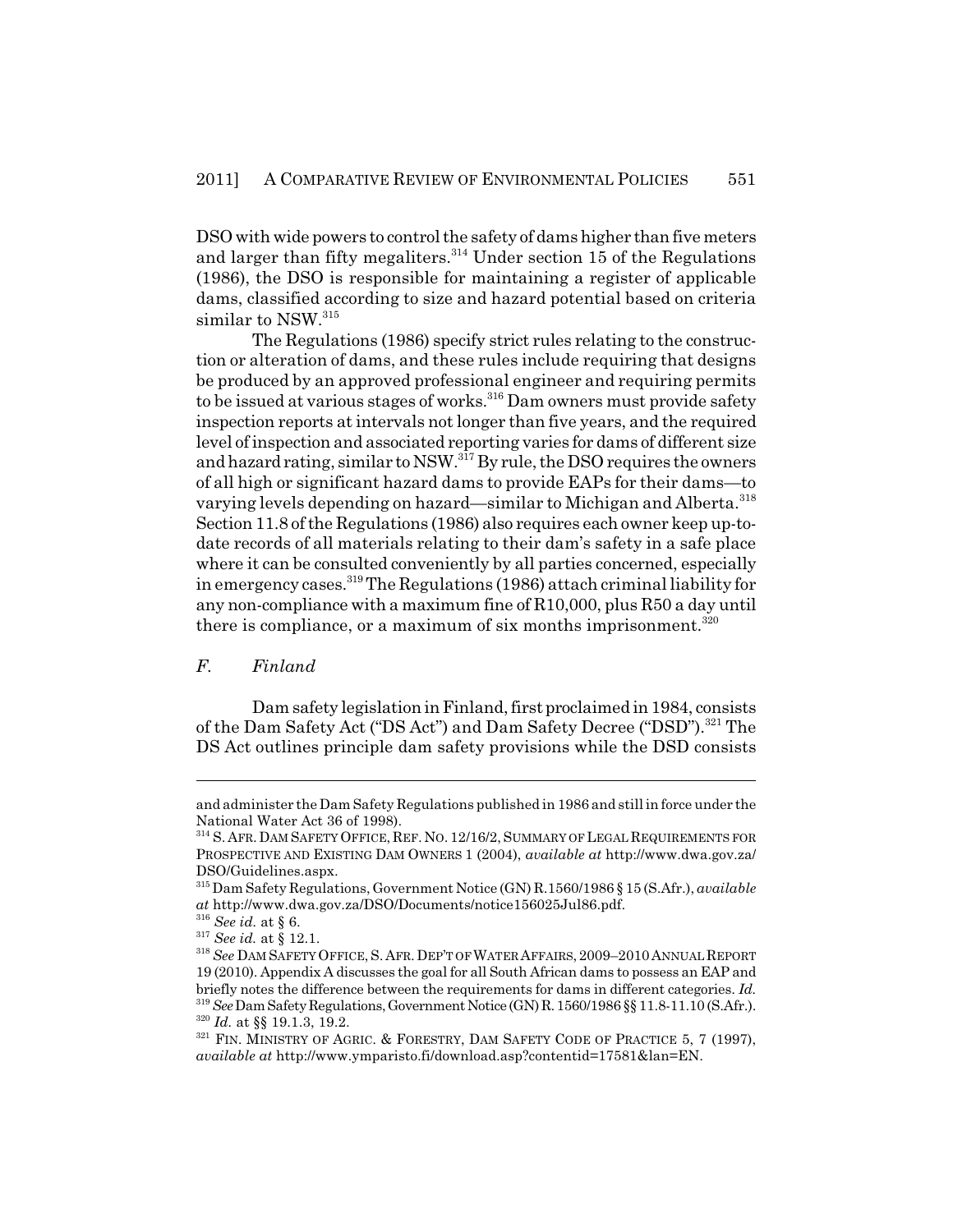of more detailed regulations relating to the DS Act's execution.322 The National Board of Waters ("NBW") is responsible for administering the DS Act.<sup>323</sup> The DS Act applies to all dams higher than three meters and any lower dams which, upon failure, pose an apparent hazard to human life, health, property, or environment.<sup>324</sup> The general responsibilities and obligations of dam owners under the legislation are similar to those under Alberta practice in relation to maintenance, surveillance and reporting, and emergency preparedness procedures.<sup>325</sup> The NBW is responsible for approving all surveillance programs together with ensuring and supervising their implementation.326 Dam owners must keep all material relating to their dam's safety in a special safety file.<sup>327</sup> The file must be stored at a place where, if an accident threatens, is easily assessable to those concerned.328 The DS Act attaches severe criminal liability and penalties for any non-compliance. $329$ 

#### III. BENCHMARKING DAM SAFETY ASSURANCE POLICY<sup>330</sup>

The analysis of the international context above demonstrates that schemes to manage dam safety vary between and within countries. However, key components in certain practices can be identified, including: common law, federal involvement, legislation, command and control regulation, administration, registration and classification of dams, surveillance,

<sup>322</sup> *See* Patoturvallisuuslaki (kumottu) [Dam Safety Act] 1.6 1984/413 (Fin.); Patoturvallisuusasetuksen [Dam Safety Decree] 27.7.1984/574 (Fin.) (amended by Patoturvallisuusasetuksen [Dam Safety Regulation] 91/1995); FIN. MINISTRY OF AGRIC. & FORESTRY, *supra* note 321 at 78–81.

<sup>323</sup> *See* FIN. MINISTRY OF AGRIC. & FORESTRY, *supra* note 321, at 6, 7. Administration of the DSA was later under the responsibility of the Ministry of Agriculture and Forestry. *See* Patoturvallisuuslaki [Dam Safety Act] 1.6 1984/413 § 7 (amended by Laki patoturvallisuuslain muuttamisesta [Dam Safety Act amendment] 90/1995 § 7).  $^{24}$  Dam Safety Act 1.6 1984/413 § 3.

<sup>325</sup> *See supra* Part II.C.2.

<sup>326</sup> *See* Dam Safety Act 1.6 1984/413 §§ 6, 7 (amended by Dam Safety Act Amendment 90/1995 § 7) (safety observation program or approval of changes now decided by the Regional Environment Center; the Minister of Agriculture and Forestry Ministry may

issue further guidance on the monitoring program).

 $^{327}$  See id. at  $\S$  5.

<sup>328</sup> *See id.*

<sup>329</sup> *See id.* at §§ 12, 13 (amended by Laki patoturvallisuuslain 12 ja 13 § :n muuttamisesta [Dam Safety Act Amendments, §§ 12, 13] 596/1995). Penalties vary and are dependent on which provision is breached. For example, non-compliance under section 4 of the DS Act to maintain the dam in a safe condition—shall be punished by fines or imprisonment up to a period of two years. *See id.* at § 11 (amended by Dam Safety Act Amendment 90/1995 § 11). 330 Portions of Part III are derived from Pisaniello & Burritt, *supra* note 36.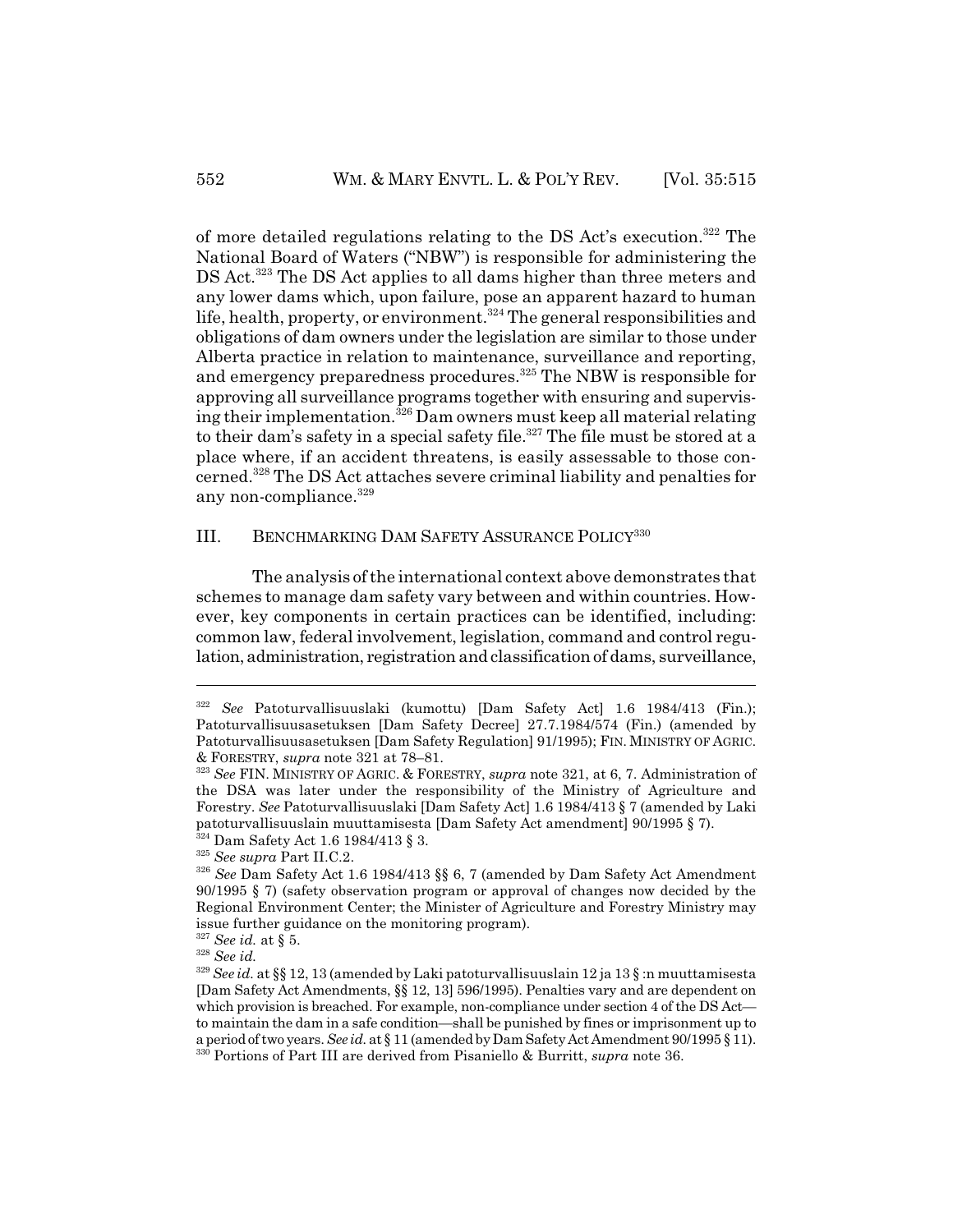accounting and reporting, codes and/or standards of conduct, community education and preparedness, punitive enforcement, and owner education and guidance.

For example, in many countries, including Australia, owner responsibility exists under common law to manage and maintain dams according to current standards.331 In Australia, these standards are set by ANCOLD.<sup>332</sup> Hence, owners should manage and review their dams, and take appropriate action where necessary, in order to minimize the risk of failure and avoid liability for possible consequences of failure. However, many jurisdictions in Australia and overseas have found that it is not enough to rely solely on common law responsibility to protect downstream communities, property, and the environment from poor dam safety management practices.<sup>333</sup> Some form of statutory dam safety management accountability and assurance policy is required where privately owned dams exist in order to achieve sustainable and safe catchments. ANCOLD states that:

> A role of government is to enact legislation to protect the community. Legislation should establish regulatory authorities that ensure dam owners, and potential dam owners, are taking appropriate actions in regard to dam safety.<sup>334</sup>

A contrasting mechanism is for government to use an information strategy that informs and educates stakeholders of potential risks and liabilities.<sup>335</sup> Overall, three main independent methods for providing increased dam safety assurance to the public can be identified from the set of possibilities:

- *Owner education, encouragement, and guidance* providing guidelines and information publications to dam owners in the *hope* that they act responsibly and in line with common law.336
- *Community preparedness through EAPs*—requiring the owners of all potentially hazardous dams to have

<sup>331</sup> McKay & Pisaniello, *supra* note 28, at 27; Wensley, *supra* note 28, at 23, 30.

<sup>332</sup> *See supra* note 22.

<sup>333</sup> *See supra* notes 9–16 and accompanying text.

<sup>334</sup> ANCOLD MANAGEMENT GUIDELINES, *supra* note 22, at 3; Pisaniello & Burritt, *supra* note 36, at 6.

<sup>335</sup> *See* NEIL GIBSON,PETER GRABOSKY &DARREN SINCLAIR,SMART REGULATION:DESIGNING ENVIRONMENTAL POLICY 60–61 (1998).

<sup>336</sup> *See id.*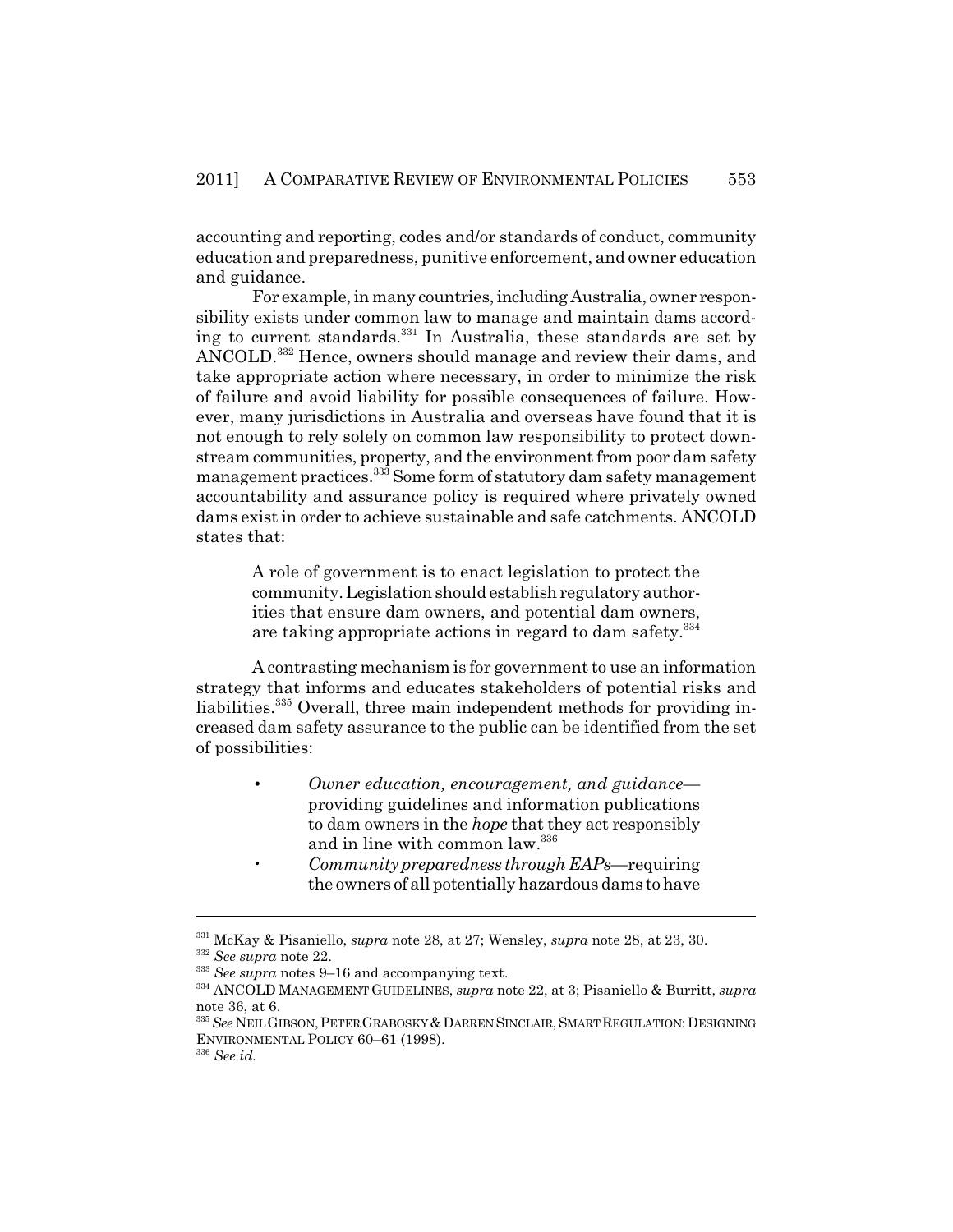EAPs in place by law. This also requires the government to establish and maintain a dams register to enable mandating of EAPs of increasing sophistication for increasing hazard potential, while also enabling the general status of dam safety management to be kept in check. Such law satisfies the "community right to know" principle as downstream communities are made aware of the risks and hazards they are living under and provided with the opportunity for escape in the event of dam failure. $337$ 

• *Command and control—strict regulation and supervision by means of dam safety legislation*—setting specific rules, standards, codes, and regulations on dam safety management which dam owners must legally follow, and providing for supervision to ensure compliance.<sup>338</sup>

The first method potentially places the public at greatest risk as the final decision to act is left entirely up to the dam owner. The second method still leaves critical safety management decisions to the dam owner, but at least the downstream public is made aware of the risks and hazards that they are voluntarily living under and provided with the opportunity for salvation in the event of an emergency. Brown and Graham demonstrate that through an analysis of deaths following major dam failures and flash floods, effective warnings—through EAPs—can save lives.<sup>339</sup> The third method is the most reliable, as owners are required to account for their dam safety management and comply with current acceptable practice, while their decision-making is supervised by a regulatory authority.

Incorporating all three methods into a dam safety assurance policy would provide maximum assurance to the public and would also represent a best-practice model. At the same time, varying combinations of the three methods may provide adequate assurance in certain circumstances. However, a reasonable minimum-level benchmark for areas where hazardous dams exist would be for owners to always be educated and guided, and downstream communities *at least* know the risks and hazards they are living under. Therefore, a dam safety assurance policy should always

<sup>337</sup> *See id.* at 63–64.

<sup>338</sup> *See id.* at 38–39.

<sup>339</sup> *See* Curtis A. Brown & Wayne J. Graham, *Assessing the Threat to Life From Dam Failure*, 24 WATER RES. BULL. 1303, 1306 (1988); *infra* Figure 1.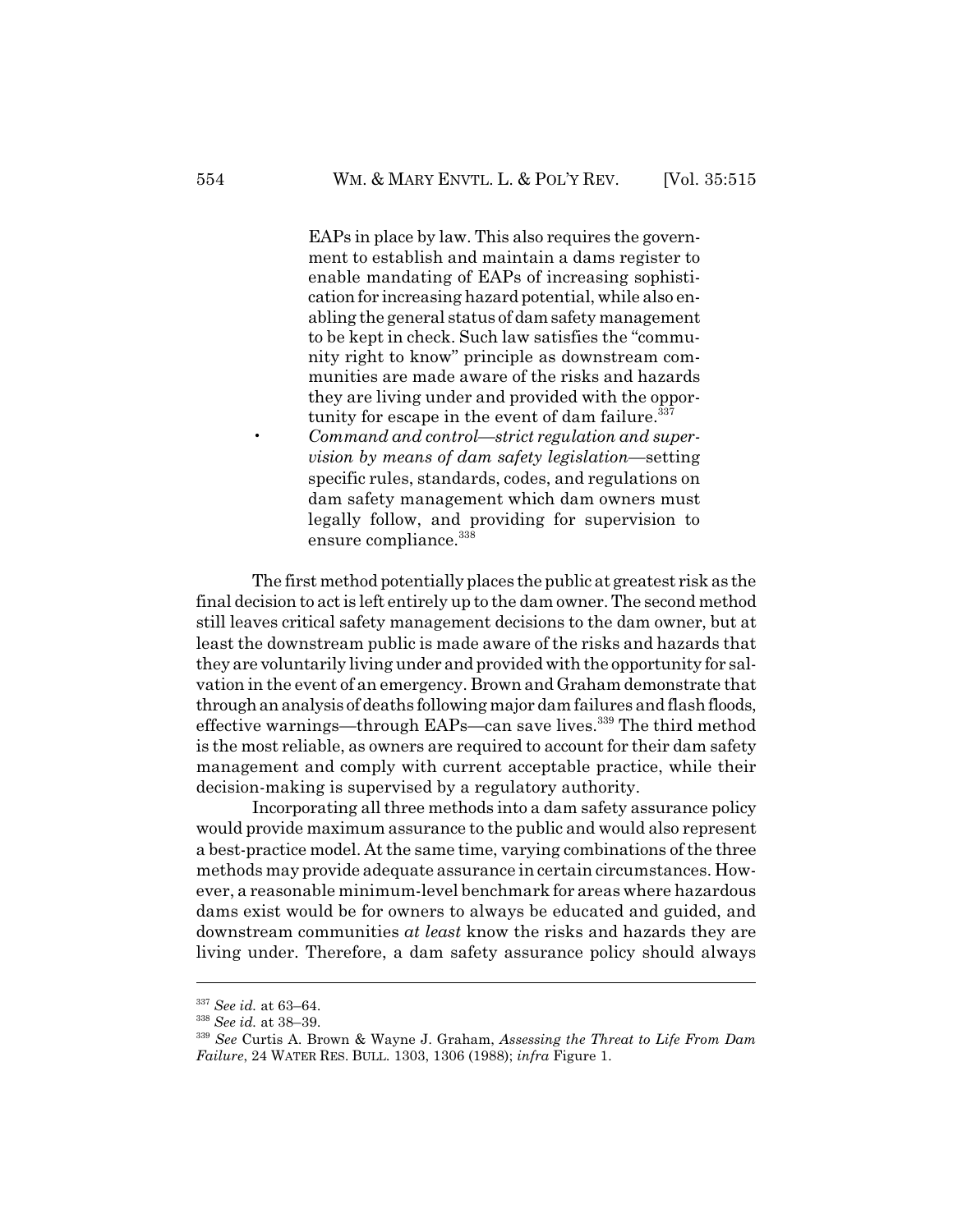incorporate both the first and second methods in any area where hazardous dams exist.

For example, in order to provide appropriate dam safety assurance to downstream communities, it is not only necessary to educate private dam owners regarding their responsibilities and liabilities in accordance with the dictates of common law. It is also important to ensure downstream communities are warned of the dangers they are living under and be provided the opportunity for rescue if disaster occurs. Then, depending on the circumstances of particular jurisdictions, in particular the number of potentially hazardous dams that exist at a point in time and the number that are poorly managed, it may also be important to establish regulatory control and supervision over dam management practices. The aim here is to ensure that owners manage their dams in line with current standards.

The main characteristics of each selected practice in Part II are next analyzed comparatively to identify examples of "better" practice. In turn, these are used to develop more detailed policy models and guidelines for determining "appropriate" safety assurance policy for any jurisdiction. The models comprise best practice and minimum practice as follows in the proceeding parts.

Figure 1: Analysis of Deaths following Major Dam Failures and Flash  $F$ loods<sup>340</sup>



<sup>340</sup> *Id.* at 1307.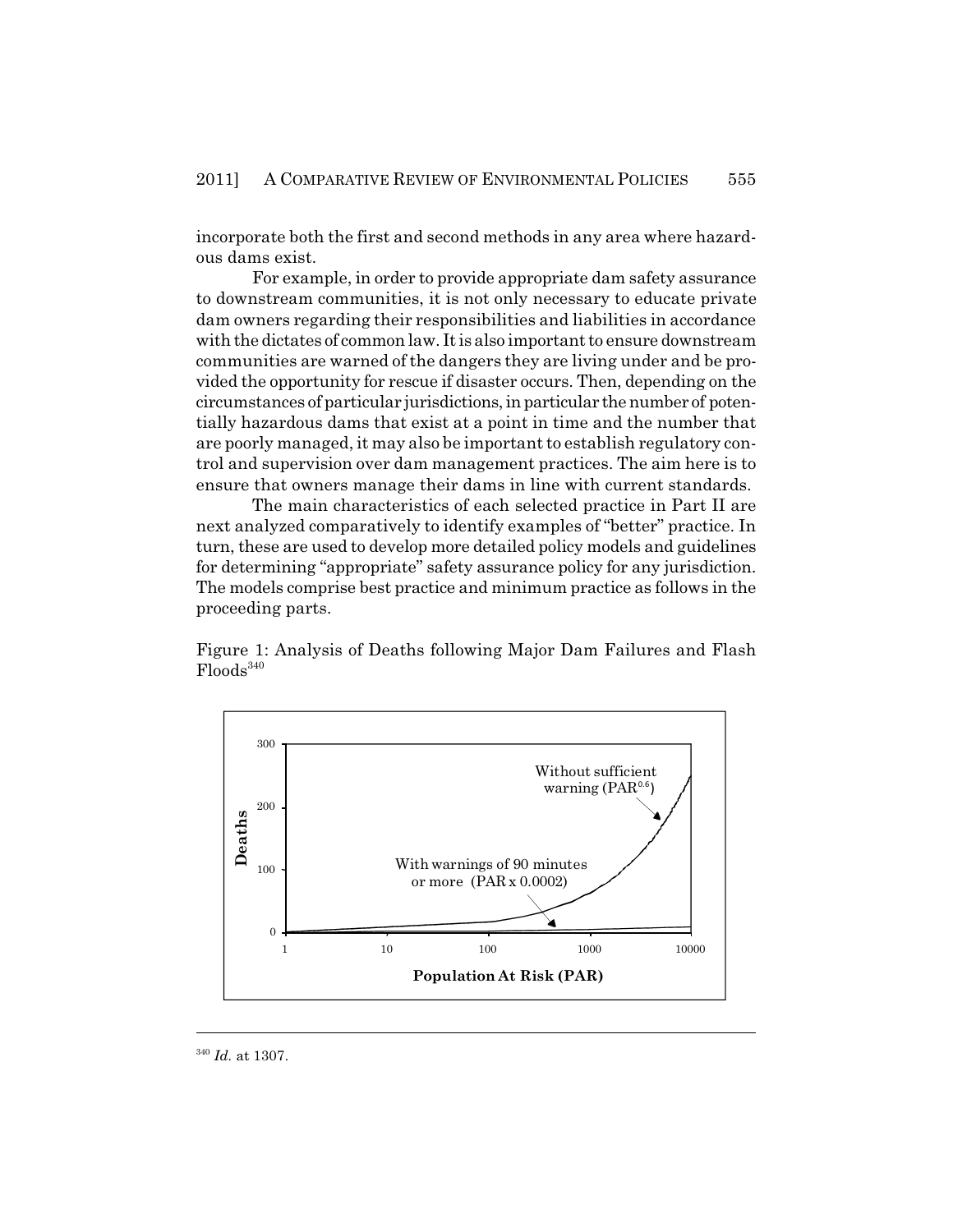#### IV. COMPARATIVE ANALYSIS: ELEMENTS OF "BEST PRACTICE" IN PRIVATE DAM SAFETY ASSURANCE

The above international review indicates that the policy approaches used to provide private dam safety assurance vary from one system to another, and while there are a number of common features, each contains certain unique elements, which may be considered as essential to best practice. These elements are comparatively discussed in Parts IV.A to IV.H. These elements together form a model of "best practice." Part IV.I then provides a summary of relevant key work undertaken by the World Bank in 2002 entitled, *Regulatory Frameworks for Dam Safety*. 341 This summary supports many of the elements identified below and well acts as a complement to the best practice policy model established here.

#### *A. Federal/National Involvement*

Out of the countries selected for review, Australia and Canada are the only countries in which dam safety is not a federal/national issue.<sup>342</sup> In these two countries, the responsibility of private dam safety is left entirely up to the states.<sup>343</sup> Although the United States' format is similar, this country has, in contrast, provided for significant federal initiative to investigate and encourage private dam safety.<sup>344</sup> The United States' approach to achieving uniform dam safety policy under a federal system of governance, which is similar to Australia, is one that works well;  $345$  hence a brief overview is warranted as follows.

In the early 1980s, the United States' FEMA was assigned the responsibility of coordinating and promoting dam safety in order to encourage the establishment and maintenance of effective state dam safety programs.346 FEMA has since formed close relationships with the states to provide such encouragement and has published a number of guidelines, one of the most significant of them being the *Model State Dam Safety Program*, to help the states establish effective and efficient programs.<sup>347</sup>

<sup>341</sup> DANIEL D. BRADLOW, ALESSANDRO PALMIERI & SALMAN M. A. SALMAN, THE WORLD BANK, REGULATORY FRAMEWORKS FOR DAM SAFETY: A COMPARATIVE STUDY (2002).

<sup>342</sup> *See supra* Parts II.A, II.C.

<sup>343</sup> *See supra* Parts II.A, II.C.

<sup>344</sup> *See* FED. EMERGENCY MGMT. AGENCY, *supra* note 225, at iii.

<sup>&</sup>lt;sup>345</sup> See A. Danilevsky, *Dam Safety Legislation in the USA*, WATER POWER & DAM CONSTR., Aug. 1993, at 24, 24–27.

<sup>346</sup> *Id.* at 26.

<sup>347</sup> *See id*.; *see also* FED. EMERGENCY MGMT. AGENCY, *supra* note 225, at iii.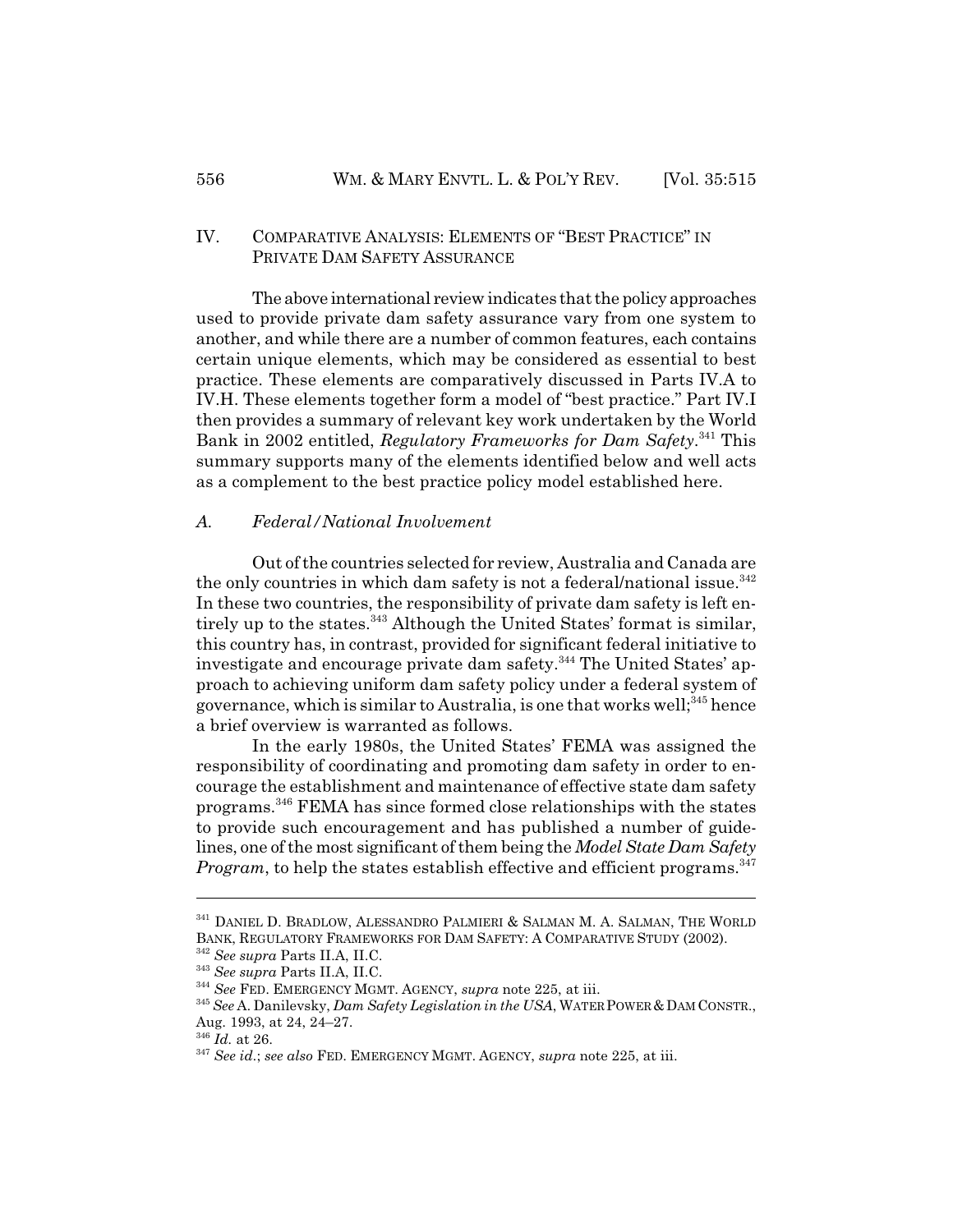This model is in line with the Michigan practice reviewed above.<sup>348</sup> As a result of the added attention given to the states by FEMA, there was a significant improvement in the control of dam safety practices throughout the United States.<sup>349</sup> A review of the state dam safety programs, conducted by FEMA in 1992, found that forty-one states had adequate programs, which met the minimum guidelines of the model program, and only two states completely lacked a dam safety policy.<sup>350</sup> However, the 1992 review also discovered that many states with established acceptable programs were unable to effectively implement the programs, mainly because of a lack of funding to provide sufficient staff and administration.<sup>351</sup> In brief, less than twenty percent of the states were found to have a ratio of less than 100 dams per full-time-equivalent staff member.<sup>352</sup> For many of the other states, this ratio was significantly higher, in some cases even being over 1000 dams per staff member.<sup>353</sup>

In response to this problem, the federal government established the National Dam Safety Program ("NDSP"), initially authorized under the Water Resources and Development Act of 1996, and re-authorized most recently (through to fiscal year 2011) under the Dam Safety Act of 2006.<sup>354</sup> The NDSP includes the provision of grants to the states for the improvement of state dam safety programs, but these grants are only distributed among the states which successfully established dam safety programs approved under the terms of the act, i.e., in line with the above model program.<sup>355</sup> As a result of the work of FEMA and the NDSP, all of the fifty states, with the exception of Alabama, now have regulatory programs in place for dam safety and participate in the NDSP.<sup>356</sup> FEMA reports that "[s]ince the National Dam Safety Program was first authorized more than 10 years ago, there have been [significant] improvements in the safety of many of our Nation's dams that are a [direct] result of National Dam Safety Program funding for state assistance, training, and research."357

The above approach from the United States shows that federal involvement can work positively in obtaining national cooperation. It

<sup>348</sup> *See supra* Part II.B.2.

<sup>349</sup> *See* FED. EMERGENCY MGMT. AGENCY, *supra* note 231, at xii.

<sup>350</sup> *Id.*

<sup>351</sup> *Id.*

<sup>352</sup> *Id.* at xiii tbl.1.

<sup>353</sup> *Id.*

<sup>354</sup> *See* FED. EMERGENCY MGMT. AGENCY, *supra* note 226, at 2.

<sup>355</sup> *See id.* at 11–12.

<sup>356</sup> *Id.* at 11.

 $357$  *Id.* at 2.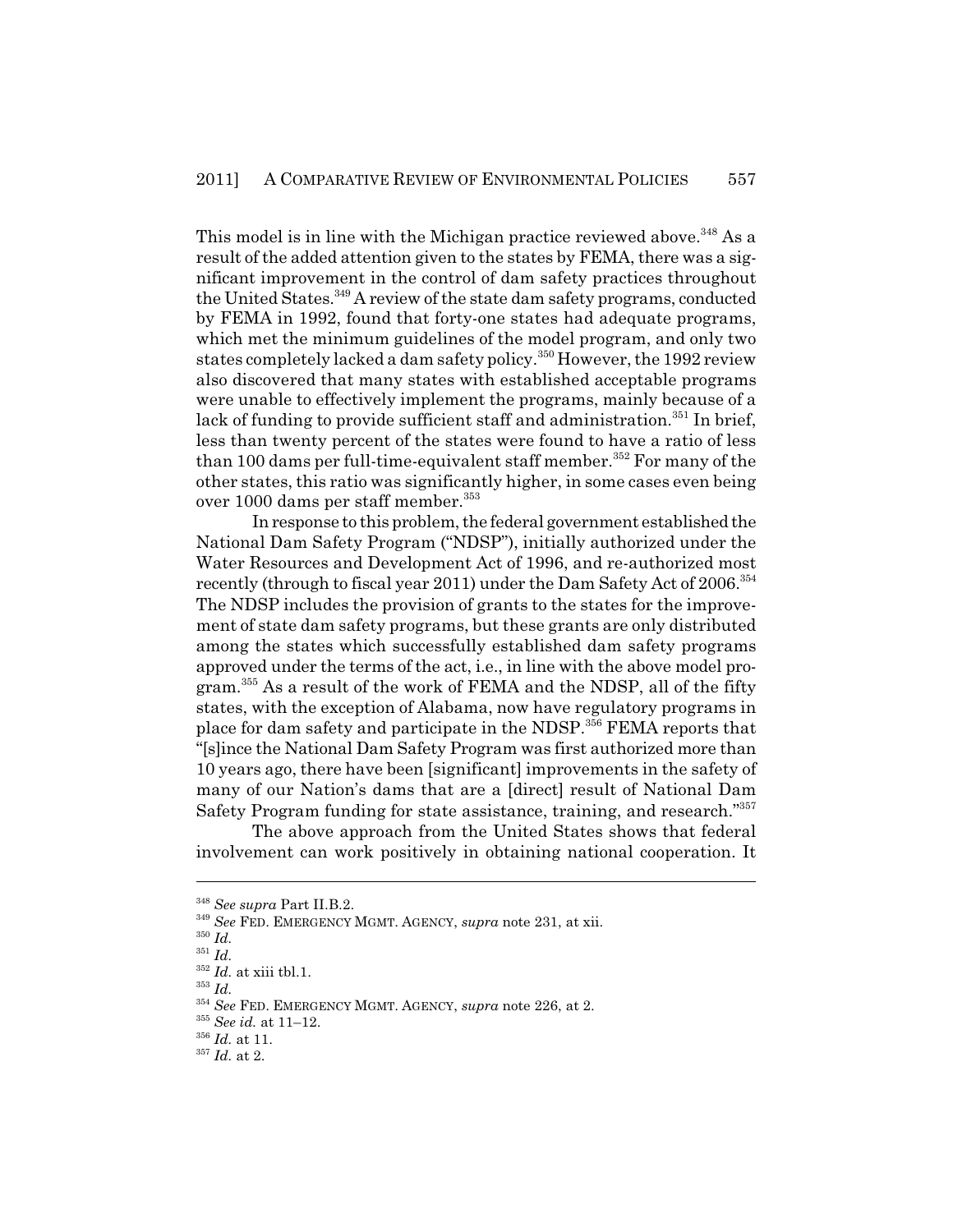therefore sets a good example for Australia—and any other country with a federal-style system of governance—to follow in order to encourage more responsible state policies to be enacted, achieve more uniform dam safety assurance policy across the country, and ensure more efficient and effective administration of the policies.

#### *B. Legislative Purposiveness*<sup>358</sup>

All practices have created dam safety legislation either in the form of specific or enabling legislation: Specific legislation—strict provisions are established within a specific dam safety act, e.g., NSW, Michigan, and Finland.<sup>359</sup> Enabling legislation—certain provisions are incorporated within existing water law enabling dam safety management to be regulated and controlled, e.g., Victoria, Alberta, the United Kingdom, and South Africa.<sup>360</sup> Michigan sets a good example in the manner in which it strictly and clearly defines, under statute, most of the *minimum* standard requirements relating to dams and their safety (including criteria on classifying dams, frequency and thoroughness of inspections, flood capability, and EAPs), thus removing any possibility for indecision.<sup>361</sup> Tasmania similarly specifies, under regulation, that all such aspects must satisfy ANCOLD standards; hence, it effectively establishes ANCOLD guidelines as a de facto code of practice.<sup>362</sup> Other dam safety legislation leaves such aspects to the controlling authority's discretion.363

In all of the practices except Washington state, the legislation provides a "quality assurance" (i.e., compliance audit) role, consistently placing the ultimate responsibilities and liabilities associated with private dams upon their owners, in accordance with the dictates of common law.364 Under the "quality assurance" approach, government merely assures itself, in the interest of public safety, that dam owners are taking responsible

<sup>358</sup> Portions of Part IV.B are derived from Pisaniello, Ph.D. Thesis, *supra* note 27.

<sup>359</sup> *See supra* Parts II.A.1, II.B.2, II.F.

<sup>360</sup> *See supra* Parts II.A.2, II.C.2, II.D, II.E.

<sup>361</sup> *See supra* Part II.B.2.

<sup>362</sup> *See supra* Part II.A.3.

<sup>363</sup> *See, e.g.*, Memorandum from President Carter to The Sec'y of the Interior et al. (Apr. 23, 1977), *in* FED.EMERGENCY MGMT.AGENCY,FEDERAL GUIDELINES FOR DAM SAFETY 2 (2004) (Presidential memorandum stating that each relevant federal agency head was responsible for a specific aspect of dam safety and implementation).

<sup>364</sup> *See supra* Part II.B; *Dam Safety*, WASH. DEP'T OF ECOLOGY, http://www.ecy.wa.gov/ programs/wr/dams/Inspections.html (last visited Jan. 25, 2011) (explaining that it is the department's job to make routine inspections to verify that dam construction is proceeding as promised).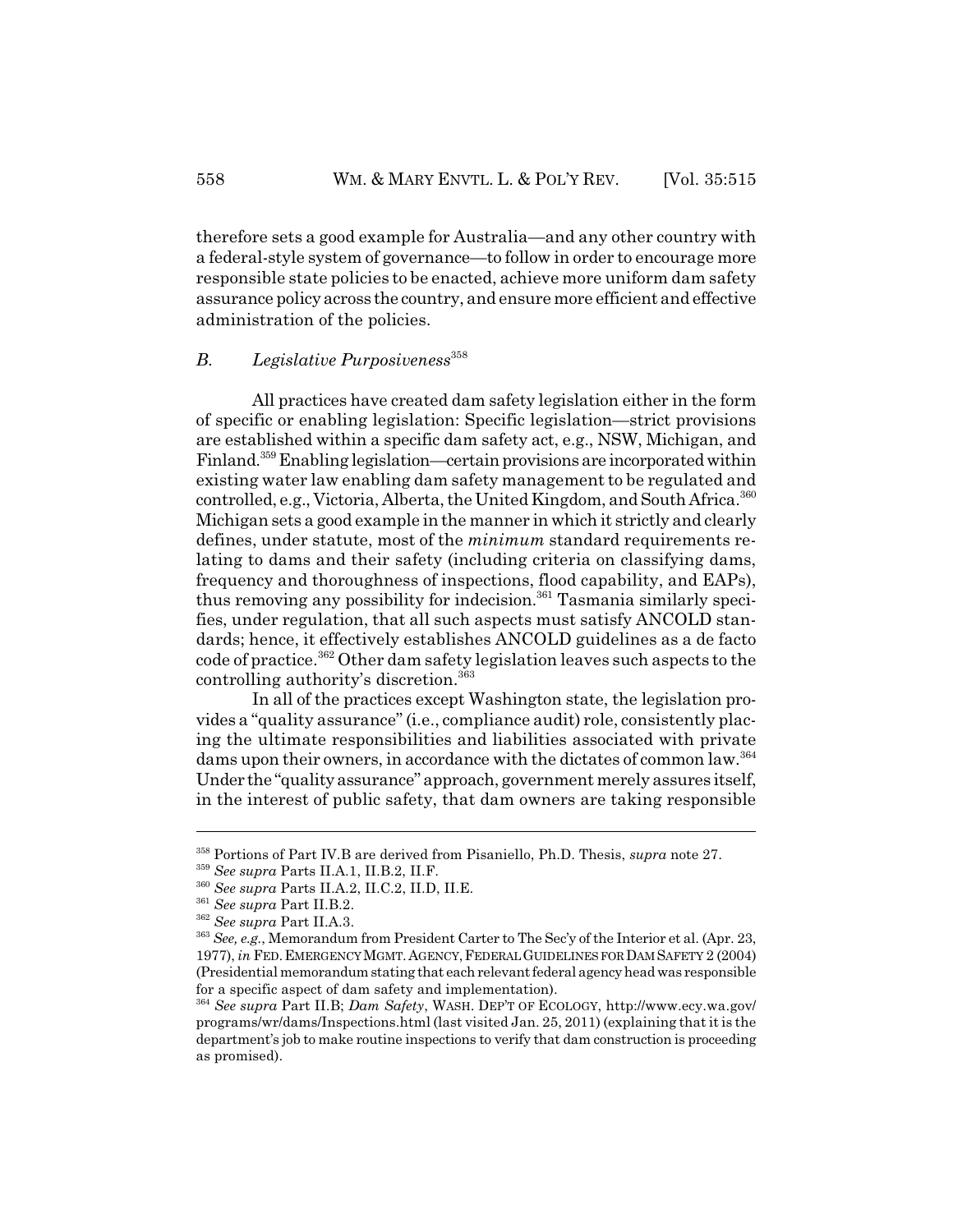steps to achieve adequate quality at all of the necessary phases associated with dam safety.<sup>365</sup> Washington State is an exception in the manner in which it has adopted a "directed surveillance" approach rather than that of the more common "quality assurance."366 Under Washington legislation, the state has assumed responsibility for checking all stages of damrelated activity, which includes mainly evaluating the adequacy of design, inspecting structural adequacy, and supervising maintenance.<sup>367</sup> While this approach may provide the greatest assurance to the public, it is not commonly adopted because of the following two significant problems:

- 1. A large number of adequate personnel, appropriately trained in dam design review, are required under the one state agency.368 Sowers suggests that it is very difficult and expensive to find, train, and *maintain* such personnel as engineering design review "is seldom a challenging experience," and "the more imaginative [and] innovative engineers" become quickly "bored and seek other employment."369
- 2. By assuming responsibility for design checking and approval and surveillance, it is logical that *liability* is also assumed.<sup>370</sup> It is most likely that, for this reason, Washington law does not specifically address owner or departmental liabilities. While an agency can legislate for legal immunity as is apparent under a similar system adopted in California, $371$  individual liability could still prevail under the law of ordinary negligence:

[E]ven though the law provides for immunity, there is generally nothing that will prohibit an injured citizen from suing a second citizen if that second citizen has been negligent. Therefore, it may be possible for a

<sup>365</sup> *See, e.g.*, MICH. COMP.LAWS §§ 324.31517, 324.31518 (2010) (explaining that inspection is the responsibility of the dam owner).

<sup>366</sup> *See supra* Part II.B.3; *Dam Safety*, *supra* note 364.

<sup>367</sup> *See Dam Safety*, *supra* note 364.

<sup>368</sup> George F. Sowers, *Dam Safety Legislation: A Solution or a Problem, in* ENGINEERING FOUNDATION CONFERENCE PROCEEDINGS: SAFETY OF SMALL DAMS 65, 89–90 (1974).

<sup>369</sup> *Id.* at 90.

<sup>370</sup> *See id.* at 92.

<sup>371</sup> *Id.*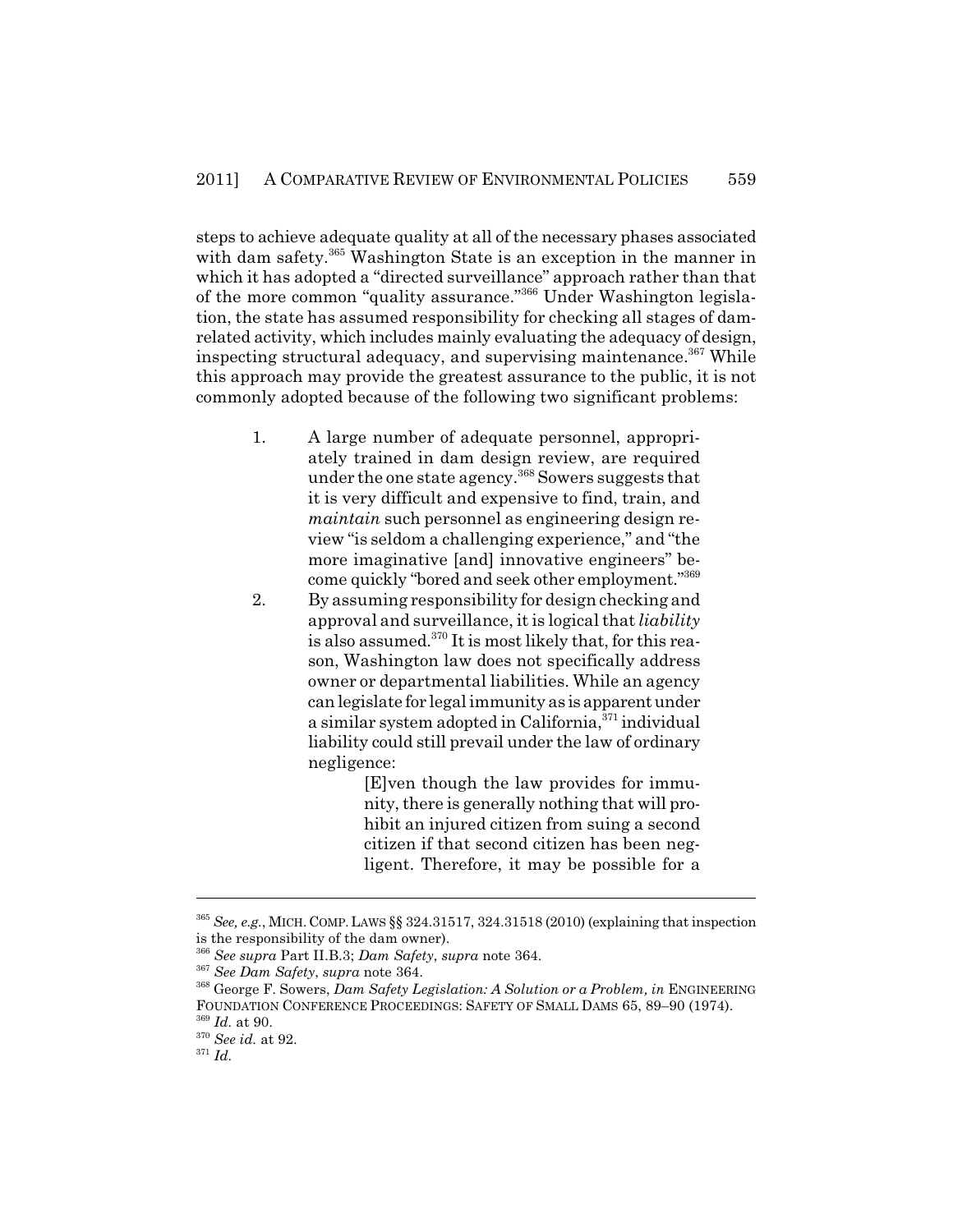person who is injured by the failure of a dam to sue the individuals employed by the state agency although the agency itself may be legally immune.<sup>372</sup>

Further guidance on how to best frame the purpose of dam safety assurance regulation is provided in Part IV.I.

*C. Administrative Enforcement and Funding*

Responsibility for enforcing the legislation typically goes to some federal/national or state water agency.<sup>373</sup> However, the United Kingdom and NSW are slight exceptions.<sup>374</sup> The UK's panel system is very simple and avoids centralized and bureaucratic state control because administrative responsibility rests mostly with independent engineers.<sup>375</sup> The system provides flexibility, avoids indecision, and facilitates rapid decisionmaking; research shows this approach "has had a record the equal of that under any other system."<sup>376</sup> NSW's independent dam safety committee system is also highly effective and operates with minimal funding.<sup>377</sup> Adequately funding the administration is critical to achieve effective and efficient administration of the policy as demonstrated in Victoria and also the United States.<sup>378</sup> Funding the administration can be sourced through a permit or license system, and Tasmania provides a good example of an innovative user-pays system in this regard.<sup>379</sup> Alternatively, NSW relies solely on government funding and operates on a relatively modest annual budget of AU \$1 million; however, some user-pays would be required if

<sup>372</sup> *Id.*

<sup>373</sup> *See, e.g.*, *Dam Safety Overview*, BUREAU OF RECLAMATION,U.S.DEP'T OF THE INTERIOR, http://www.usbr.gov/ssle/damsafety/ (last updated Jan. 25, 2011) (example of a federal agency responsible for enforcing dam safety legislation).

<sup>&</sup>lt;sup>374</sup> See Reservoirs Act, 1975, c. 23 (U.K.) (describing the United Kingdom's panel system); *Dams Safety Act 1978* (N.S.W.) (Austl.) (describing NSW's Dam Safety Committee).

<sup>375</sup> *See supra* notes 294–305 and accompanying text (describing the 1975 Reservoirs Act). 376 MORRIS ET AL., *supra* note 9, at 7; Moffat, *supra* note 283, at 53.

<sup>377</sup> *See* N.S.W. DAMS SAFETY COMM., *supra* note 110, at 3.

<sup>&</sup>lt;sup>378</sup> See supra Part II.B (describing Victoria's proactive spillway testing and farm testing); *supra* Part IV.A (describing the national Dam Inspection Program and FEMA as efficient and effective administration).

<sup>379</sup> *See Water Management (Safety of Dams) Regulations 2003* (Tas.) s 13(1) (Austl.); Pisaniello, *How to Manage*, *supra* note 27, at 367.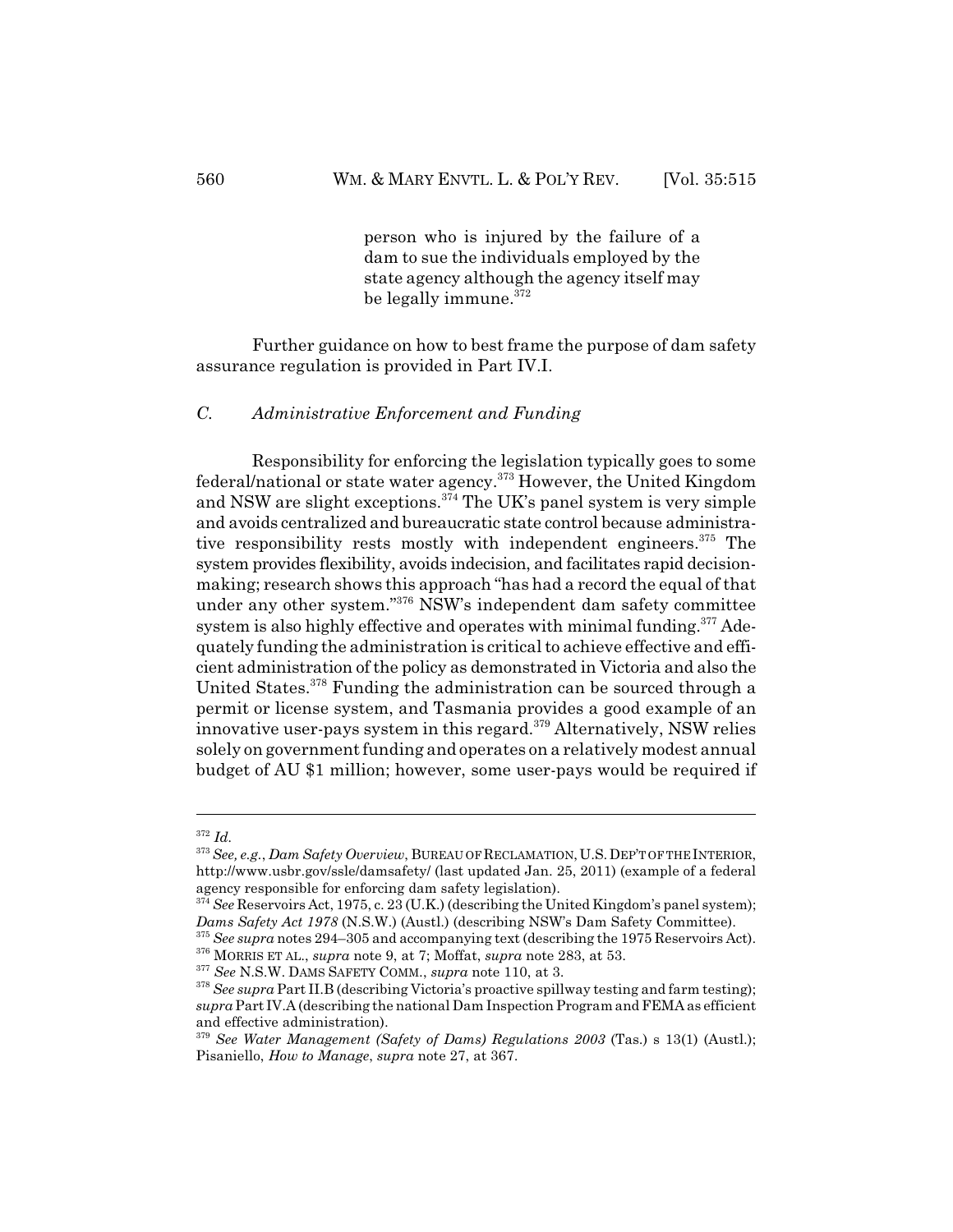the DSC extended its remit.<sup>380</sup> Federal/national funding assistance is also a good approach.<sup>381</sup>

# *D. Registration and Classification of "Applicable" Dams*<sup>382</sup>

Most practices maintain a register of "applicable dams"383 using a permit or licensing system.<sup>384</sup> They also assign general hazard ratings based on a three-level system such as that used in NSW.<sup>385</sup> ANCOLD provides for some additional sub-classifications of hazard, which are determined on a more quantitative basis.<sup>386</sup> Tasmania adopts the ANCOLD approach to achieve more finite distinction between the levels of surveillance and safety standards expected for different registered dams.<sup>387</sup> This ensures the dam safety management burdens imposed upon dam owners are spread proportionally and equitably.

Typically, a minimum height and/or capacity is specified under statute for standardizing which dams are registered and subject to the legislation.388 The most conservative practices are Michigan, Tasmania, Washington, and the United Kingdom, covering dams as low as 1.8 meters and as small as one megaliter, twelve megaliters, and twenty-five megaliters, respectively.389 Also, Alberta's 1998 amendments to the Dam and Canal Safety Regulations of 1978 brought its criteria for licensing dams more in line with these conservative practices.<sup>390</sup> In fact, New Zealand

<sup>380</sup> *See* N.S.W. DAMS SAFETY COMM., *supra* note 110, at 9.

<sup>&</sup>lt;sup>381</sup> See *supra* Part IV.A for a discussion on this approach.

<sup>382</sup> Portions of Part IV.D are derived from Pisaniello, *How to Manage*, *supra* note 27.

<sup>&</sup>lt;sup>383</sup> I.e., dams subject to the provisions of the legislation.

<sup>384</sup> *See, e.g.*, CORPSMAPS NAT'L INVENTORY OF DAMS, http://geo.usace.army.mil/pgis/f?p= 397:1:2598971599601747 (last visited Jan. 25, 2011) (noting that the National Inventory of Dams collects data from forty-nine states in which most dams are regulated by permits via state agencies).

<sup>385</sup> *See, e.g.*, N.S.W.DAMS SAFETY COMM., *supra* note 108, at 9 (noting NSW's three classifications: high, significant, and low).

<sup>386</sup> *See supra* Table 1.

<sup>387</sup> *See Water Management (Safety of Dams) Regulations 2003* (Tas.) ss 3–4 (Austl.).

<sup>388</sup> *See, e.g.*, MICH. COMP. LAWS § 324.31502 (2010); *Water Management Act 1999* (Tas.) s 165A (Austl.); WASH.DEP'T OF ECOLOGY, *supra* note 246, at 5; HEALTH & SAFETY EXEC., *supra* note 294.

<sup>389</sup> MICH. COMP. LAWS § 324.31502 (2010); *Water Management Act 1999* (Tas.) s 165A (Austl.); WASH. DEP'T OF ECOLOGY, *supra* note 246, at 5; HEALTH & SAFETY EXEC., *supra* note 294.

<sup>&</sup>lt;sup>390</sup> Alberta's Dam and Canal Safety Regulations of 1978 originally only required dams "higher than twenty-five feet (eight meters) or larger and fifty acre-feet (sixty ML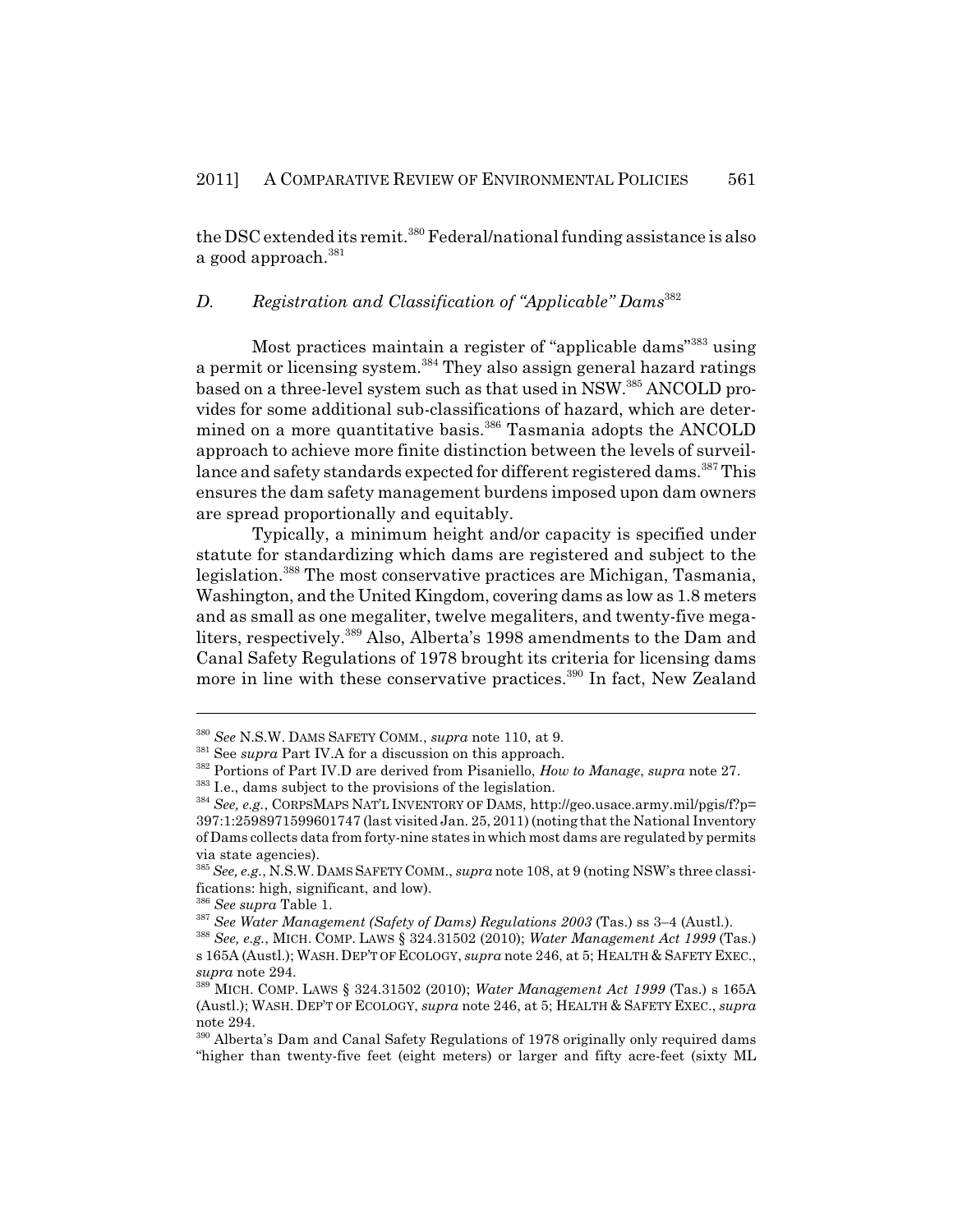will soon join the list of countries with dam safety assurance legislation.391 The New Zealand approach, which would have become effective from July 1, 2010,<sup>392</sup> is very similar to that of Tasmania and will regulate dams as small as three meters high and with a minimum storage capacity of only twenty megaliters.393 This demonstrates that more and more jurisdictions are gradually recognizing the need to assure the safety of even the smallest of dams.

In NSW and Finland, this size criterion is not as conservative and, to compensate, is also based upon dam hazard potential.<sup>394</sup> This "ensures" that [all] dams smaller than the specified size criterion [which have] significant or high hazard potential [are] . . . included among those controlled" while owners of small, low hazard potential dams are not burdened.<sup>395</sup> However, in NSW, without a user-pays system, the DSA does not provide for an adequate register of *all* dams (including small ones) in the state, nor does it provide for an adequate budget to enable the DSC to supervise more dams than are already prescribed.<sup>396</sup> In 2007, there were 334 prescribed dams in NSW, with only around 100 being privately owned.<sup>397</sup> Hence, many smaller off-stream dams which are hazardous *may* only be prescribed if and when they come to the attention of the DCS; otherwise, they go unnoticed. This was clearly demonstrated in a recent study.<sup>398</sup>

While NSW has a strong dam safety assurance policy in place for controlling its prescribed dams (i.e., ones that pose considerable individual hazard), it "needs to address the considerable risks associated with cumulative failure of small dams" in catchments.<sup>399</sup> If small dams are located upstream with potential to cause cascade failure of larger, more hazardous dams, then ANCOLD warns that "the combined effect of multiple dam

<sup>[</sup>megaliters])" to be licensed, per section 1(c) of the original Regulations. *See* Pisaniello, Ph.D. Thesis, *supra* note 27, at 67. But, after the 1998 amendments, this criteria was reduced to higher than 2.5 meters or larger than thirty megaliters. *See supra* Part II.C.2. <sup>391</sup> *See Dam Safety Scheme Deferred*, N.Z. DEP'T OF BLDG. & HOUS., http://www.dbh.govt .nz/dam-safety (last visited Jan. 25, 2011).

<sup>392</sup> *Id.*

<sup>393</sup> *Dam Safety Review: Report of Findings of an Independent Review of the Dam Safety Scheme*, N.Z. DEP'T OF BLDG. & HOUS. (Apr. 14, 2010), http://www.dbh.govt.nz/dam-safety -report#aid7.

<sup>394</sup> *See* Pisaniello, Ph.D Thesis, *supra* note 27, at 92.

<sup>395</sup> *See id.*

<sup>396</sup> *See* Pisaniello, *How to Manage*, *supra* note 27, at 368.

<sup>397</sup> *See* N.S.W. DAM SAFETY COMM., *supra* note 110, at 36.

<sup>398</sup> Pisaniello, *How to Manage*, *supra* note 27, at 363–65.

<sup>399</sup> *Id.* at 368. *See supra* Part II.A.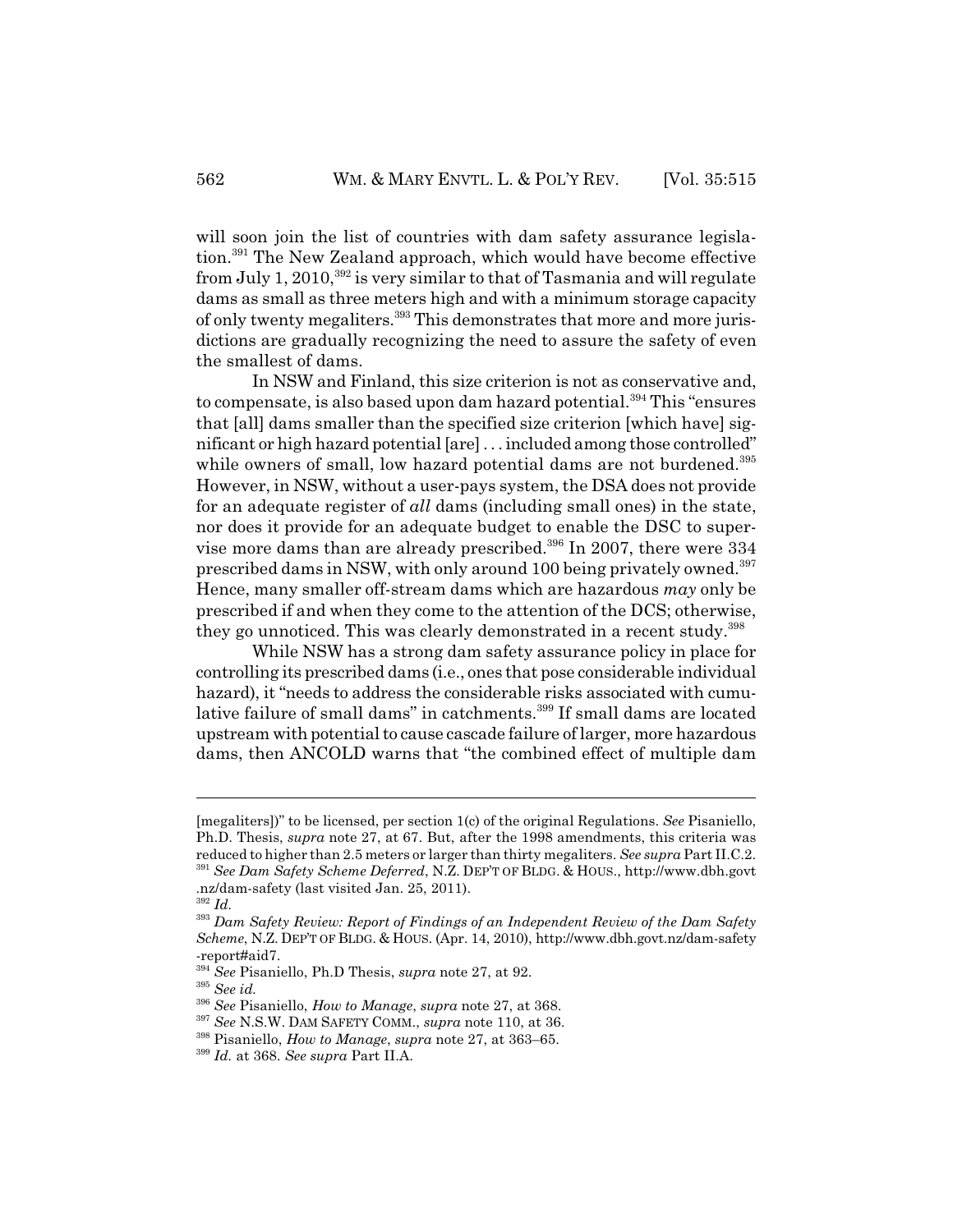failures should be the basis of the hazard category of the upper dams."400 This guideline, interpreted strictly (and together with the recent research in South Australia),<sup>401</sup> would deem that in certain circumstances, all small dams in a catchment upstream of a large, high-hazard public reservoir should also be treated as high hazard (due to their potential cumulative failure impact), and should therefore each individually meet the same design standard.<sup>402</sup> This area does require further research into the sort of small-dam populations and overall storage volumes that are critical for different catchment circumstances. However, it has nevertheless become clear that *all* small dams in catchments of large public dams should be registered and at least controlled for spillway adequacy regardless of their size and individual hazard potential.<sup>403</sup> They should be mandated to at least meet ANCOLD's minimum fall-back design criteria for low hazard dams (i.e., 1-in-100 to 1-in-1000 years design flood),  $404$  and upgraded to a higher standard when clearly warranted in cumulative or cascade failure scenarios as per the Tasmanian approach.405 Capturing all such dams can only be achieved by setting the registration cut-off to a very small size, as is the case in Tasmania, Michigan, Washington, and the United Kingdom.406

#### *E. Surveillance, Inspection, and Safety Reviews*

Each practice provides for surveillance, inspection, and safety reviews in order to ensure that owners maintain their dams in a safe condition.<sup> $407$ </sup> Primary responsibility for dam safety rests with the dam owner.408 Dam owners are required to arrange for a minimum level of surveillance of their dams—the level depends on hazard potential—by contracting experienced engineers and subsequently reporting all information to the relevant enforcement authority.<sup>409</sup> The authorities also

<sup>400</sup> ANCOLD, CONSEQUENCES OF DAM FAILURE, *supra* note 22, at 10; Pisaniello, *How to Manage*, *supra* note 27, at 363.

<sup>401</sup> *See* LANGE DAMES CAMPBELL, *supra* note 34; Kazarovski, *supra* note 55.

<sup>402</sup> *See* LANGE DAMES CAMPBELL, *supra* note 34, at 2–3.

<sup>403</sup> *See id.*

<sup>404</sup> *See* AUSTL. NAT'L COMM. ON LARGE DAMS, *supra* note 176, at 21.

<sup>405</sup> *See supra* Part II.A.3.

<sup>406</sup> *See supra* notes 388–89 and accompanying text.

<sup>407</sup> *See supra* Part II (survey of the different dam safety assurance practices discussed in this paper, with their policies for surveillance and inspection).

<sup>408</sup> *See supra* Part IV.B.

<sup>409</sup> *See, e.g.*, MICH.COMP.LAWS § 324.31518 (2010) (Michigan statute directing dam owners to contact professional engineers to conduct surveillance on their dams and reporting the results is such an example).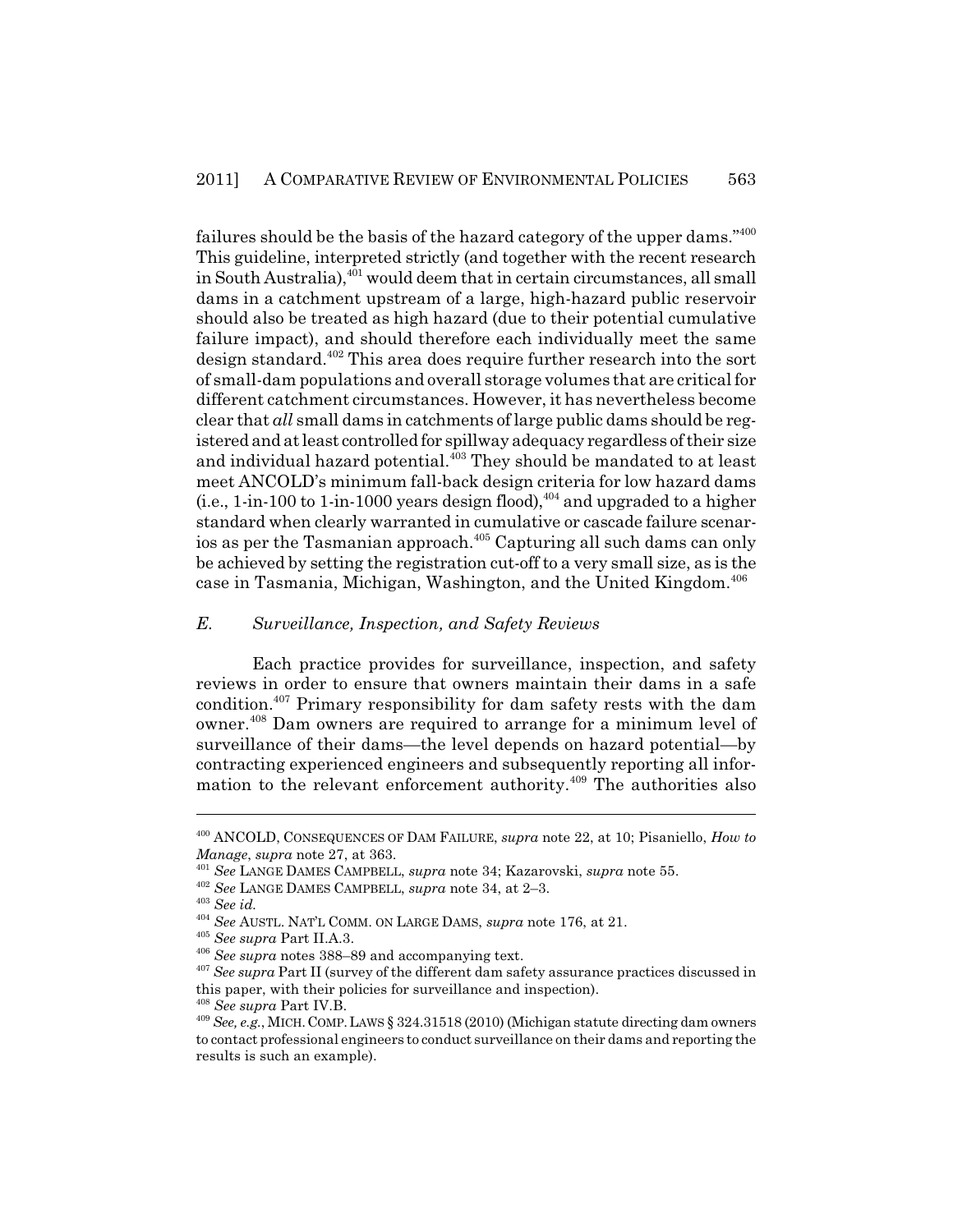periodically conduct formal inspections to review surveillance information.<sup>410</sup> The more strict, frequent, and thorough a surveillance and inspection system is, the more effective it will be in reducing risk and increasing safety assurance. Therefore, Michigan sets best practice in this regard with requisite three-yearly and four-yearly surveillance for high and significant hazard dams, respectively.<sup>411</sup>

As indicated above, the cumulative flood threats of catchment dams should also be monitored. In this respect, Tasmania is the only state in Australia to acknowledge that even small, low hazard dams need to be supervised, albeit to a modest extent.<sup>412</sup> Cost burdens to small dam owners can be minimized by more finely varying the level of sophistication *and* expertise required for surveillance and review activities according to dam size *and* hazard potential<sup>413</sup> and by making affordable design/review processes, such as the simple pro-forma used in Tasmania,<sup>414</sup> available and the Pisaniello cost-effective flood capability design/review procedure.<sup>415</sup> This is a good way that governments can ensure that not only the larger potentially hazardous dams are kept safe, but also the cumulative safety threats posed by small dams are kept in check.

# *F.* Community Education and Preparedness<sup>416</sup>

Most practices provide for community education, awareness, and preparedness through requiring EAPs for high and significant hazard dams.417 This allows all people living downstream of potentially hazardous dams to acknowledge the risks and hazards they are living under and provides an opportunity for escape should failure occur. Such provision is similar to the United States' community right-to-know legislation, which applies to hazardous uses or storage of chemicals.<sup>418</sup> The EAPs are

<sup>410</sup> *See id.*

<sup>411</sup> *Id.*

<sup>412</sup> *See supra* Part II.A.3.

<sup>413</sup> *See, e.g.*, *supra* Table 1.

<sup>414</sup> *See supra* Part II.A.3.

<sup>415</sup> *See generally* Pisaniello, Ph.D Thesis, *supra* note 27, at 112, 193–233 (development of Pisaniello's cost-effective flood capacity design/review procedure); Pisaniello, Argue & McKay, *supra* note 82.

<sup>416</sup> Portions of Part IV.F are derived from Pisaniello, Ph.D. Thesis, *supra* note 27.

<sup>&</sup>lt;sup>417</sup> See supra Part II (describing each practice and their individual EAPs, where applicable).

<sup>418</sup> *See* Peter H. Sand, *The Right to Know: Environmental Information Disclosure by Government and Industry*, *in* 2002 CONFERENCE ON "HUMAN DIMENSION OF GLOBAL ENVIRONMENTAL CHANGE: KNOWLEDGE FOR THE SUSTAINABILITY TRANSITION" 1, 4 (2002).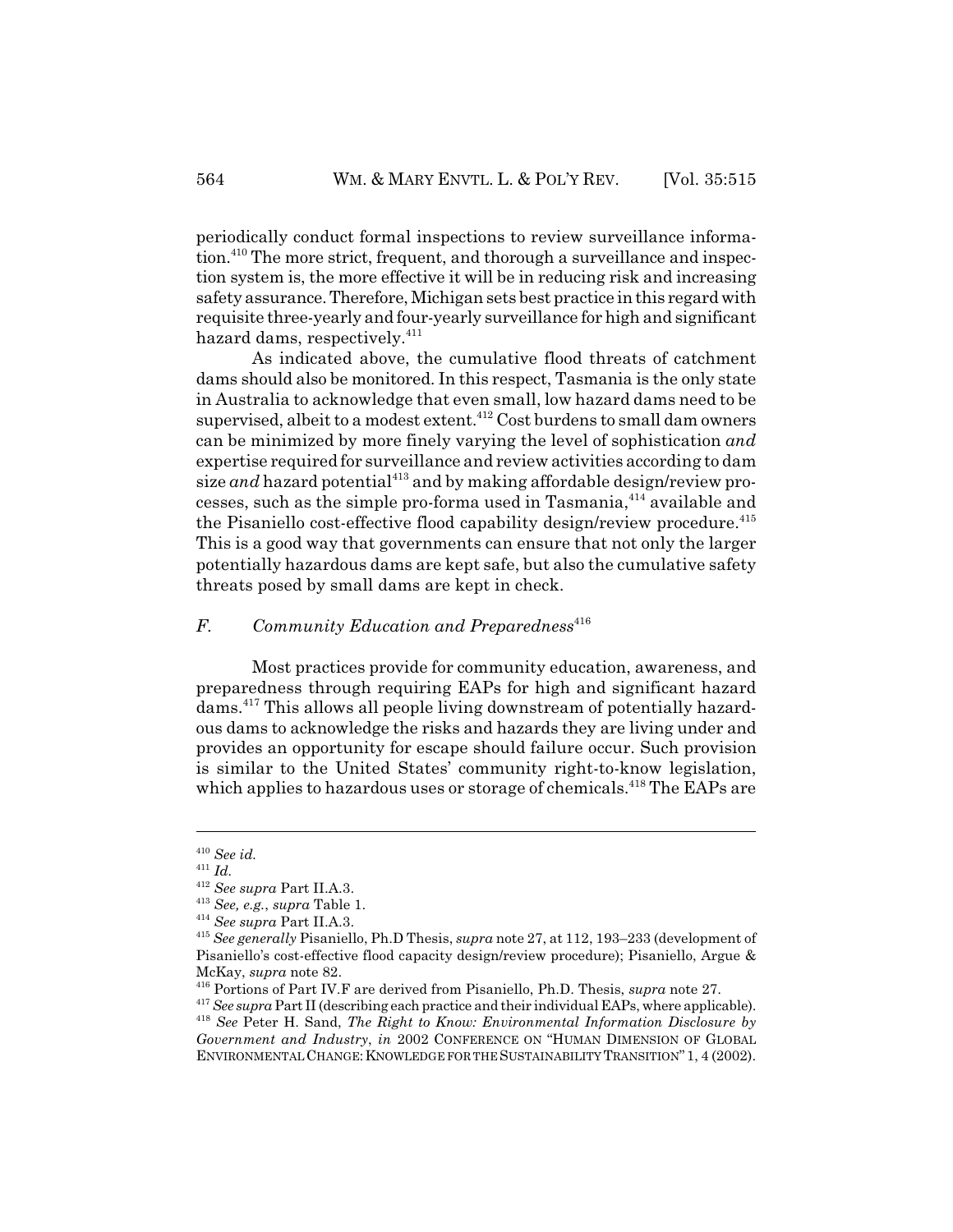required at varying levels for different dams depending on both their size and hazard rating.<sup>419</sup> For small remote dams, EAPs must include at *minimum* a listing of all occupied facilities, buildings, and residences possibly threatened in the event of failure together with a basic description of the intended actions of all parties involved.<sup>420</sup> For larger, more hazardous dams, more extensive plans, including the provision of detailed flood maps and warning sirens, coordinated with the SES, must be expected. Finland and South Africa also set good examples by establishing an enforced level of owner responsibility by requiring maintenance of a special safety file in an easily accessible location.<sup>421</sup>

The Tasmanian approach further satisfies the community rightto-know principle through its permit application process for new dams.<sup>422</sup> The permit process requires public advertisement of any new dam proposals prior to any permit being granted.423 This enables the dam safety authority to hear and consider any objections to the proposal from the community.<sup>424</sup>

#### *G. Punitive Enforcement*<sup>425</sup>

Each statute attaches criminal liability and penalty to any owners not complying with standard requirements, rules, directions, or regulations specified or promulgated under statute.<sup>426</sup> The somewhat intimidating criminal fines adopted in Michigan (maximum US \$10,000 per day of violation), or even those of South Africa or Tasmania, are appropriate considering the possible consequences of dam failures. $427$ 

This paper refers to the United States' federal Emergency Planning and Community Rightto-Know Act, which established a Toxic Release Inventory, in addition to at least twentyfive U.S. states' "right-to-know" laws—the United States' experience is what prompted Australia to also establish the Pollutant Release and Transfer Register in the late 1990s. *Id.* at 4–5.

<sup>419</sup> Pisaniello, Ph.D Thesis, *supra* note 27, at 101.

<sup>420</sup> *See, e.g.*, MICH.COMP.LAWS § 324.31523 (2010) (strictly defining what information the EAP must contain).

<sup>&</sup>lt;sup>421</sup> Patoturvallisuuslaki [Dam Safety Act] 1.6 1984/413  $\S 5$  (Fin.); Dam Safety Regulations, Government Notice (GN) R. 1560/1986 §§ 11.8-11.10 (S. Afr.).

<sup>422</sup> *See supra* notes 160–62 and accompanying text.

<sup>423</sup> *See supra* notes 160–62 and accompanying text.

<sup>424</sup> *See supra* notes 160–62 and accompanying text.

<sup>425</sup> Portions of Part IV.G are derived from Pisaniello, Ph.D. Thesis, *supra* note 27.

<sup>426</sup> *See supra* Part II (describing criminal liability for violating dam safety requirements of each statute, where applicable).

<sup>427</sup> *See* MICH. COMP. LAWS §§ 324.31524-324.31525 (2010); *Water Management Act 1999* (Tas.) s 82 (Austl.); Water Act 36 of 1998 § 69 (S. Afr.).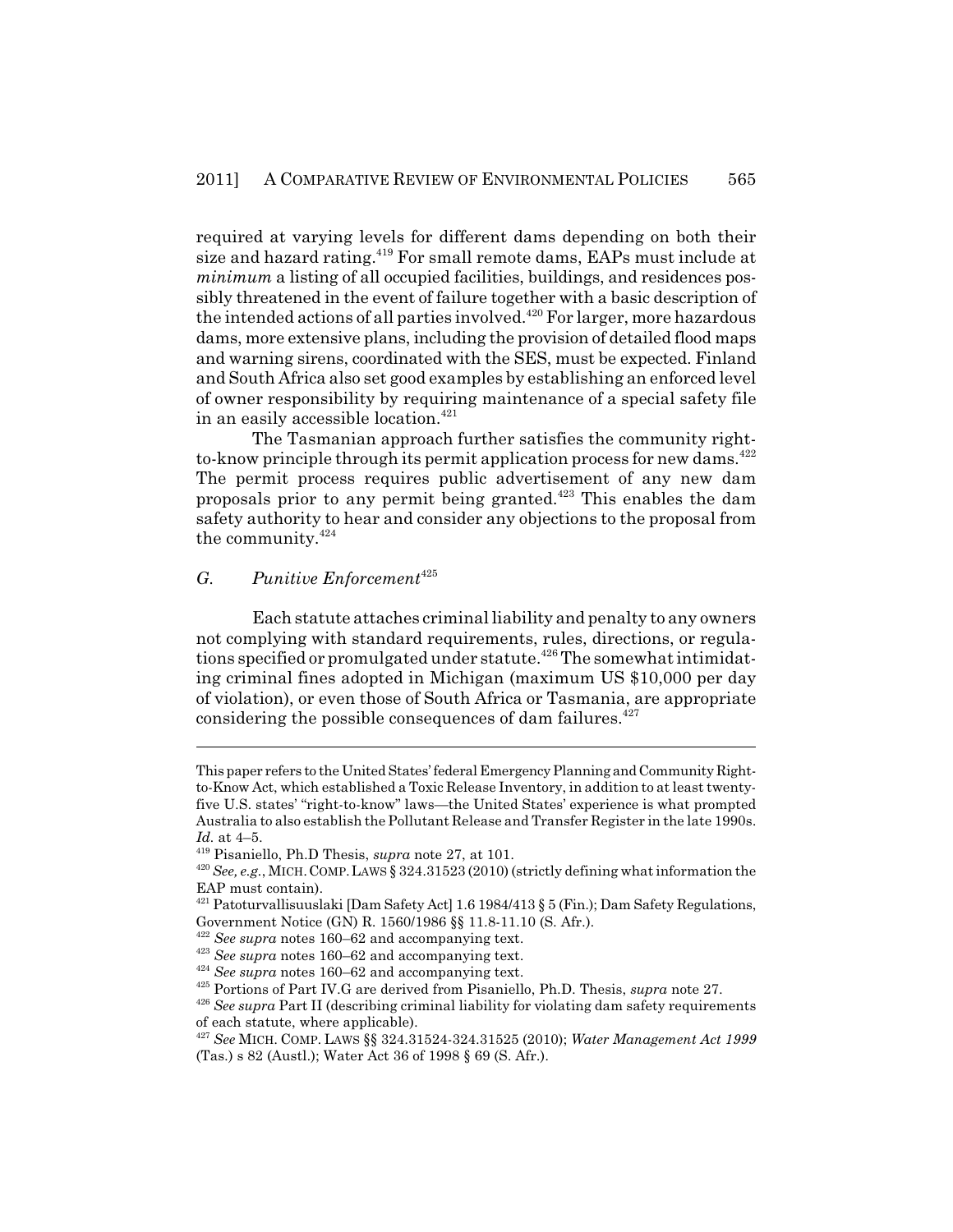#### *H. Owner Education and Guidance*<sup>428</sup>

All practices provide for extensive owner education and guidance through publication of guidelines to help owners understand the responsibilities and liabilities associated with their dams in line with the law.<sup>429</sup> This works positively in assuring private dam safety. Victoria provides an excellent example of a guideline publication that well informs private/ farm dam owners, both hazardous and non-hazardous, on how to properly manage their dams.<sup>430</sup>

# *I. A Review/Summary of the 2002 World Bank Publication of* Regulatory Frameworks for Dam Safety *to Complement the* **Best Practice Policy Model**<sup>431</sup>

In 2002, the World Bank undertook a comprehensive comparative study of dam safety regulations around the world and commissioned the University of South Australia to contribute towards this work.<sup>432</sup> This work led to the publication entitled *Regulatory Frameworks for Dam Safety*. 433 This sub-section reviews the *Part 3: Essential Elements, Desirable Elements, and Emerging Trends for Dam Safety,* which is the principal part of this important World Bank publication.<sup>434</sup> The policy model of "best practice" established by the above eight parts,<sup>435</sup> in essence, incorporates the World Bank's "essential" and "desirable" elements<sup>436</sup> of a regulatory scheme, as is evident in the following summary. The following summary therefore well complements the best practice policy model as it can be used as an additional checklist, of regulatory elements in particular, when any jurisdiction endeavors to develop a best practice private dam safety assurance policy.

The fundamental premise of all existing, and any proposed, dam safety regulatory scheme is that the dam owner is the person "responsible for making the dam safe and for operating and maintaining it in a safe

<sup>428</sup> Part IV.H is derived from Pisaniello, Ph.D. Thesis, *supra* note 27.

<sup>429</sup> *See supra* Part II.

<sup>430</sup> *See* VICT. DEP'T OF SUSTAINABILITY & ENV'T, *supra* note 132, at v.

<sup>431</sup> *See* BRADLOW, PALMIERI & SALMAN, *supra* note 341. Portions of Part IV.I are derived from Pisaniello, Ph.D. Thesis, *supra* note 27.

<sup>432</sup> *See id.* at xi, 1.

<sup>433</sup> *Id.*

<sup>434</sup> *See generally id.* at 71–91.

<sup>435</sup> *See supra* Parts IV.A–IV.H.

<sup>436</sup> *See generally* BRADLOW, PALMIERI & SALMAN, *supra* note 341, at 71–91.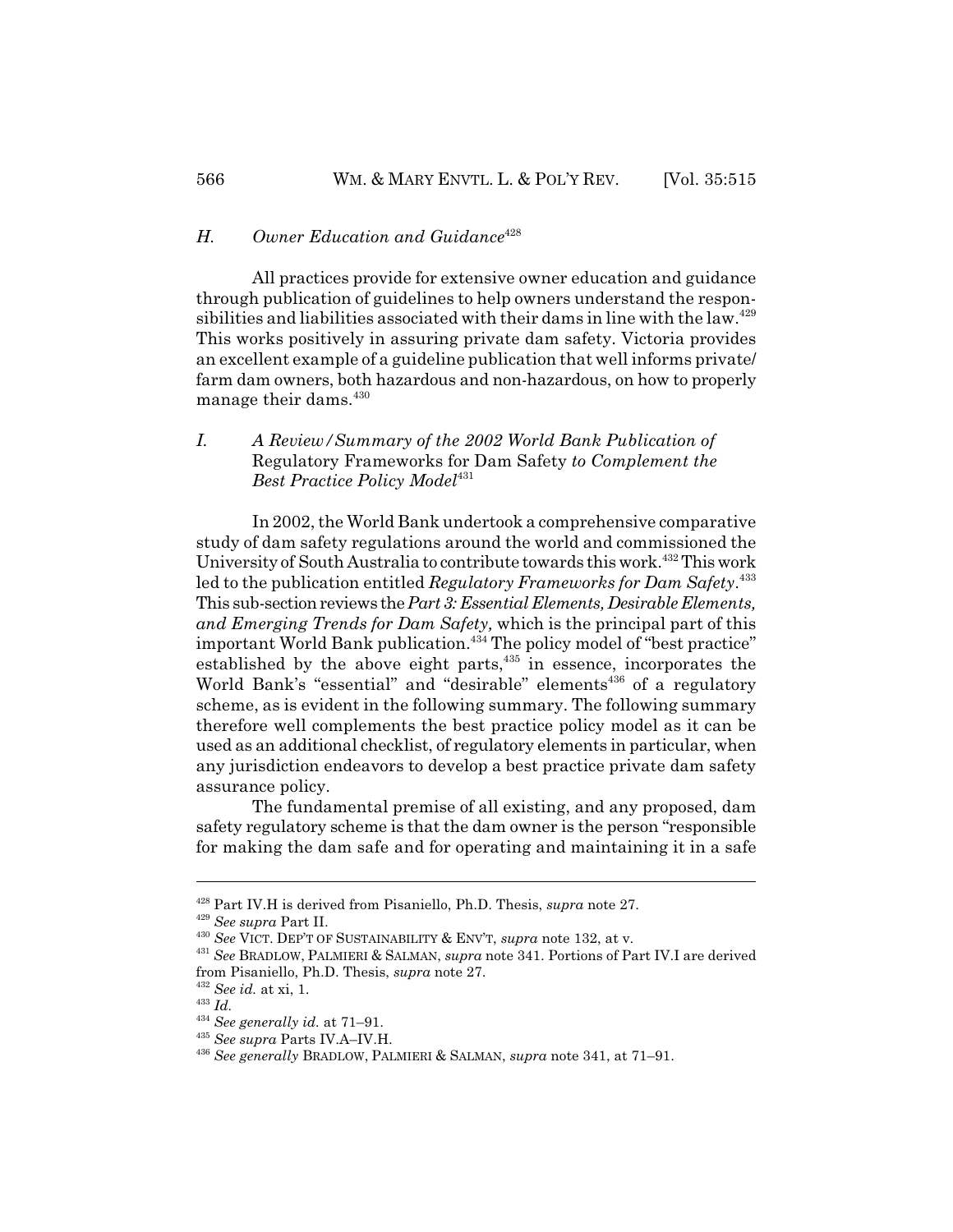condition. The regulator is responsible for protecting the safety of the public by  $[(1)]$  establishing the dam safety standards . . . and  $[(2)]$  monitoring compliance [by the owners]."437

The "essential" and "desirable" elements discussed below are intended to achieve this by (i) "clarify[ing] that the dam owner is [primarily] responsible for dam safety and the regulators are responsible for monitoring . . . performance in this regard" and (ii) specifying that owners have responsibilities toward operations and maintenance and how owners should review their dam, and "explain[ing] the ways in which the regulatory authority can perform its monitoring functions, which can include . . . inspections" and penalties for non-complying owners.<sup>438</sup>

- 1. Essential Elements of a Regulatory Scheme
- a. Clearly Articulated Laws

The regulatory structure is made up of clearly spelled out documents, publicly available, that stipulate in clear terms the responsibilities above.<sup>439</sup> The forms of these differ widely in the world.<sup>440</sup> A national scheme with national guidelines that a provincial government administers is a good arrangement.

b. Clear Identification of Regulatory Agencies Involved, Clear Power and Funding to Enforce the Regulations

The essential element here is to separate the agency from those who make decisions about whether to build dams and from those who own and/or operate dams.<sup>441</sup> This regulatory separation of powers is a fundamental tenet of Australian water law and administration since the Council of Australian Governments' reforms of 1994.442

Adequate budget to operate laws are essential or the law becomes meaningless. A clear requirement is a vote from Parliament. In NSW, such is the case and the Dams Safety Committee operates in this way.<sup>443</sup>

<sup>437</sup> *Id.* at 72–73.

<sup>438</sup> *Id.* at 73.

<sup>439</sup> *Id.*

<sup>440</sup> *See supra* Part II (explaining the different acts that created dam oversight).

<sup>441</sup> *Id.* at 74.

<sup>442</sup> *See* JOHN TISDELL, JOHN WARD & TONY GRUDZINSKI, COOP. RESEARCH CENTRE FOR CATCHMENT HYDROLOGY,REPORT 02/5,THE DEVELOPMENT OF WATER REFORM IN AUSTRALIA 29–30 (2002).

<sup>443</sup> *See supra* Part II.A.1.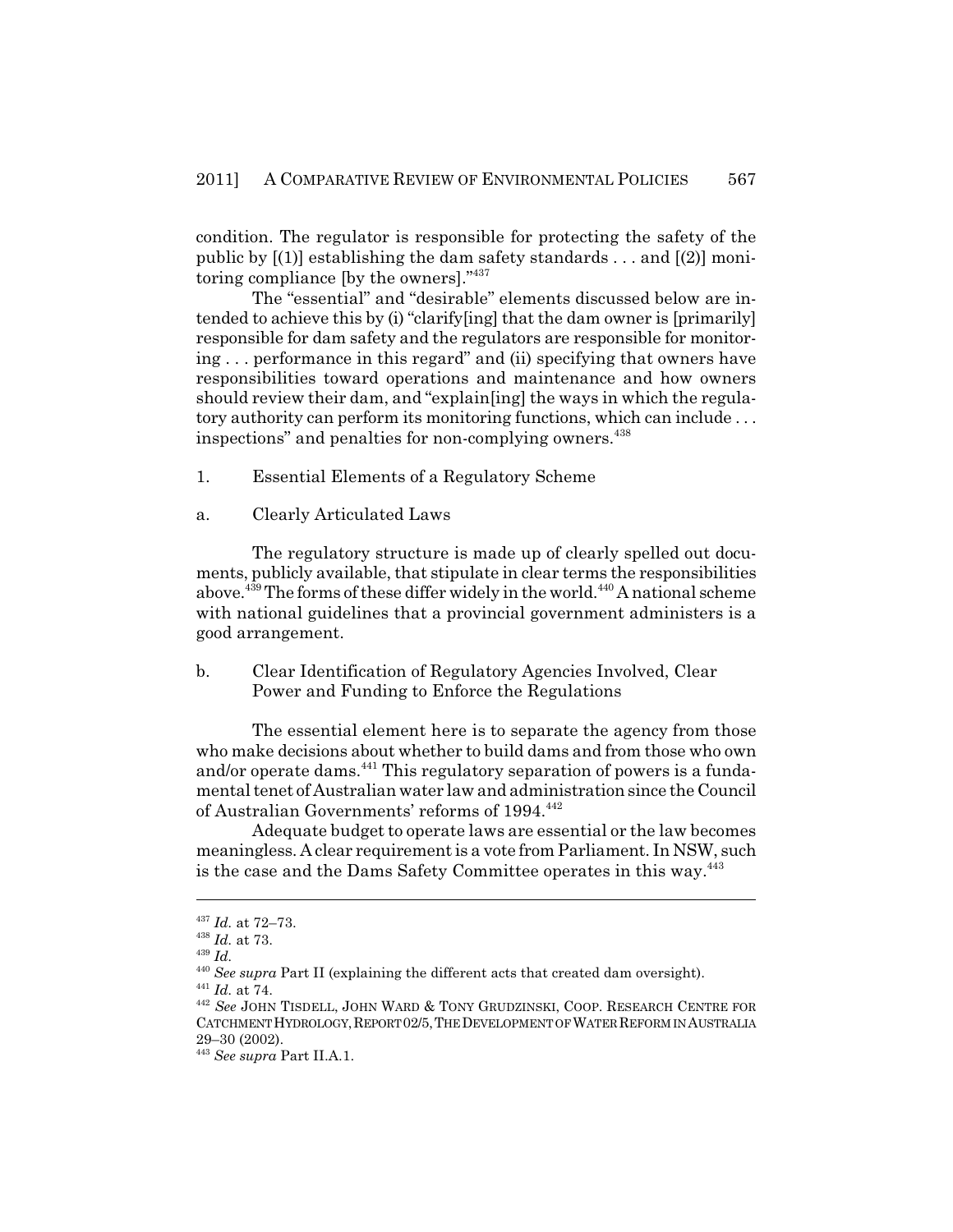#### c. Powers of the Regulatory Authority

These should include:

- Power to identify and enforce national norms.<sup>444</sup>
- A voice in the issue of permits. $445$
- Power to monitor inspection by others and to regulate the qualification of inspectors.<sup>446</sup>
- Power to conduct own inspections.<sup>447</sup>
- Power to approve the inspector selected by the  $\alpha$ wner.  $448$
- Responsibility to maintain a register of regulated  $dams.<sup>449</sup>$
- "Responsibility to advise dam owners and other interested parties, such as affected communities," about dam safety issues.<sup>450</sup>
- Responsibility to make publicly available reports on dam safety.  $\real^{451}$
- "Power to enforce the dam safety framework."<sup>452</sup>
- d. Content of the Scheme

"The regulatory scheme should include the following:"453

- Establishment of clear criteria for determining which dams should be regulated, e.g., criteria based on size and hazards created by the dam.<sup>454</sup>
- Address dam safety in a life cycle approach.<sup>455</sup>
- Clarification that owner is primarily responsible but that the operator can be deemed the owner.<sup>456</sup>

<sup>444</sup> BRADLOW, PALMIERI & SALMAN, *supra* note 341, at 75.

<sup>445</sup> *Id.*

<sup>446</sup> *Id.* at 76.

<sup>447</sup> *Id.*

<sup>448</sup> *Id.* at 77.

<sup>449</sup> *Id.*

<sup>450</sup> BRADLOW, PALMIERI & SALMAN, *supra* note 341, at 77.

<sup>451</sup> *Id.* at 78.

<sup>452</sup> *Id.*

<sup>453</sup> *Id.* at 79.

<sup>454</sup> *Id.*

 $\real^{455}$   $Id.$  at 80.

<sup>456</sup> BRADLOW, PALMIERI & SALMAN, *supra* note 341, at 80.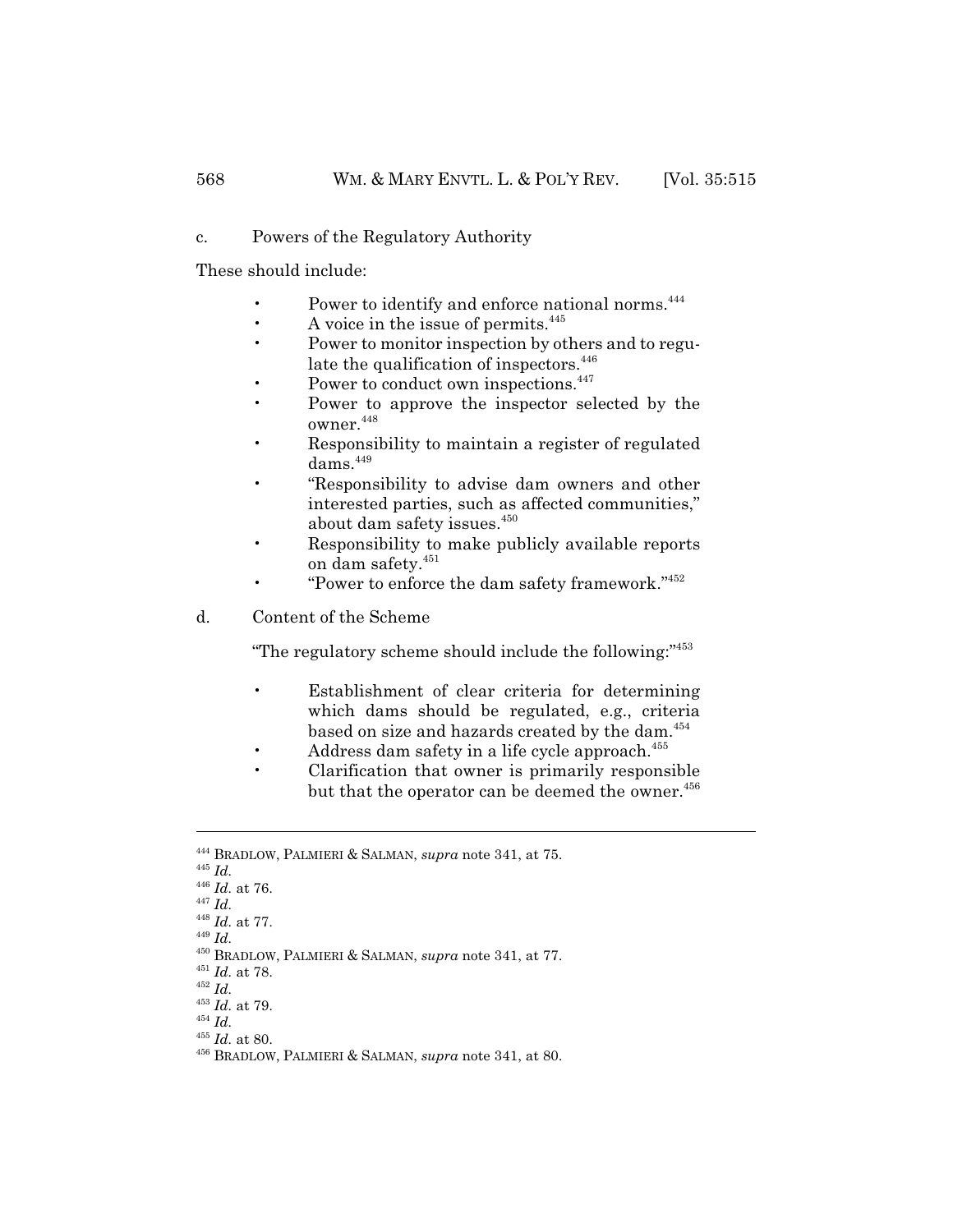- Stipulation of standards either international, such as International Committee on Large Dams ("ICOLD"), or locally based, such as  $\rm ANCOLD$ <sup>457</sup>
- Stipulation of periodic reports that owners must supply to regulators with stipulation of frequency, which may reflect characteristics such as life stage, size, etc. $458$
- Owner must maintain complete records at a convenient location.459
- Requirement that all dams have an operations maintenance manual and an adequate budget. $460$
- Imposition of fees by the regulatory authority that cover the cost of dam safety activities of the regulatory authority.<sup>461</sup>
- Requirement of an emergency plan for high hazard dams, as implemented in NSW.<sup>462</sup>
- 2. Desirable Attributes of Regulatory Scheme

This list covers items in addition to the ones above; many of these are aspirational:

- Dam safety agency exclusively devoted to dam safety.<sup>463</sup>
- Dam safety advisory committee with a skill base of "technical experts and representatives of affected" communities.464
- Dam safety agency which has overarching coordination roles.465

<sup>457</sup> *Id.* at 82. *See, e.g.*, *International Commission on Large Dams*, WORLD WATER COUNCIL, http://www.worldwatercouncil.org/index.php?id=1511 (last visited Jan. 25, 2011); AUSTL. NAT'L COMM. ON LARGE DAMS, http://www.ancold.org.au/ (last visited Jan. 25, 2011).

<sup>458</sup> BRADLOW, PALMIERI & SALMAN, *supra* note 341, at 80.

<sup>459</sup> *Id.* at 83. <sup>460</sup> *Id.* at 84.

<sup>461</sup> *Id.*

 $^{462}$   $\emph{Id.}$  at 85.

<sup>463</sup> *Id.* at 86.

<sup>464</sup> BRADLOW, PALMIERI & SALMAN, *supra* note 341, at 86.

<sup>465</sup> *Id.*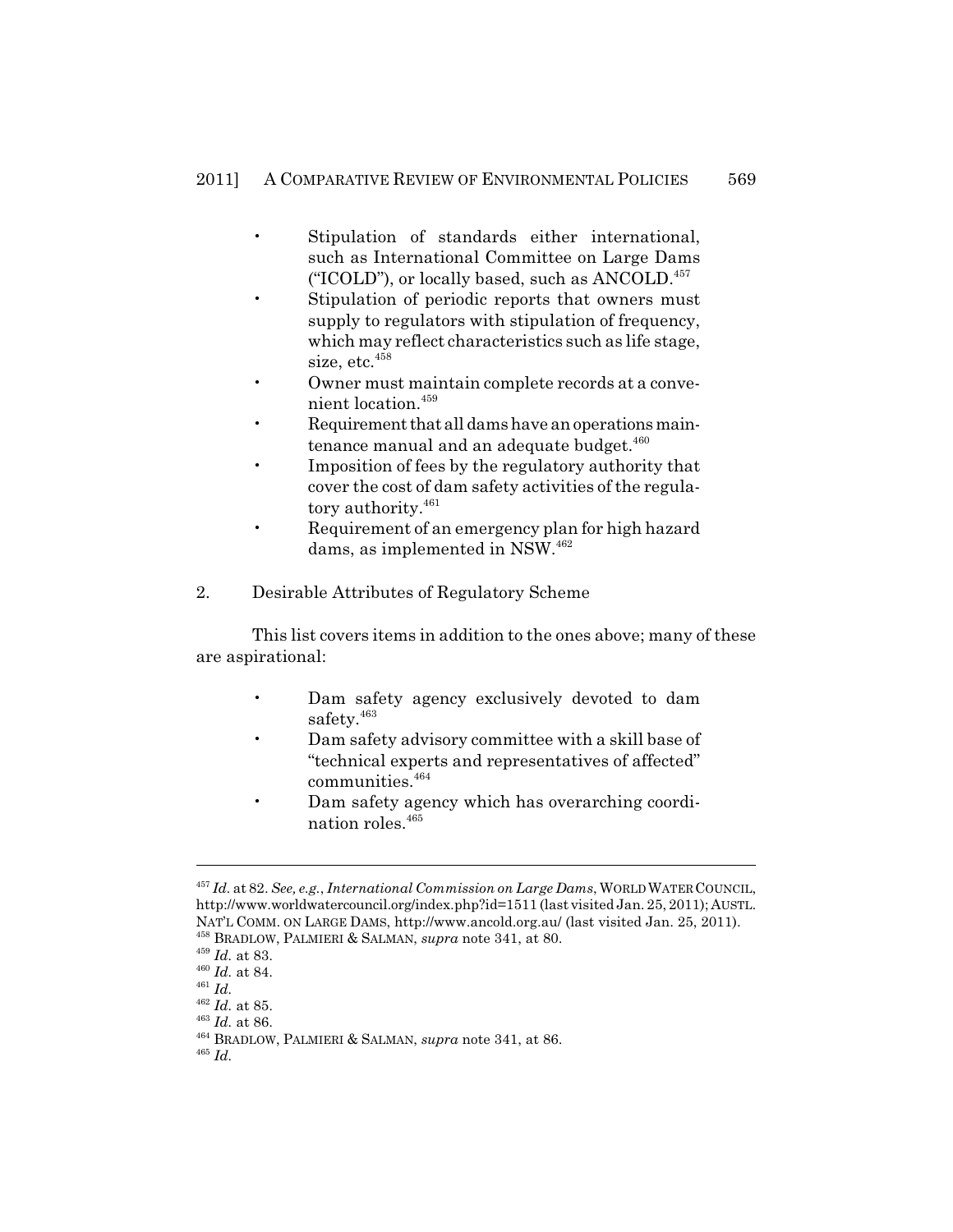- Power for periodic inspection by the dam safety agency of all hazardous dams with technical archives of the dam available to the agency.<sup>466</sup>
- Dam licenses require a failure impact assessment with regard to communities, property, and the environment.<sup>467</sup>
- Benchmarks developed to measure dam safety at all dams and these be broadly based including "structural, environmental, social, health, and economic factors."468
- Periodic review by dam owner of all dams to test compliance with the regulatory authority who also has the power to conduct these itself.<sup>469</sup>
- Annual reports on dam safety. $470$
- Education activities implemented. $471$
- V. ELEMENTS OF "MINIMUM PRACTICE" IN PRIVATE DAM SAFETY ASSURANCE<sup>472</sup>

The above elements together set "best practice," but countries or states with less critical circumstances (i.e., smaller populations and/or fewer aging, hazardous dams) may consider it sufficient to only adopt certain aspects of this model to varying degrees. Nevertheless, there are certain critical elements which should prevail in any system where potentially hazardous dams exist in order to provide some minimal level of deserved safety assurance to downstream communities: these were established generally by a minimum level benchmark in Part III, above. These elements are now developed further in practical terms, and together they form a model of "minimum practice."

#### A. Dams Registration and Classification<sup>473</sup>

Require local authorities (e.g., local councils) to: (i) maintain a register of dams (based on, for example, Michigan, Tasmania, or the

<sup>466</sup> *Id.*

<sup>467</sup> *Id.* at 87.

<sup>468</sup> *Id.*

<sup>469</sup> *Id.* at 88.

<sup>470</sup> BRADLOW, PALMIERI & SALMAN, *supra* note 341, at 88.

<sup>471</sup> *Id.*

<sup>472</sup> Part V derived from Pisaniello, Ph.D. Thesis, *supra* note 27.

<sup>473</sup> Part V.A derived from Pisaniello, Ph.D. Thesis, *supra* note 27.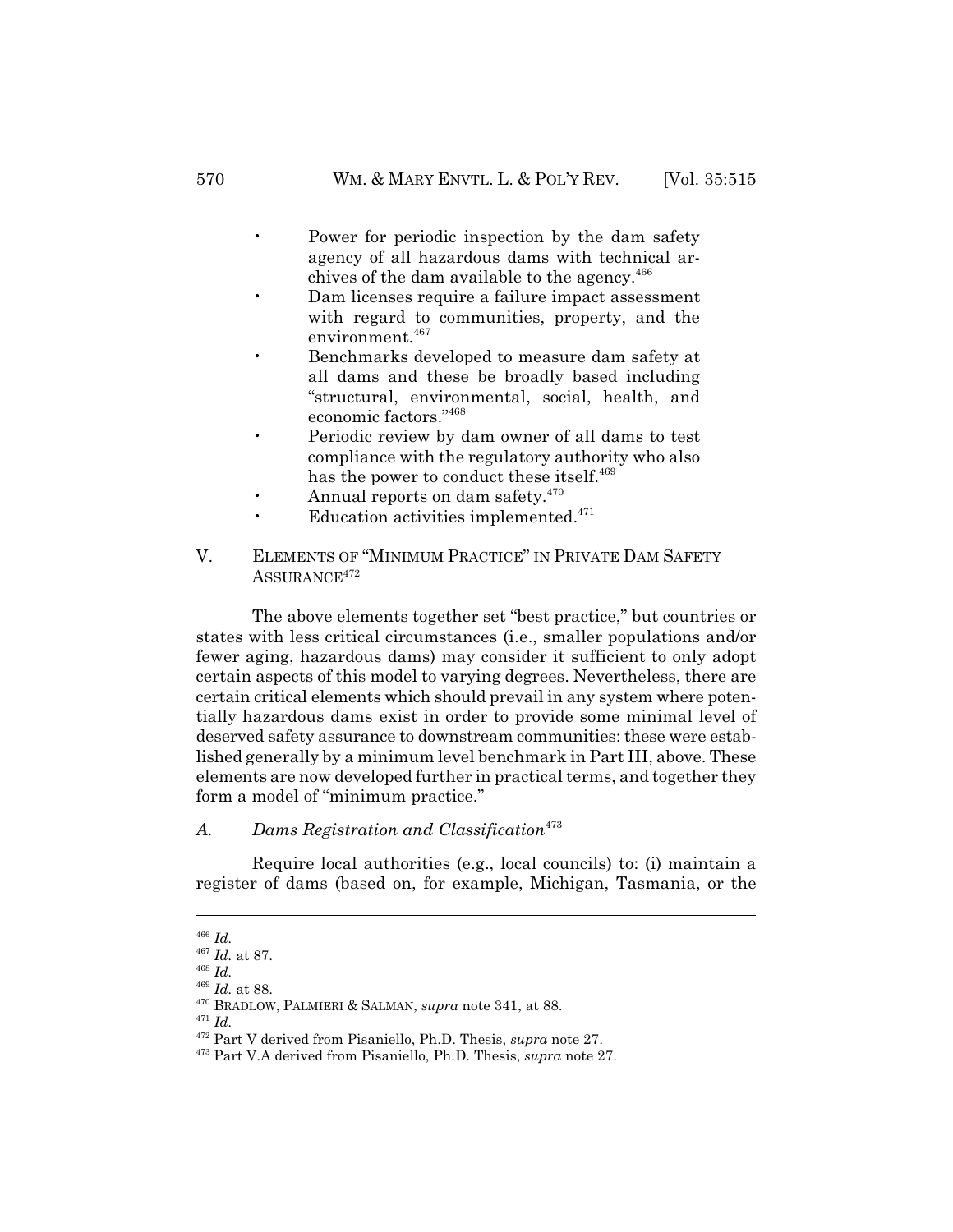United Kingdom's size criteria), within each of their jurisdictions, and (ii) assign subjective hazard ratings based on NSW's three-level hazard rating system. This at least provides a database for governments to monitor the density of potentially hazardous dams and also the seriousness of the "cumulative" dam safety problem in catchments as downstream areas develop.

# *B. Community Education and Preparedness*<sup>474</sup>

Establish community right-to-know provisions as amendments under existing water legislation, requiring all owners of hazardous dams to provide EAPs. The required level of EAPs should depend on the size and hazard rating of the dam, with minimum requirements similar to those set under Michigan or NSW law.475 Naturally, powers must be given to some existing water authority, with staff experienced in emergency planning, to initially enforce this provision, with severe penalties for noncompliance. Subsequent responsibility for simple periodic checks to ensure the plans are continuously updated and maintained can then be delegated to local councils.

#### *C. Owner Education and Guidance*<sup>476</sup>

Provide for owner education and guidance to strongly *encourage* surveillance and maintenance of dams by producing and promoting numerous publications similar to those in Victoria or NSW.<sup>477</sup>

## VI. GUIDELINES FOR IMPLEMENTING "APPROPRIATE" PRIVATE DAM SAFETY ASSURANCE POLICY<sup>478</sup>

As indicated above, the model of minimum practice should prevail in any system where potentially hazardous dams exist in order to provide some minimal level of deserved safety assurance to downstream communities. But, with the model of best practice in private dam safety assurance also established, the key question becomes: how many potentially

<sup>474</sup> Part V.B derived from Pisaniello, Ph.D. Thesis, *supra* note 27.

<sup>475</sup> *See supra* Parts II.A.1 and II.B.2 (NSW and Michigan both require EAPs of varying degrees depending on the hazard rating of the dam).

<sup>476</sup> Part V.C derived from Pisaniello, Ph.D. Thesis, *supra* note 27.

<sup>477</sup> *See supra* Parts II.A.1, II.A.2.

<sup>478</sup> Portions of Part VI are derived from Pisaniello, Ph.D. Thesis, *supra* note 27.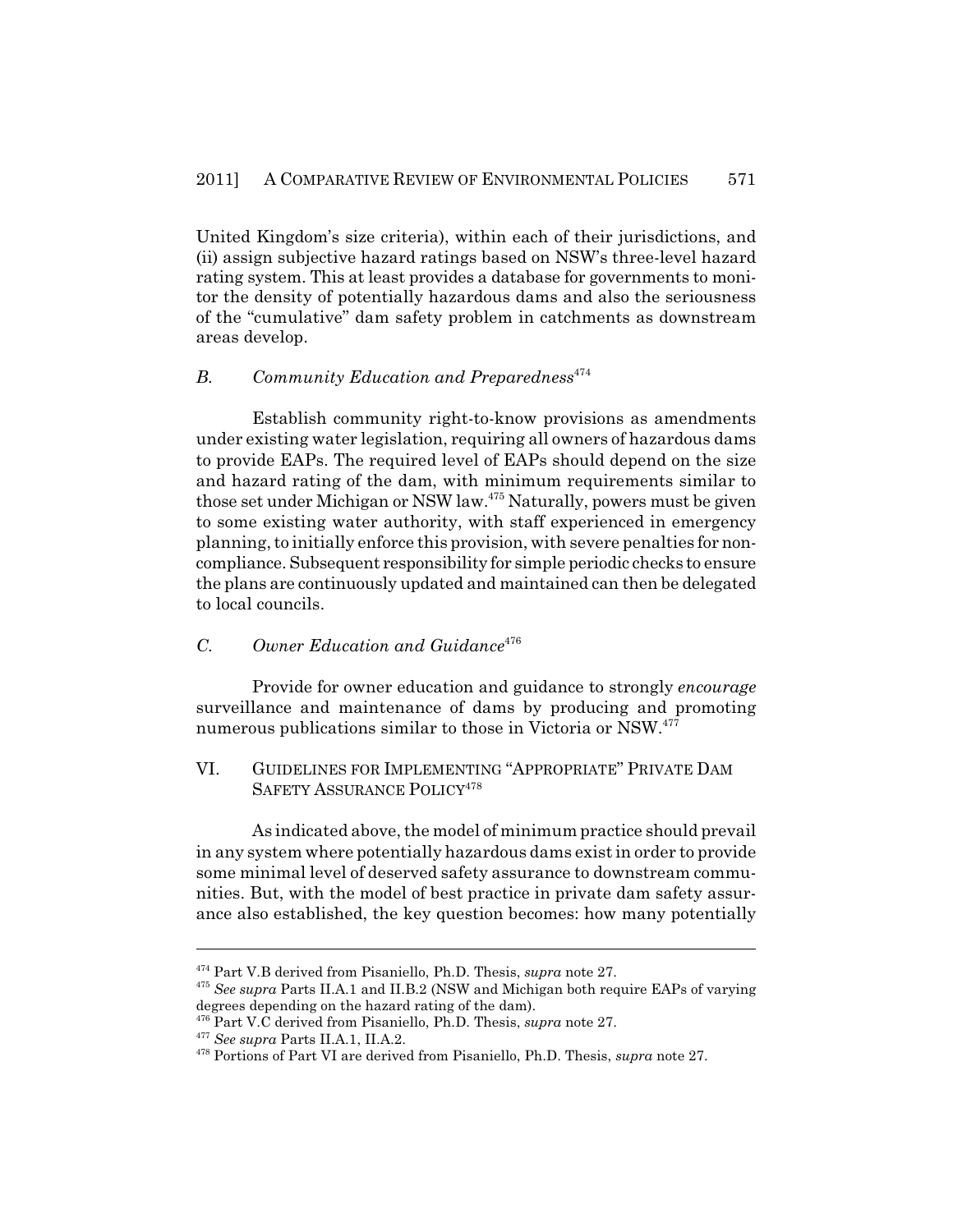hazardous private dams does a jurisdiction need to contain to necessitate a move towards a model of best practice? This question can be answered via the following simple, implicit analysis.

Each of the international jurisdictions analyzed above, with the exception of South Australia, have implemented a dam safety assurance policy that is either in line with the best practice model or has substantial coincidence with it. $479$  Hence, by comparing the density of potentially hazardous private dams contained in some of the jurisdictions at the time of policy implementation,<sup>480</sup> a precedent guide may be established as to when it is appropriate to move towards the model of best practice. This analysis/ comparison is discussed below.

- In NSW, information on how many hazardous private dams existed when the Dams Safety Act 1978 was implemented is not readily available. Nevertheless, in 1995, there were a total of 236 prescribed dams (i.e., hazardous dams) on the DSC's register, and of these, sixty-five were privately owned dams.<sup>481</sup> There are currently around 100 such privately owned dams.482 Given this growth rate over the years, it is reasonable to assume that in 1978, the number of hazardous private dams on the register would have been less than or equal to sixty-five.
- In Victoria, the recent farm dam safety policy reforms resulted from estimates of there being some 300,000 farm/private dams in the state, and around *1000* of these were considered potentially hazardous.<sup>483</sup>
- When Tasmania implemented its 2003 dam safety reforms, there were approximately 5600 registered dams in the state. $484$  This has recently grown to around 8000: 500 of these are hazardous and some 350 of these are privately owned (Part II.A.2).<sup>485</sup>

<sup>479</sup> *See supra* Parts IV.A–IV.H (comparing the different dam safety assurance policies discussed throughout this article and measuring them up to best practice policies). <sup>480</sup> The density of hazardous private dams at some point in time post-implementation may

still provide some useful guidance.

<sup>481</sup> N.S.W. DAMS SAFETY COMM., ANNUAL REPORT 1994/95, at 31 (1995).

<sup>482</sup> N.S.W. DAMS SAFETY COMM., *supra* note 110, at 37–41.

<sup>483</sup> *See supra* notes 41–42 and accompanying text.

<sup>&</sup>lt;sup>484</sup> WATER RES. DIV., TAS. DEP'T OF PRIMARY INDUS., WATER & ENV'T, *supra* note 206, at 21.

<sup>485</sup> *See supra* notes 209–12 and accompanying text.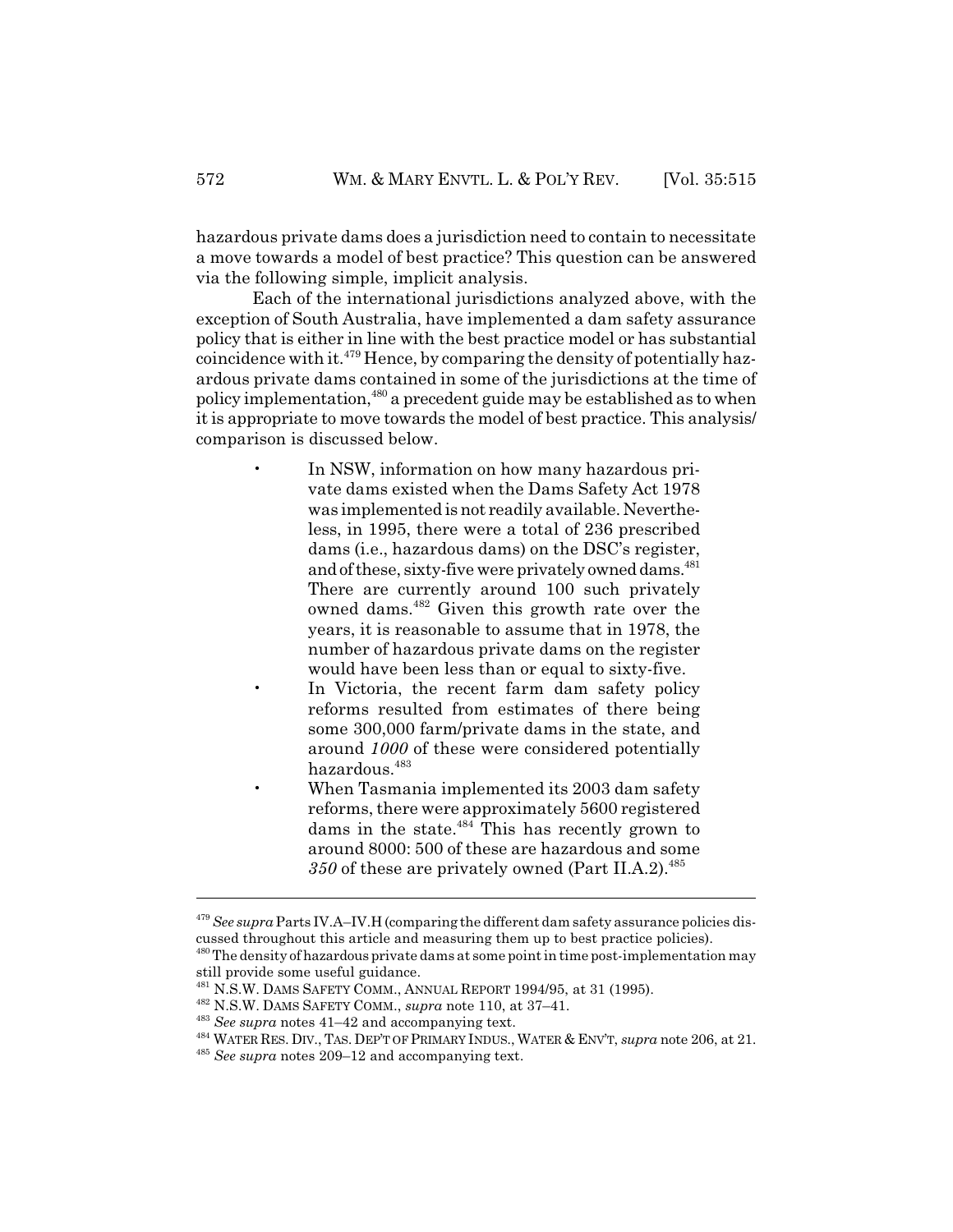- Michigan, in the late 1980s, identified 796 nonfederal dams in a state inventory, and of these, approximately *330* were either high or significant hazard—this led to implementation of the Dam Safety Act, PA 300 of 1989.<sup>486</sup>
	- Information on the number of hazardous privately owned dams that existed in Washington at the time its dam safety policy was first implemented is not readily available, but by July 2003, 940 dams were regulated by the DSO. $487$  About 330 of the 940 dams are hazardous, and of these 140 are small dams less than 4.6 meters in height—given their small size, it would be reasonable to assume that most of these 140 dams are privately owned.<sup>488</sup>
	- In the United Kingdom in 1982, a study identified over 1500 dams of considerable size warranting regulatory control.489 Of these, 190 had no recorded owner; hence, most, if not all of these, *190* dams must have been private dams that escaped supervision under the old dam safety policy.<sup>490</sup> This demonstrated the seriousness of the dam safety problem in the country, which later led to the implementation of the Reservoirs Act 1975.<sup>491</sup>
	- South Africa, in the mid-1980s, implemented strong enabling dam safety legislation and associated regulations in response to the growing number of privately owned dams evident throughout the country.492 Information on the number of hazardous privately owned dams that existed at the time is not readily available, but by the mid-1990s, 1420 hazardous dams were in existence, and of these,

<sup>486</sup> *See supra* notes 231–32 and accompanying text.

<sup>487</sup> *See supra* note 249 and accompanying text.

<sup>488</sup> *See supra* note 250 and accompanying text.

<sup>489</sup> *See supra* note 288 and accompanying text.

<sup>490</sup> Charnock, *supra* note 286, at 18.

<sup>491</sup> Reservoirs Act, 1975, c. 23 (U.K.); *see supra* Part II.C.3.

<sup>492</sup> *See* Water Amendment Act 96 of 1984 (S. Afr.) (repealed 1998, current legislation National Water Act 36 of 1998 (S. Afr.)).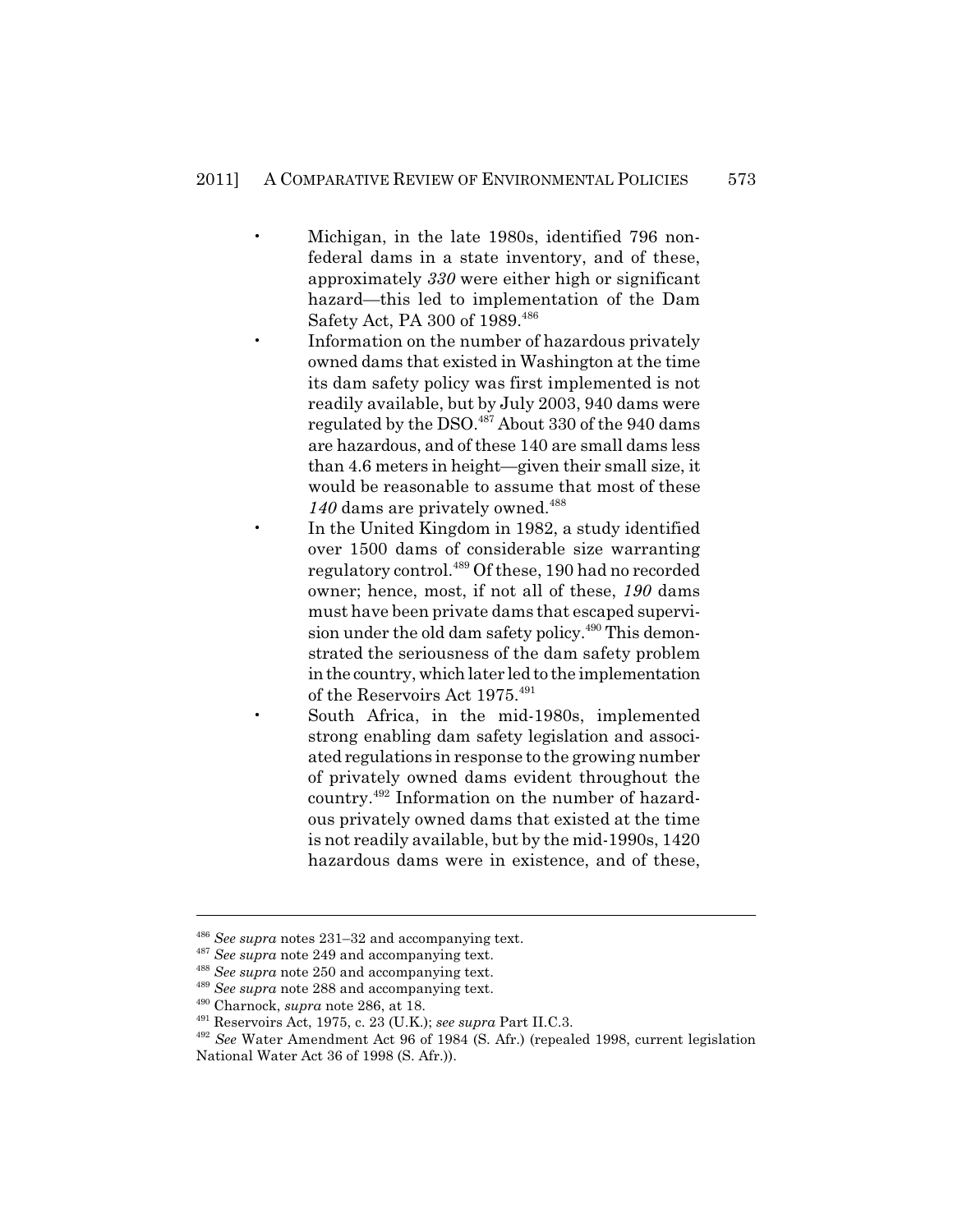$1150$  were privately owned.<sup>493</sup> It would be reasonable to assume that a considerable proportion of these dams existed at the time the legislation was implemented.

From the above analysis and comparison, it is difficult to identify a systematic relationship, especially as information on density of hazardous private dams at the time of policy implementation is not always available, and the policies implemented in the above cases may not have been the direct result of private dam safety considerations only. Nevertheless, a simple generic precedent can be identified as follows: if a country or State has more than sixty-five potentially hazardous private dams and/or more than, for example, 200 potentially hazardous dams in total (i.e., including public dams), then a dam safety assurance policy in line with the best practice model is warranted (as set by NSW practice).494 Cases which fall well below the cut-off criteria within this precedent should be dealt with under the provisions of the model of minimum practice, and as circumstances draw closer toward this cut-off criteria, some additional elements from the best practice model should be developed.

#### VII. SUMMARY OF LESSONS, IMPLICATIONS, AND POLICY GUIDANCE

Improperly managed structures with considerable safety risks are associated with large and small dams, high and low hazard.495 Such risks arise at the individual and cumulative level within catchments and are magnified by the attitudes, behaviors, and practices of dam owners and the responses of policy makers, demonstrated here by both overseas and local experiences with dam failures and the South Australian case study.<sup>496</sup>

<sup>493</sup> *See* Pisaniello, Ph.D Thesis, *supra* note 27, at 80.

<sup>&</sup>lt;sup>494</sup> This refers to the total number of potentially hazardous private dams contained within a country or state. For primary exploration, "potentially hazardous dams" can be taken as those which are significant in size and individually pose either a high or significant hazard potential, e.g., in line with NSW or ANCOLD classifications. *See supra* Part IV.D. Secondary consideration should then also be given to smaller catchment dams that pose considerable cumulative flood threats within catchments as discussed in Part I.A. *See* Pisaniello, *How to Manage*, *supra* note 27, at 363. The government would have to establish an inventory of all such dams in a region, if one is not already in place, which is required anyway under the model of minimum practice. *See* Pisaniello, Ph.D. Thesis, *supra* note 27, at 117.

<sup>495</sup> *See* Pisaniello & Burritt, *supra* note 36, at 20.

<sup>496</sup> *See supra* Parts I-II (discussing different countries' and states' reactions to dam failures and the steps that have been taken to prevent future failures).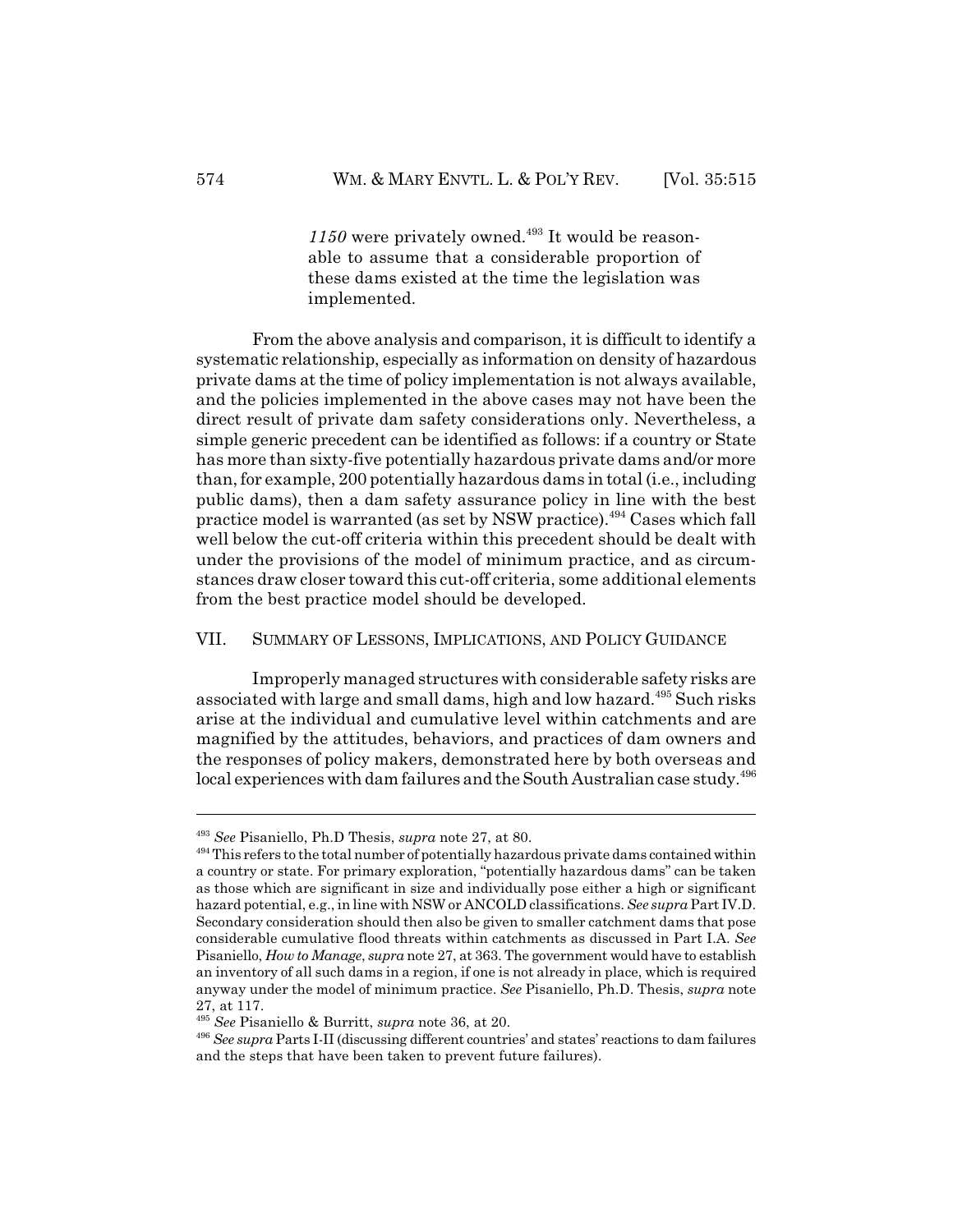A summary of the comparative lessons to be learnt from the reviews of the selected Australian practices are provided below. Policy implications and associated guidance for Australia in particular, and the world in general, follow.

#### A. Summary of Lessons from the Reviewed Australian Practices<sup>497</sup>

In SA, it is evident that complacency best describes the attitudes of farm dam owners.498 Previous studies point to a gross underestimate of the importance of a dam's spillway and dam safety in general.<sup>499</sup> Policymakers also seem complacent in that despite research and warnings the relevant government authorities are reactive in their policy responses.<sup>500</sup> This approach is tantamount to waiting for a disaster to happen and does not set a good example.

NSW and Victoria set good examples. Their proactive policies move in the direction of the best practice model and provide adequate management of dam safety risks.<sup>501</sup> However, the policies are not thorough enough and only address those problems associated with hazardous dams (usually larger, significant dams) without adequately considering problems linked to the many smaller dams.<sup>502</sup> Farmers need to be supervised to ensure adequate safety management of dams. Specifically, all farm dams in catchments of large public dams should be registered and controlled for at least spillway adequacy regardless of size and hazard potential. This is essential if cumulative disaster threats are to be effectively reduced and managed. They should be mandated to at least meet ANCOLD's fall-back design criteria for low hazard dams  $(1\text{-}in\text{-}100 \text{ to } 1\text{-}in\text{-}1000 \text{ years}$  design flood).<sup>503</sup> Overall, the registration of dams, extensive supervisory remit for authorities, provision of sufficient funding for extended supervisory remit, and efficient and effective administration of the policy are all needed.

Tasmanian policy represents the Australian jurisdiction most in line with the best practice model and sets a good example for the other states to follow.<sup>504</sup> Tasmania provides an innovative and equitable user-pay

<sup>497</sup> Portions of Part VII.A are derived from Pisaniello, *How to Manage*, *supra* note 27; Pisaniello, Ph.D. Thesis, *supra* note 27; Pisaniello & Burritt, *supra* note 36.

<sup>498</sup> *See supra* Part I.B.

<sup>499</sup> *See supra* notes 80–86 and accompanying text.

<sup>500</sup> *See supra* notes 69–79 and accompanying text.

<sup>501</sup> *See supra* Parts II.A.1, II.A.2.

<sup>502</sup> *See supra* Parts II.A.1, II.A.2.

<sup>503</sup> *See supra* note 404 and accompanying text.

<sup>504</sup> *See* WATER RES. DIV., TAS. DEP'T OF PRIMARY INDUS., WATER & ENV'T, *supra* note 206, at 21.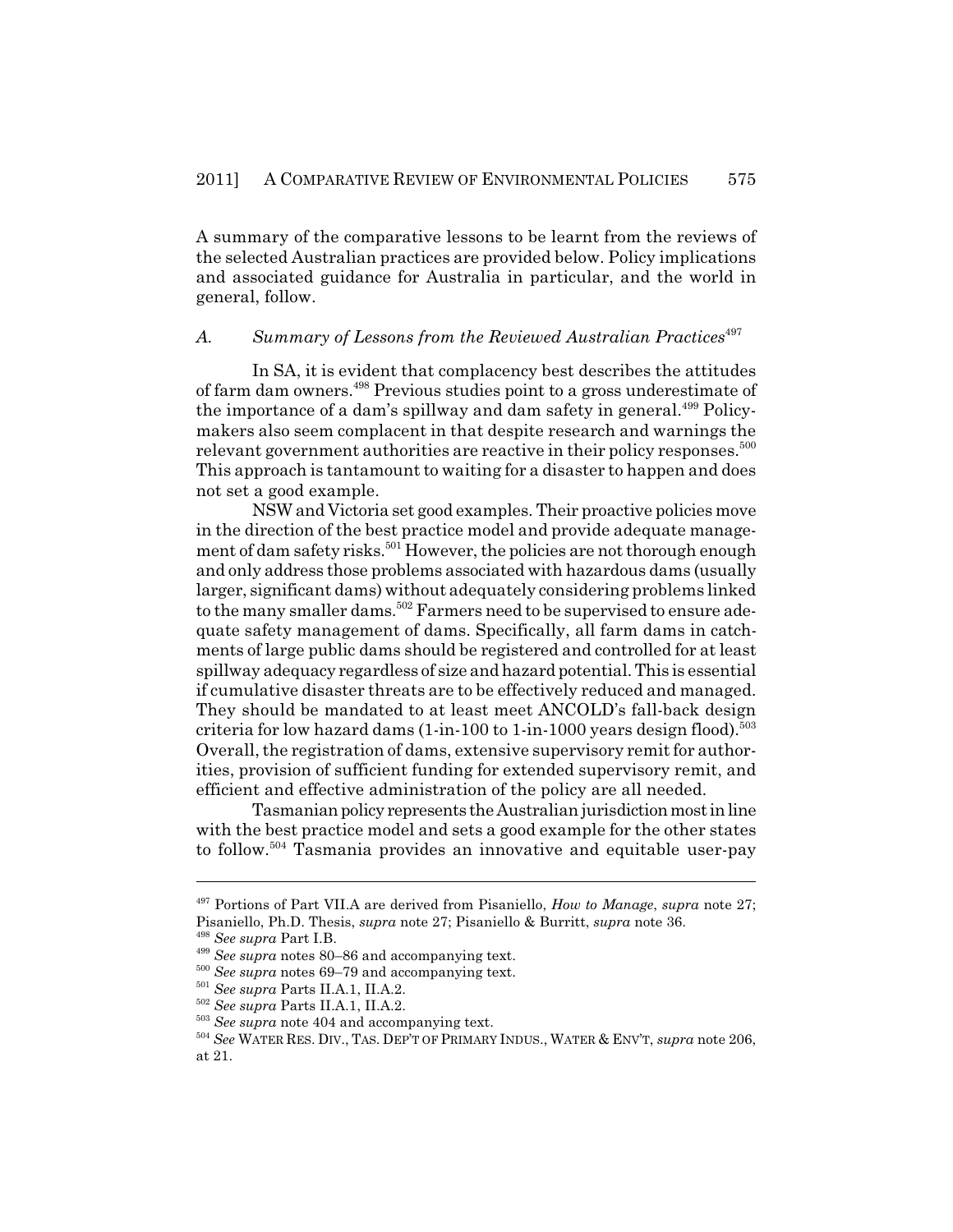method for governments to fund extensive dam supervision.<sup>505</sup> It also provides a user-friendly *one-stop-shop* for new dams and considers other important dam safety issues such as community feedback, sustainable water allocation, and environmental impact.<sup>506</sup> Nonetheless, additional funding and staffing to achieve more timely administration of Tasmania's policy may be required. According to feedback from the regulatory authority, much time, effort, and resources are needed to identify all existing dams in Tasmania that should be included on the register, and to ensure they comply with the policy.<sup>507</sup> This has led to implementing a priority system in terms of strict enforcement of standards, which could potentially allow many smaller dams that contribute to cumulative threats to go unchecked for too long. $508$ 

# *B. Policy Implications and Guidance for Australia and Abroad*

The policy implications for the Australian states reviewed comprise:

- In *policy deficient* SA, there is clearly a need for a model of best practice based on application of the policy precedent and guidelines in Part VI. This is because SA has at least 100 individually hazardous private dams and thousands of smaller, lower hazard dams posing significant cumulative safety threats in catchments.509 Policy options include (1) providing for empowering legislation via amendments under the NRMA so that an existing authority can be empowered to regulate and supervise dam safety similar to the Tasmanian system, or (2) establishing a specific dam safety act and authority similar to the NSW approach, but providing for a more extensive supervision than currently is the case in NSW.
	- In NSW, the policy via the DSA and DSC is already strong.<sup>510</sup> However, the NSW government should: firstly, establish a more extensive register of dams;

<sup>505</sup> *See supra* notes 191–95 and accompanying text.

<sup>506</sup> *See supra* Part II.A.3.

<sup>507</sup> *See supra* Part II.A.3.

<sup>508</sup> *See supra* Part II.A.3.

<sup>509</sup> *See supra* notes 98–101 and accompanying text.

<sup>510</sup> *See supra* Part II.A.1 (describing the dam safety policy of NSW).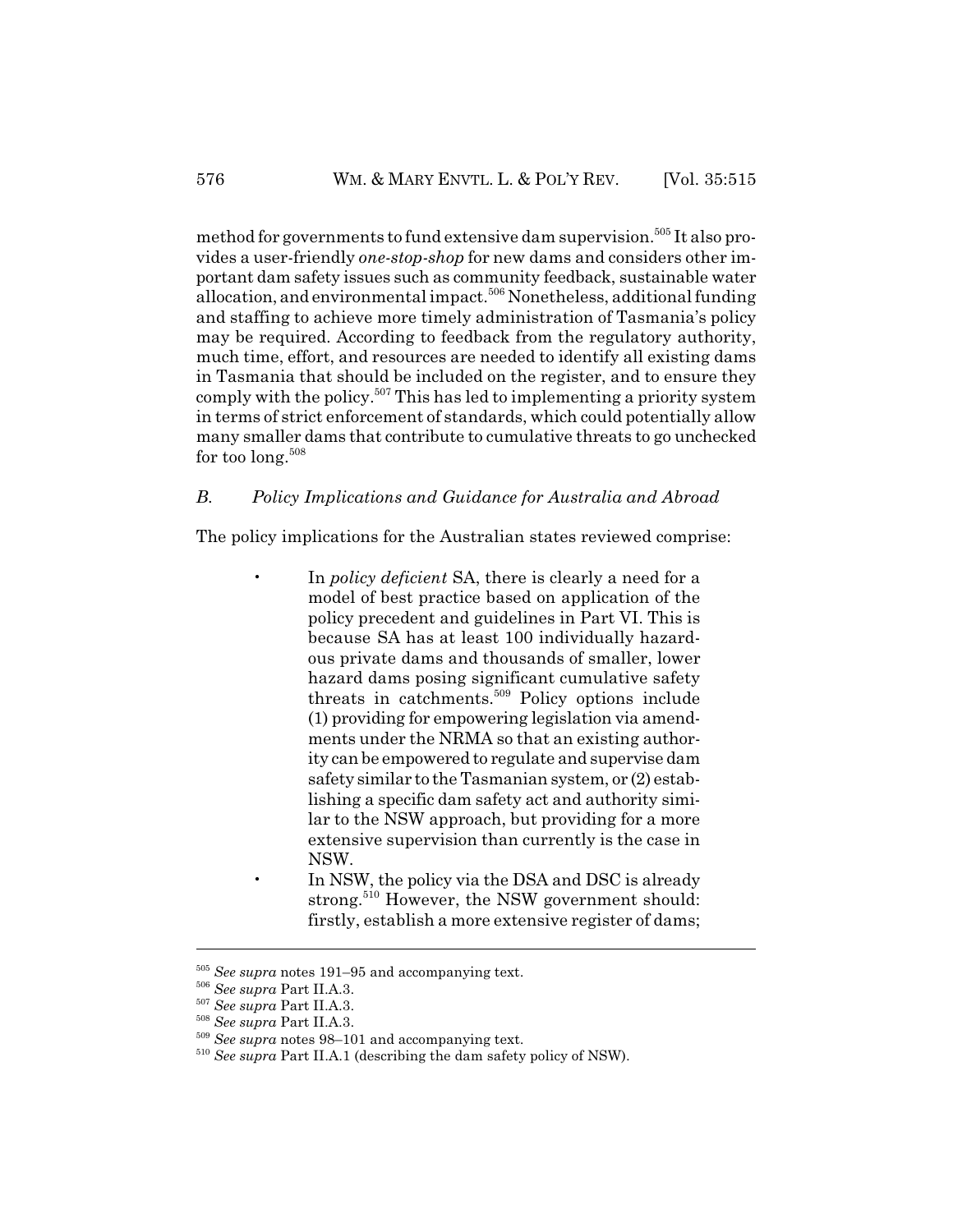and secondly, extend the DSC's supervisory remit and funding support so that each of the concerns in Part I.A are addressed. Cost-effective spillway design/review procedures and simple supervisory pro forma (e.g., from Tasmania) for smaller dams should also be put to use in NSW given the availability of such options.

- In Victoria, the recently developed policy is wellpositioned but requires improvement in some key areas.511 Victoria is currently reviewing its policy to identify any necessary improvements, and this should result in the regulator recognizing the need for additional funding to achieve more efficient and effective administration of the policy.<sup>512</sup> Victoria should also consider extending its register to include dams smaller than the current referable criteria (in line with the Tasmanian approach) in order to ensure that the cumulative threats associated with smaller catchment dams are kept in check. For such dams, currently available cost-effective spillway design/ review procedures and simple supervisory pro forma (e.g., from Tasmania) should also be put to use in Victoria.
- In Tasmania, the policy is comprehensive, well addressing each of the concerns in Part I.A and represents an exemplary model of best practice.<sup>513</sup> Any additional funding and support needed to facilitate more timely administration of the policy could be sourced from farmers under the user-pays system or it could be subsidized directly by the state government. But, perhaps it should come from the Commonwealth government and be made available to all states as discussed below.

The major implication of these findings for Australia is that there is a need for more uniform dam safety assurance policies nationally. Policies must ensure that communities and environments downstream

<sup>511</sup> *See supra* Part II.A.2 (describing the dam safety policy of Victoria).

<sup>512</sup> *See supra* note 150 and accompanying text.

<sup>513</sup> WATER RES. DIV.,TAS. DEP'T OF PRIMARY INDUS.,WATER & ENV'T, *supra* note 206, at 21.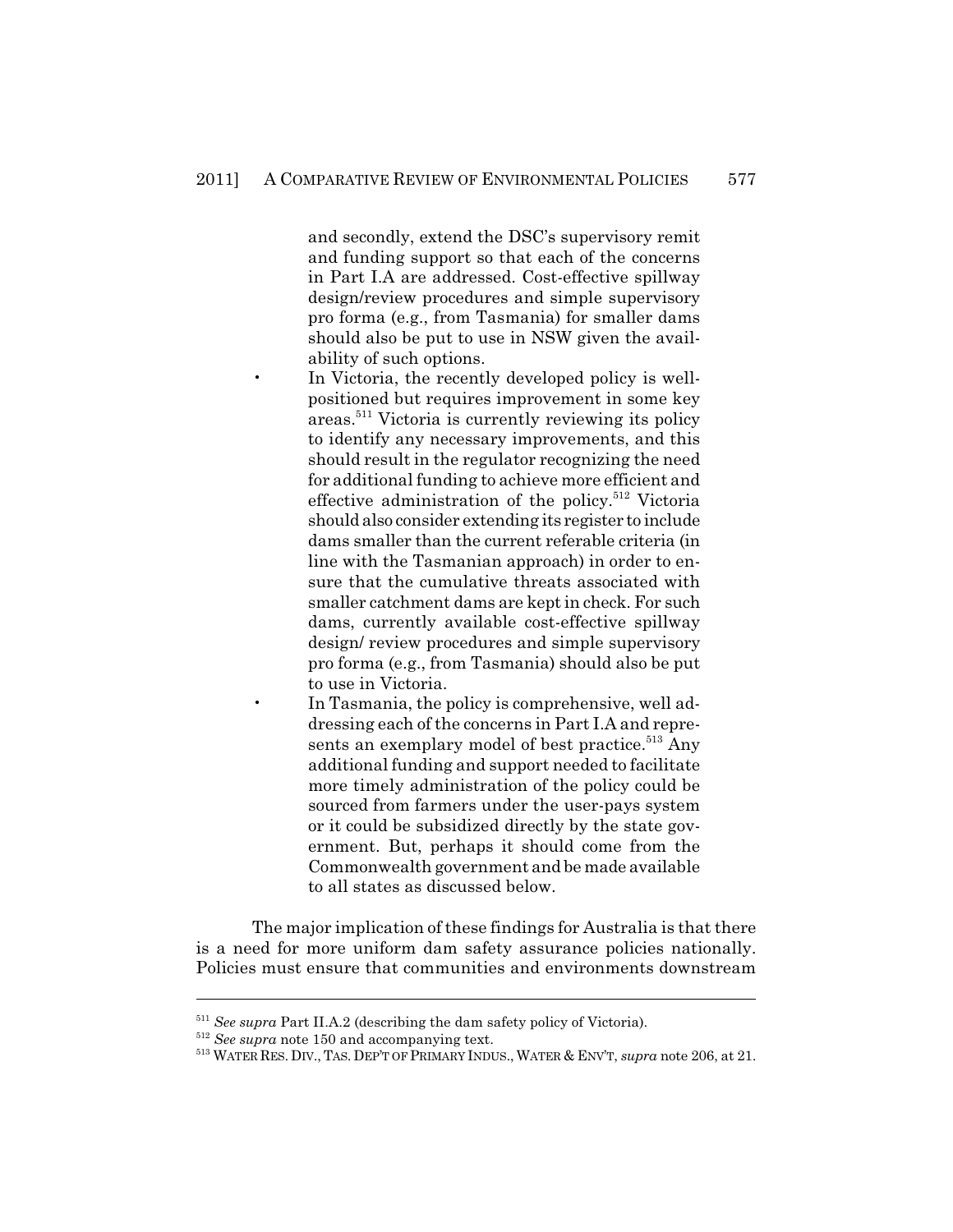of hazardous private dams are valued equally, regardless of the state in which they exist. This accords with ANCOLD's ongoing encouragement since 1972 for Australian states to implement uniform dam safety legislation.514 As demonstrated by this paper, despite many studies, warnings, and encouragement over recent decades, uniform policy in Australia is yet to be achieved. Federal government involvement in Australia is an option that should be encouraged.515 Under the Australian Constitution, the Commonwealth Parliament is empowered to grant money to any state "on such terms and conditions as the Parliament thinks fit."516 This can be in the form of "specific purpose grants," also known as the "tied grants" tool—since granting is tied to a particular purpose—commonly used by the federal parliament as an incentive or "carrot" to influence state policy matters in order to achieve uniform policy nationally.<sup>517</sup> The Commonwealth could therefore provide monetary support/incentives to the states on the condition that their dam safety assurance policy meets an international benchmark standard, such as the guidelines in Part VI. The level of support given to each state would depend on the number of dams requiring supervision. This approach is similar to that of the United States, which has been adopted successfully since the early 1980s.<sup>518</sup>

The strategy adopted in the United States shows that federal involvement can work positively in obtaining national cooperation.<sup>519</sup> It is a good example for Australia to follow because it encourages the enactment of more responsible state policies, achieves a more uniform dam safety assurance policy across the country, and ensures that policies are better administered. In other words, effectively implemented policy in each state will meet an acceptable international benchmark or standard such as that established in this paper. $520$ 

Internationally, this paper has shown that many countries and jurisdictions have enacted dam safety assurance policies that are workable

<sup>514</sup> *See supra* note 59 and accompanying text.

<sup>515</sup> *See supra* Part IV.A.

<sup>516</sup> AUSTRALIAN CONSTITUTION s 96.

<sup>517</sup> TONY BLACKSHIELD & GEORGE WILLIAMS, AUSTRALIAN CONSTITUTIONAL LAW AND THEORY: COMMENTARY AND MATERIALS 909, 911, 919, 923, 925 (3d ed. 2002); *see* Scott Bennett, *Feature Article: Australian Federal System*, AUSTL. BUREAU OF STATISTICS, http:// www.abs.gov.au/ausstats/abs@.nsf/Previousproducts/1301.0Feature%20Article4012008 ?opendocument&tabname=Summary&prodno=1301.0&issue=2008&num=&view= (last updated Jun. 3, 2010).

<sup>&</sup>lt;sup>518</sup> See supra Part IV.A (describing the work of FEMA in creating federal dam safety guidelines for states to adopt).

<sup>519</sup> *See supra* Part IV.A.

<sup>&</sup>lt;sup>520</sup> See supra Parts III, VI for discussion about these benchmarks and standards.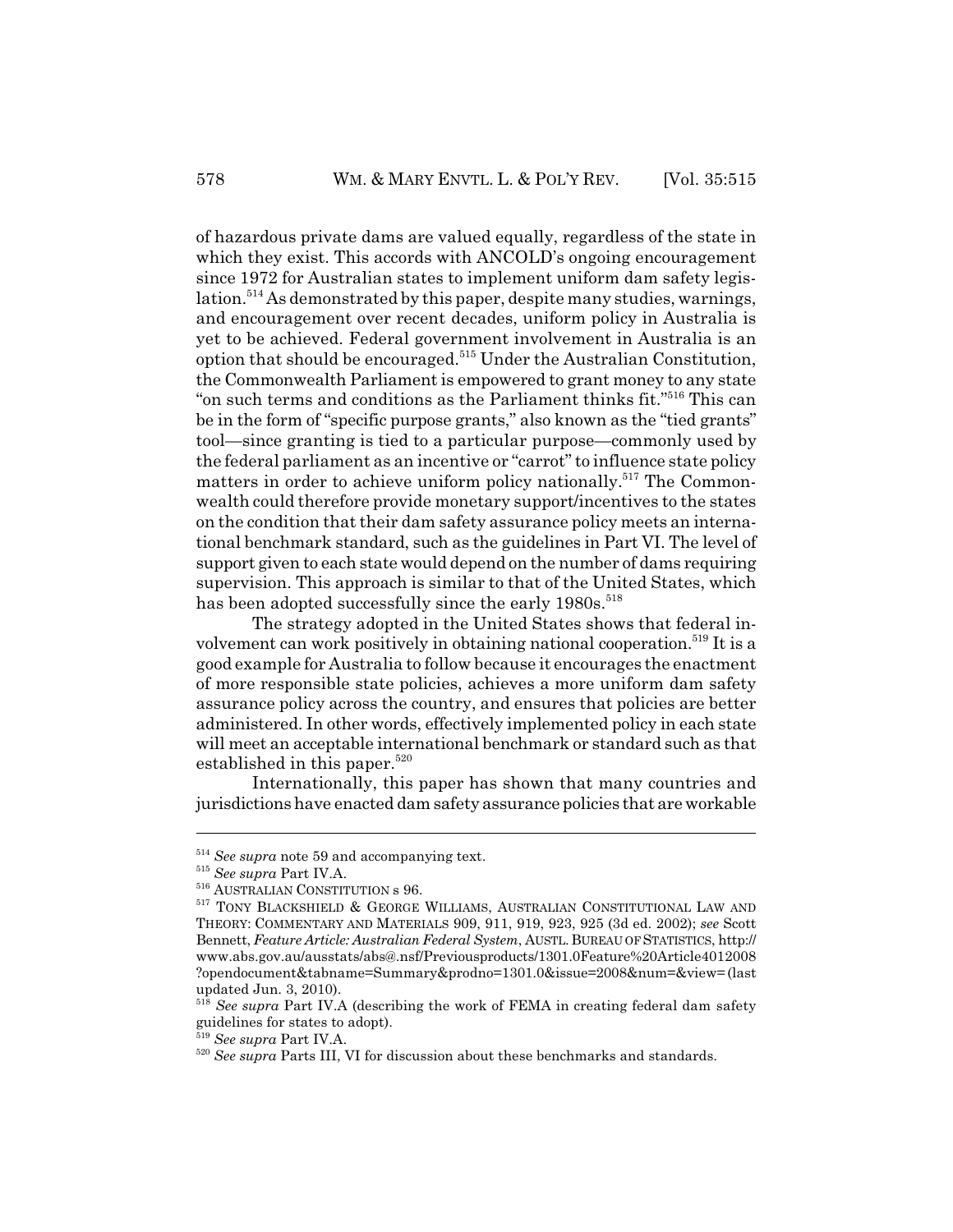and not too costly for governments to implement and dam owners to comply with.521 In Parts III through VI, comparative analysis of these policies, and selection of key elements of "best" and "minimum" practice amongst each, have enabled development of policy guidelines compromising the benchmarks and models of "best" and "minimum" practice and associated selection criteria. Hence, these guidelines are in line with international experience and best practice; their application has been illustrated with the South Australian case study above. Any country or jurisdiction worldwide can refer to the benchmarks, models, and guidelines in Parts III through VI, as well as the lessons and implications provided above, to check the appropriateness of their current dam safety policy and how best to devise any necessary improvements.

#### CONCLUSION<sup>522</sup>

There is a clear need in states with hazardous private dams to ensure that owners review and maintain their dams in line with current acceptable practice. This includes the owners of smaller private dams, because such dams do pose considerable individual and/or cumulative safety threats to downstream communities and the environment in catchments.523 Adequate assurance can only be provided through the implementation of appropriate policy, which requires the backing of lawmakers. The comparative review, policy/law models, and guidance presented here should encourage such backing in Australia, especially for SA, which currently has no policy, and also in any other policy-deficient jurisdiction worldwide with hazardous private dams. Federal involvement and backing can also assist to achieve uniform dam safety assurance throughout a country.<sup>524</sup> In particular, the following elements are vital for programs to succeed in managing both individual and cumulative dam safety threats: registration of all dams, extensive supervisory capacity for authorities, adequate funding including equitable user-pays principle, and effective and efficient administration.

The comparative review demonstrates that the approaches and standards used vary, but that there are also a number of common features and that none of the practices is perfect—some contain elements which

<sup>&</sup>lt;sup>521</sup> See supra Part II (describing various dam safety practices worldwide with key elements of best practices).

<sup>522</sup> Portions of the Conclusion are derived from Pisaniello, *How to Manage*, *supra* note 27.

<sup>523</sup> *See id.* at 361.

<sup>524</sup> *See supra* Part IV.A.